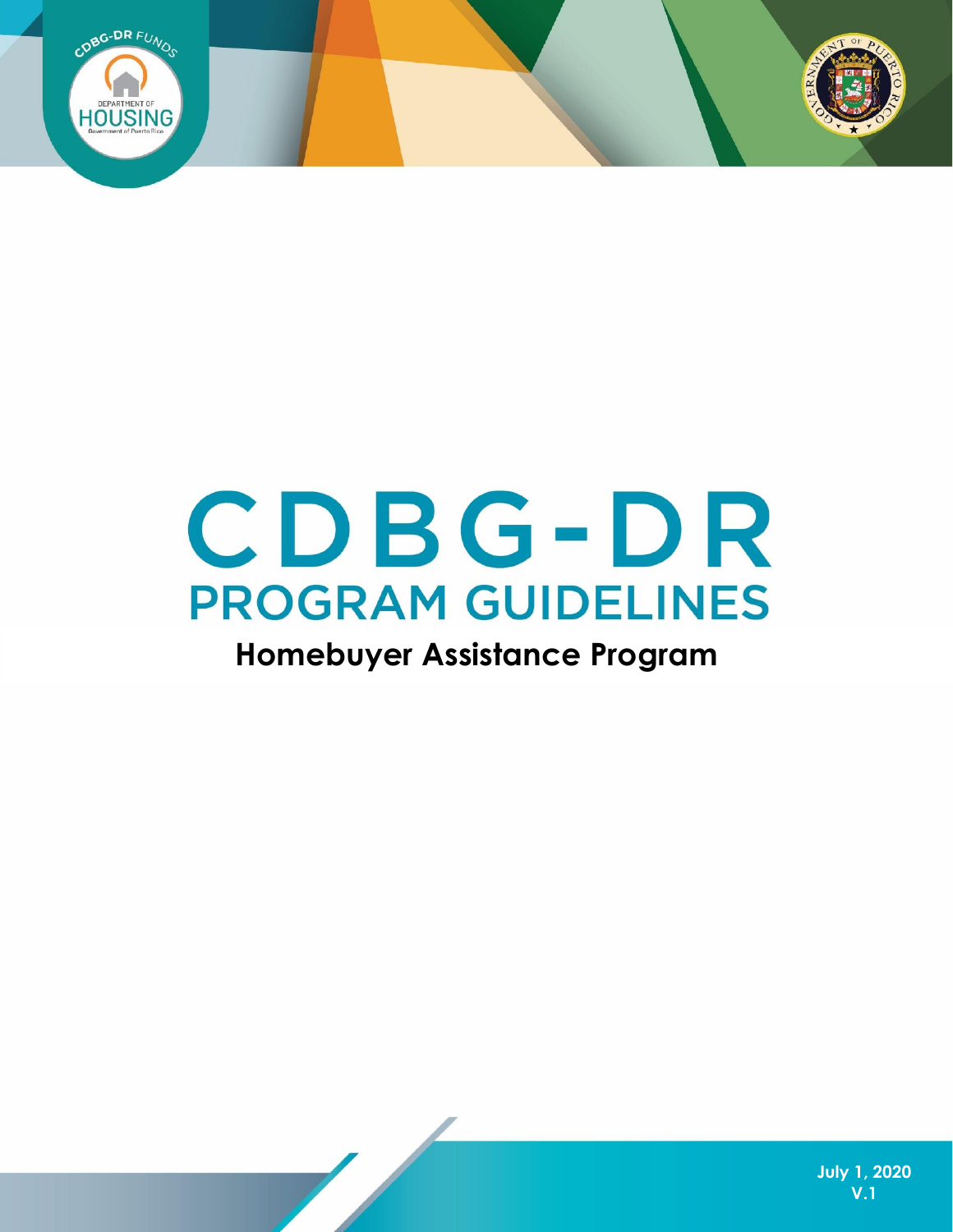CDBG-DR Program Guidelines Homebuyer Assistance Program July 1, 2020 (V.1) Page 2 / 44

**This page was intentionally left blank.**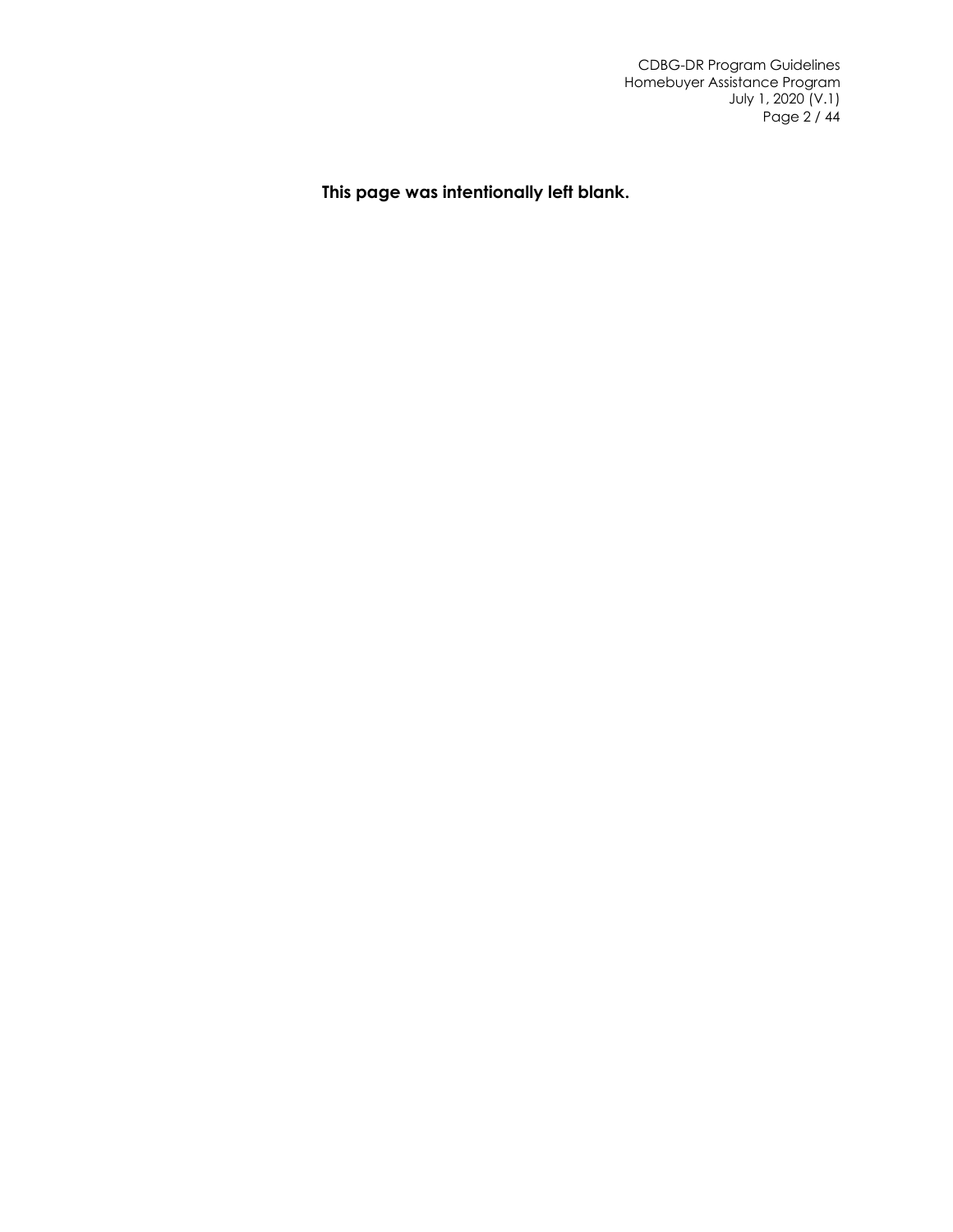CDBG-DR Program Guidelines Homebuyer Assistance Program July 1, 2020 (V.1) Page 3 / 44

#### PUERTO RICO DEPARTMENT OF HOUSING CDBG-DR PROGRAM GUIDELINES **HOMEBUYER ASSISTANCE PROGRAM**

VERSION CONTROL

| <b>VERSION</b><br><b>NUMBER</b> | <b>DATE REVISED</b> | <b>DESCRIPTION OF REVISIONS</b> |
|---------------------------------|---------------------|---------------------------------|
|                                 | <b>July 1, 2020</b> | <b>Original Version</b>         |
|                                 |                     |                                 |
|                                 |                     |                                 |
|                                 |                     |                                 |
|                                 |                     |                                 |
|                                 |                     |                                 |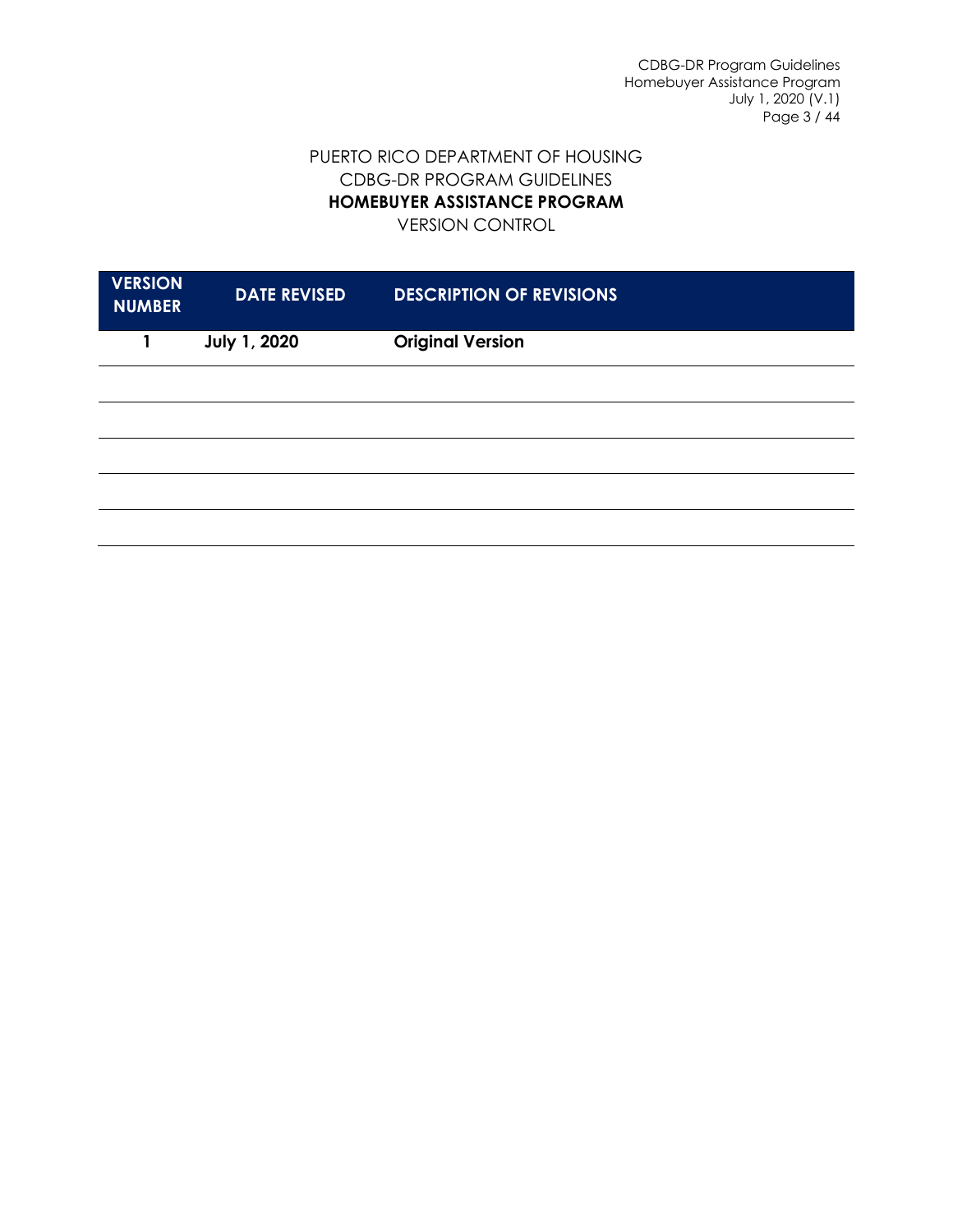|                  |      | 1. Table of Contents |  |
|------------------|------|----------------------|--|
|                  |      |                      |  |
| 2                |      |                      |  |
| 3                |      |                      |  |
| 4                |      |                      |  |
|                  | 4.1  |                      |  |
|                  | 4.2  |                      |  |
| 5                |      |                      |  |
|                  | 5.1  |                      |  |
|                  | 5.2  |                      |  |
| $\boldsymbol{6}$ |      |                      |  |
|                  | 6.1  |                      |  |
| 7                |      |                      |  |
| 8                |      |                      |  |
|                  | 8.1  |                      |  |
| 9                |      |                      |  |
|                  | 9.1  |                      |  |
|                  | 9.2  |                      |  |
|                  | 9.3  |                      |  |
|                  | 9.4  |                      |  |
| 10               |      |                      |  |
|                  | 10.1 |                      |  |
| 11               |      |                      |  |
|                  |      |                      |  |
|                  |      |                      |  |
|                  |      |                      |  |
| 12               |      |                      |  |
|                  | 12.1 |                      |  |
|                  | 12.2 |                      |  |
|                  | 12.3 |                      |  |
|                  | 12.4 |                      |  |
| 13               |      |                      |  |
|                  | 13.1 |                      |  |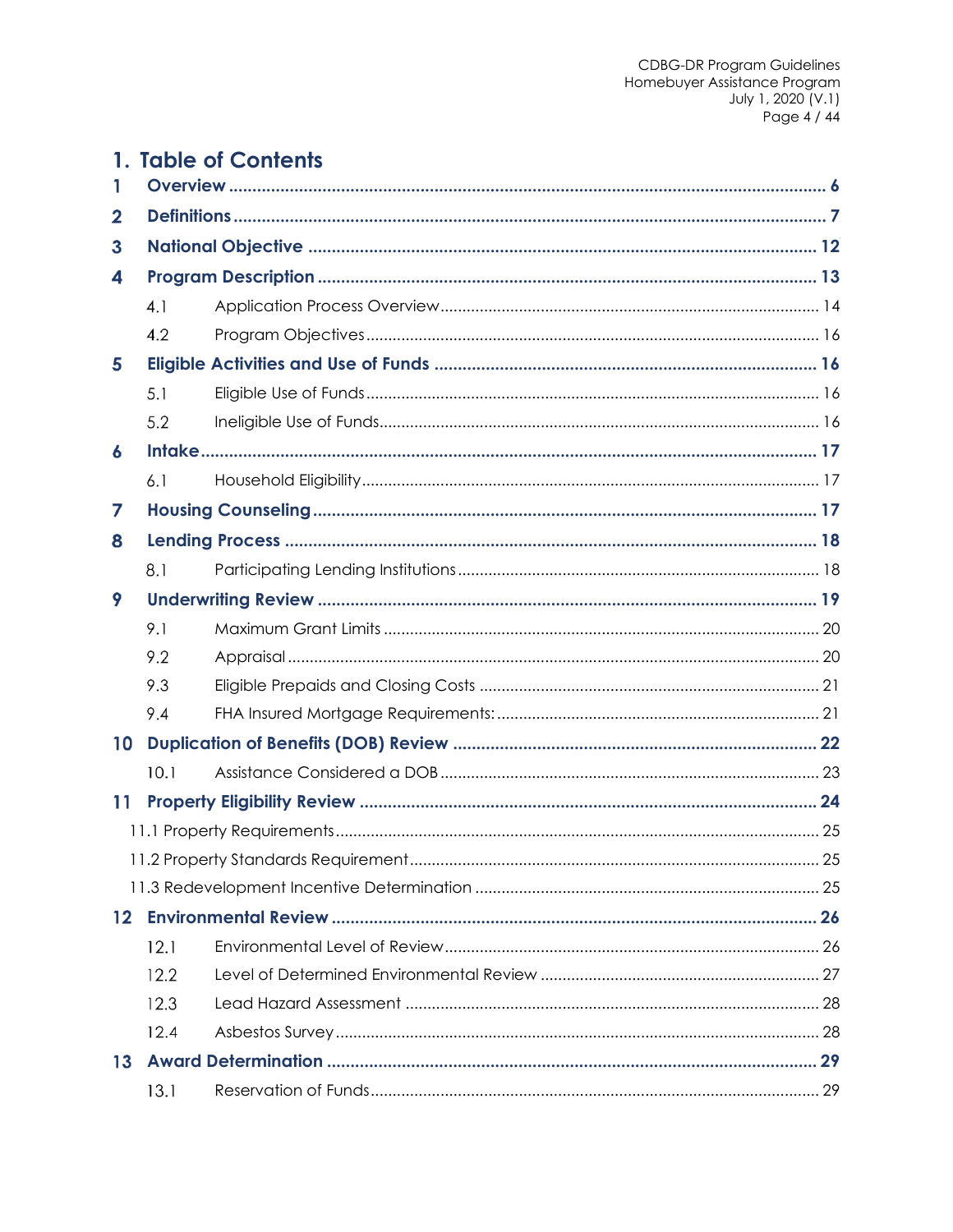|    | 13.2  |  |
|----|-------|--|
| 14 |       |  |
| 15 |       |  |
|    | 15.1  |  |
|    | 15.2  |  |
| 16 |       |  |
| 17 |       |  |
| 18 |       |  |
|    | 18.1  |  |
|    | 18.2  |  |
| 19 |       |  |
|    | 19.1  |  |
|    | 19.2  |  |
|    | 19.3  |  |
|    | 19.4  |  |
|    | 19.5  |  |
|    | 19.6  |  |
|    | 19.7  |  |
|    | 19.8  |  |
|    | 19.9  |  |
|    | 19.10 |  |
|    | 19.11 |  |
|    | 19.12 |  |
| 20 |       |  |
| 21 |       |  |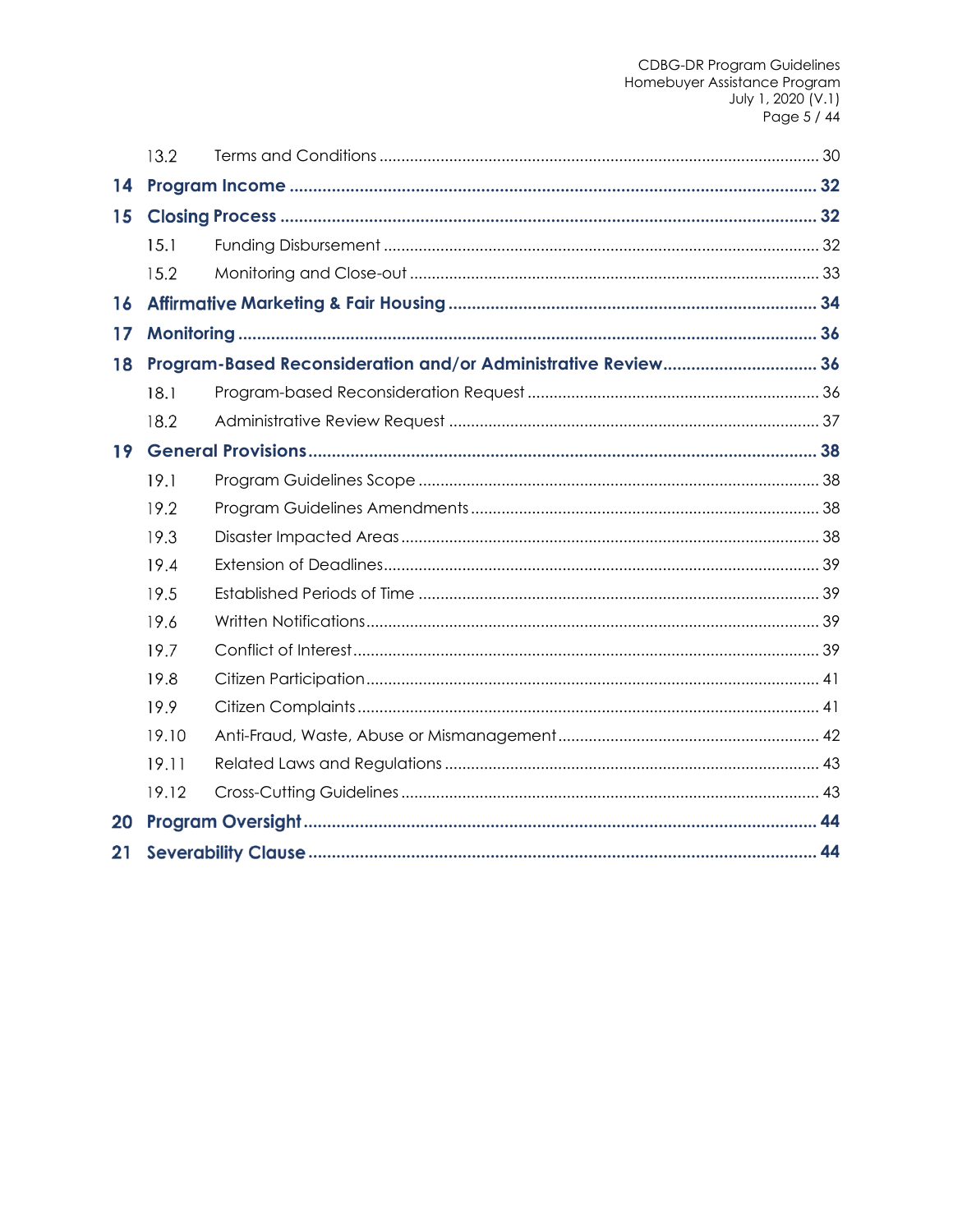#### <span id="page-5-0"></span>**Overview**  $\mathbf{1}$

Outmigration already posed a challenge to community sustainability and viability across Puerto Rico before the landfall of Hurricanes Irma and María and following these disasters this problem has only magnified. There are decreasing levels of homeownership across the Island and a growing stock of vacant homes.

For individuals and families considering the option to return to their community or move, it is often a consideration of the ability to re-establish a firm foundation, whether to reroot themselves or seek a new opportunity elsewhere. As part of the Puerto Rico Disaster Recovery Action Plan, the Puerto Rico Department of Housing (**PRDOH**), as grantee, has designated the Puerto Rico Housing Finance Authority (**PRHFA**) as the Subrecipient to administer the Homebuyer Assistance Program (hereinafter "**the Program**" or "**HBA**"). The Program provides a budget of **three hundred and fifty million dollars** (**\$350,000,000**) in CDBG-DR homeownership assistance funds to cover closing costs and down payments required for the first mortgage obtained from a private lender by Low-and Moderate-Income (**LMI**) and Urgent Need (**UN**) homebuyers for the purchase of a home. PRHFA and PRDOH herein, are expressly subject to and conditioned upon the ongoing availability of funds. Applicants who accept a CDBG-DR award under the Homebuyer Assistance Program must agree to own and occupy the program-assisted home for a period of **five**  (**5**) **years**, as secured by a lien on the property.

The Program aims to increase the level of homeownership in impacted communities and contribute to the long-term sustainability and viability of communities across the Island. Assistance will be provided in the form of a grant secured with a lien on the property for the amount of the CDBG-DR assistance through a Deed of Restrictive Covenants for a **five** (**5**) **year** affordability period. 1

The PRDOH recognizes and understands that members of the Critical Recovery Workforce (**CRW**) are instrumental in providing public safety, emergency support, education for school children, and healthcare for families in communities working to recover and rebuild. During the first forty-five (**45**) calendar days of the application intake period, the Program will prioritize eligible households that contain CRW members. Priority Applicants who submit all documents required for eligibility review during this forty-five (**45**) calendar day period will be reviewed for eligibility prior to reviewing eligibility for nonpriority Applicants.

<sup>&</sup>lt;sup>1</sup> Federal Register, Vol. 85, No. 17 (January 27, 2020) 85 FR 4681, p. 4687. [https://www.govinfo.gov/content/pkg/FR-2020-](https://www.govinfo.gov/content/pkg/FR-2020-01-27/pdf/2020-01204.pdf) [01-27/pdf/2020-01204.pdf](https://www.govinfo.gov/content/pkg/FR-2020-01-27/pdf/2020-01204.pdf)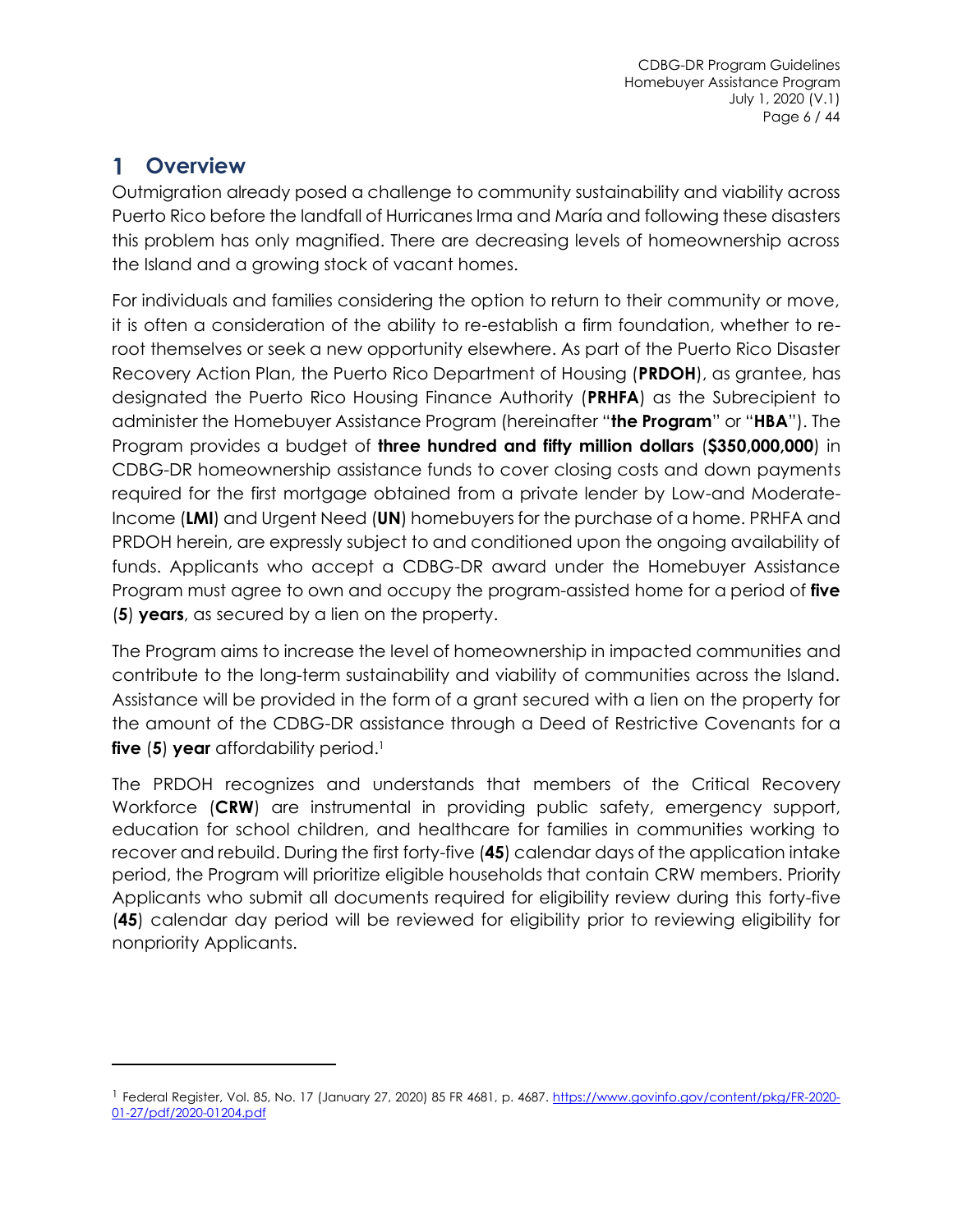These guidelines are intended to provide an overview of the HBA Program, as well as information to Applicants, potential Applicants, and participating lenders on the guidelines and requirements of the program.

# <span id="page-6-0"></span>**Definitions**

- **Acquisition:** The utilization of CDBG-DR funds to acquire real property.
- **Affordability Period:** The period of time the homebuyer is required to own and occupy the property at their primary residence which is tied to the amount of assistance provided.
- **Applicant:** A person or a family that has applied for housing assistance. 24 C.F.R. §5.403.
- **Appraisal:** An estimate of a home's market value based on comparable recent sales in the home's immediate area or neighborhood, conducted by a professional appraiser, licensed through the Puerto Rico State Department.
- **Appraiser:** A duly licensed and qualified individual who conducts real estate property appraisals in Puerto Rico, as established in Act No. 277 of July 31, 1974, as amended.
- **Area Median Family Income (AMFI)**: The median household income adjusted by family size for a given area. HUD has adjusted income limits for all of Puerto Rico. Adjusted income limits are updated annually by HUD and can be accessed at the HUD Exchange website <sup>2</sup> .
- **Back-end Ratio:** A standard that measures a combination of an Applicant's regular recurring monthly expenses which includes their mortgage payment, principal, interest, taxes, homeowner's and flood insurance, and all monthly debts (i.e. credit cards, school loans, car payment, alimony, child support, etc.) based on a percentage of their gross monthly household income.
- **Borrower(s):** The person(s) that: (i) has applied, met specific requirements, and received a monetary loan from a lender; (ii) is legally responsible for repayment of the loan; and (iii) is subject to any penalties for not repaying the loan back based on the terms as described in the loan agreement, promissory note and/or deed of mortgage and comply with a **five (5) year** affordability period.
- **Case Manager:** The representatives from PRHFA who will work directly in the Homebuyer Assistance Program implementation, both with homebuyers and

<sup>2</sup> Income Limits for FY2020 can be found here:<https://www.hudexchange.info/resource/5334/cdbg-income-limits/>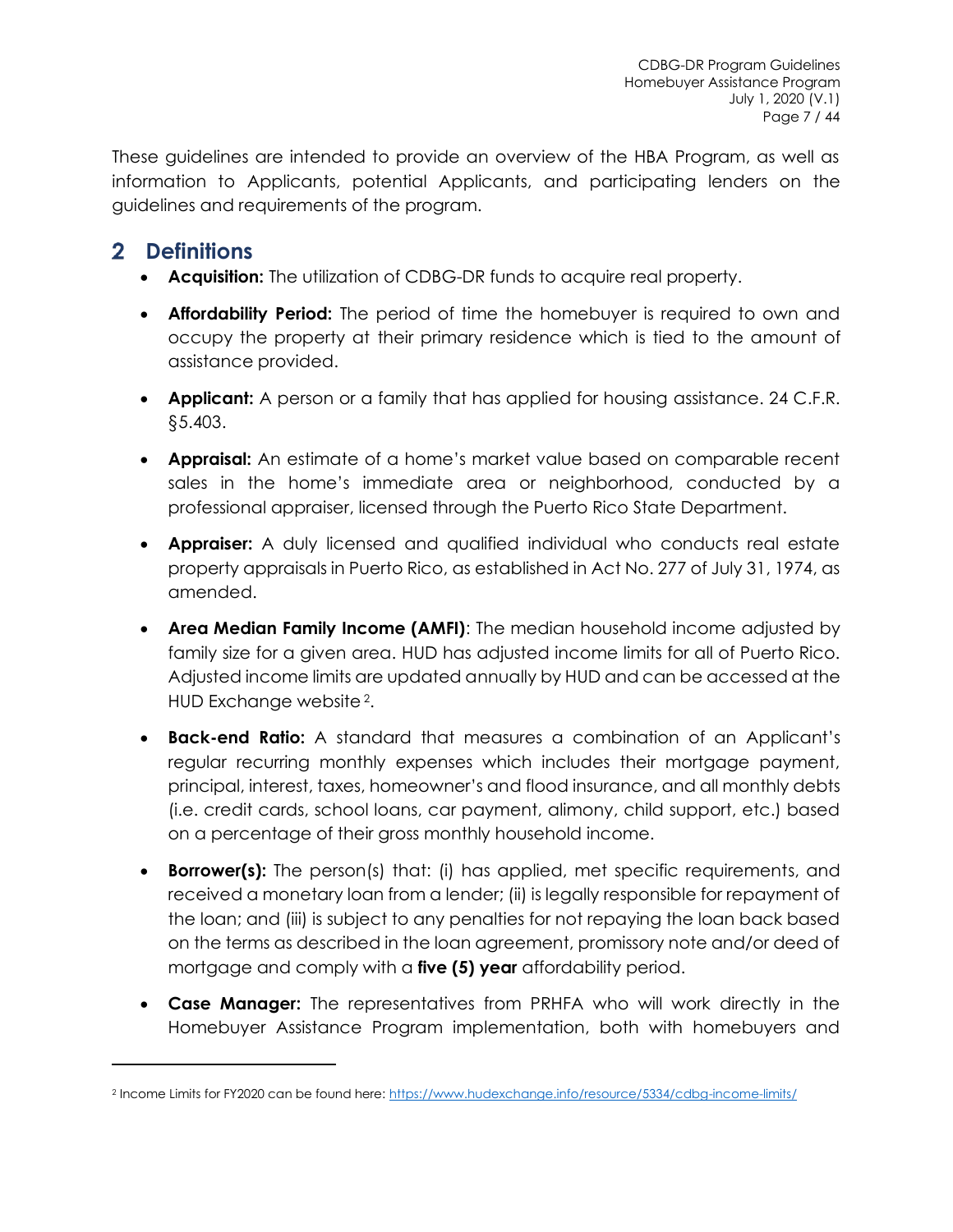Lending Institutions during the application process and the duration of the Program.

- **Community Development Block Grant – Disaster Recovery (CDBG-DR):** A term for the HUD funding stream that is allocated to eligible disaster recovery entities via congressional appropriations.
- **Commitment Letter:** The notification that is sent to Applicant indicating the action of reserving funds that are conditionally awarded to the Applicant as a grant for the purchase of a specific dwelling unit. It is a pre-obligation; it is not legally binding and shall be valid for a specific time period.
- **Critical Recovery Workforce** (**CRW**)**:** For purposes of this Program, refers to documented members of the Critical Recovery Workforce (CRW) including first responders, medical personnel, teachers (PreK-12), and law enforcement officials who are either LMI (below 80% AMFI) or Urgent Need (below 120% AMFI).<sup>3</sup>
	- Law Enforcement: Law enforcement officer employed full-time by a law enforcement agency of Puerto Rico or a unit of general local government; and, in carrying out such fulltime employment, are sworn to uphold, and make arrests for violations of, federal, state, tribal, county, township, or municipal laws.
	- Teachers: Employed as a full-time teacher by a Puerto Rico-accredited public school or private school that provides direct services to students in grades pre-kindergarten through 12.
	- Firefighter/Emergency Medical Technicians/ Medical Personnel: Employed full-time as a firefighter or emergency medical technician by a fire department or emergency medical services responder unit of Puerto Rico or a unit of general local government. Employed full-time as a medical professional under definition of the Puerto Rico Department of Health.
- **Closing Costs:** Ordinary and reasonable costs necessary to complete the closing of a mortgage loan for Acquisition, including among other stamps and title transfer charges, title insurance, title studies, credit analysis, attorney fees, appraisal and any other similar or commonly used costs not to exceed five percent (**5%**) of the primary loan amount.

<sup>3</sup> The List of Documented CRW members has been expanded in Amendment 4 of the Action Plan, which is pending approval from HUD. Once HUD completes the revision and approves Amendment 4 of the Action Plan, said approved Amendment will be published in the CDBG-DR website[: www.cdbg-dr.pr.gov.](http://www.cdbg-dr.pr.gov/)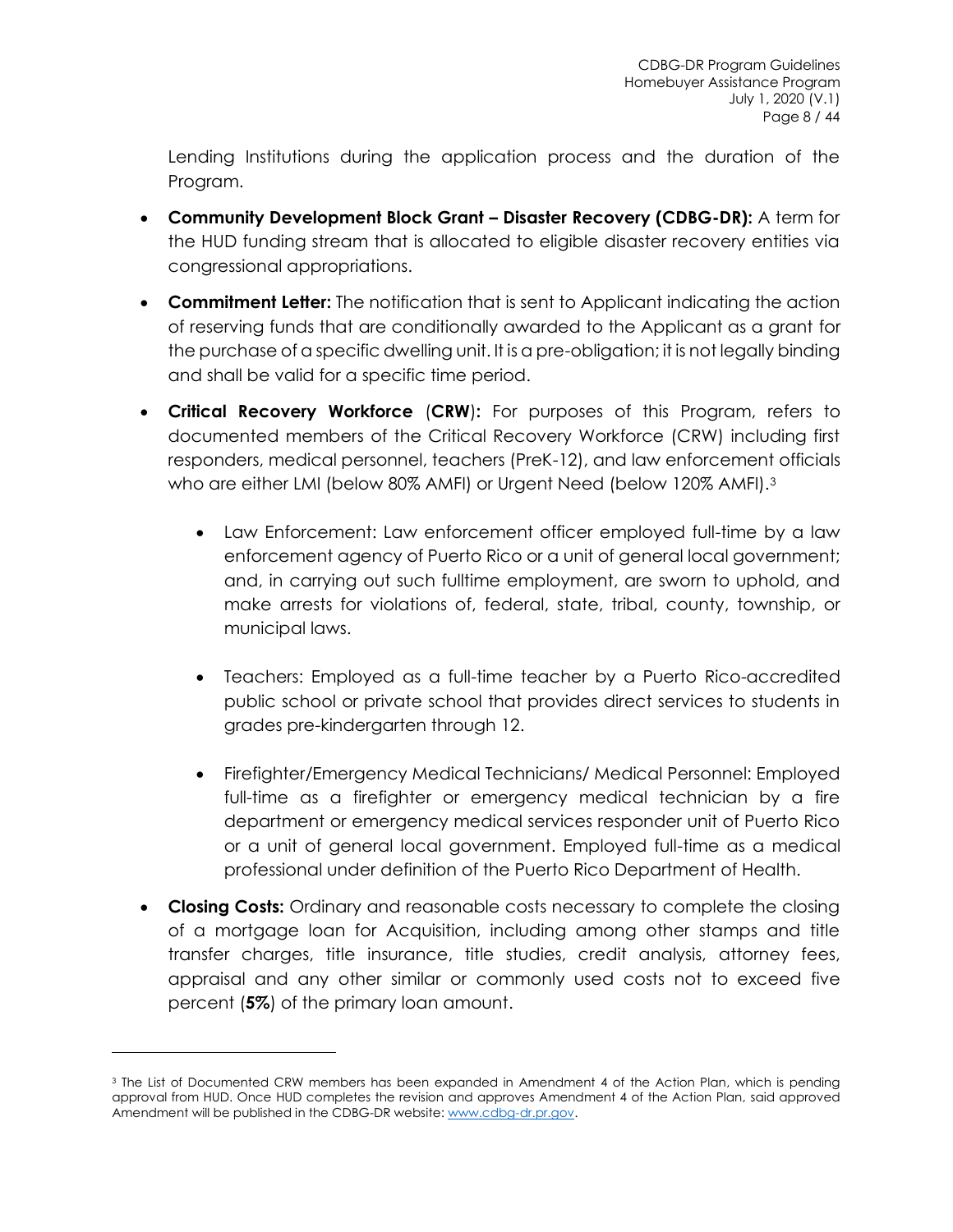- **Dwelling:** means any building, structure, or portion thereof which is occupied as, or designed or intended for occupancy as, a residence by one or more families, and any vacant land which is offered for sale or lease for the construction or location thereon of any such building, structure, or portion thereof. (42 U.S.C. § 3602)
- **Duplication of Benefits (DOB**): Financial assistance received from another source that is provided for the same purpose as CDBG-DR funds.
- **Down Payment:** The amount deemed as a necessary up-front payment towards the purchase of a home, by the principal Lending Institution of the buyer(s).
- **Fair Housing Act (FHA):** The Fair Housing Act of 1968, 42 U.S.C. § 3601-3619, prohibits discrimination against protected classes of people in the sale or rental of housing, in the provision of housing assistance, or other housing-related activities. The FHA obligates HUD grantees and their subrecipients to take reasonable steps to ensure meaningful access to their programs and activities for protected classes. The FHA also requires HUD and its program participants to affirmatively further the purposes of the FHA.
- **Final Award:** In the closing event, the Applicant (now Borrower) will be the beneficiary of the reserved funds.
- **First Time Homebuyer:** means an individual and his or her spouse who have not owned a home during the **three (3)-year** period prior to purchase of a home with assistance under this part. The term first-time homebuyer also includes an individual who is a *displaced homemaker* or *single parent*, as those terms are defined at 24 C.F.R. § 93.2:
	- o **Displaced homemaker** means an individual who:

## (1) Is an adult;

(2) Has not worked full-time for a full year in the labor force for a number of years, but has, during such years, worked primarily without remuneration to care for the home and family; and

(3) Is unemployed or underemployed and is experiencing difficulty in obtaining or upgrading employment.

o **Single parent** means an individual who:

(1) Is unmarried or legally separated from a spouse; and (2) Has one or more minor children of whom the individual has custody or joint custody or is pregnant.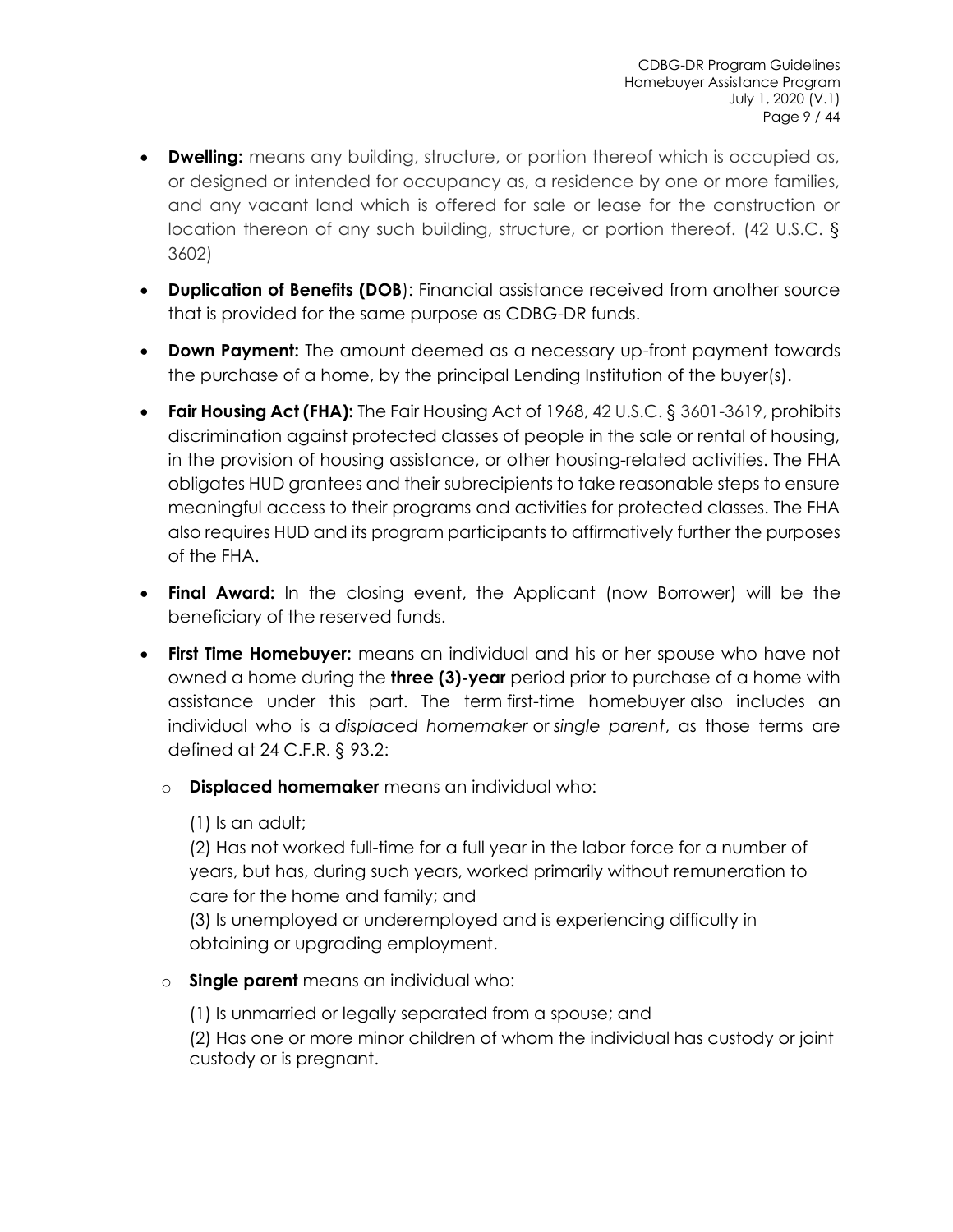- **Front-end Ratio:** A standard that measures an Applicant(s) expected monthly mortgage expense which may include principal, interest, taxes, homeowner(s) insurance and mortgage insurance (also known as PITI), divided by Applicant(s) gross monthly income.
- **Hazard Insurance:** Insurance coverage that protects a property owner against damage caused by earthquakes, hurricanes, fires, or other natural events.
- **Household Size:** A household is defined as all persons occupying the same housing unit, regardless of their familial status or relationship to each other. The household members include all persons, including minor children and adults.
- **Housing Counseling Agency:** Either a public or private nonprofit organization (i) established as a HUD-approved provider of homebuyer education courses for at least **one (1) year** in the geographical area in which it provides services, (ii) are knowledgeable concerning the local housing market, and (iii) have met the regulations found at 24 C.F.R. Part 214 to obtain HUD approval.
- **Household Member:** A household member is defined as any person occupying the same housing unit, regardless of their relationship to each other. This may include minor children, temporarily absent family members, and may include permanently absent family members (such as those who reside in a nursing home).
- **Household Income:** The anticipated gross amount of income from all sources for all adult<sup>4</sup> family members during the upcoming **twelve (12) month** period in accordance with the definition of annual (gross) income at 24 C.F.R. Part 5.:
- **Lending Institution(s):** Financial and mortgage institution(s) approved by the Office of the Commissioner of Financial Institutions and the Inspector of Cooperatives to carry out mortgage business in Puerto Rico. To originate subsidized loans under the Program, they must comply with the requirements and enter into agreements required by the PRHFA.
- **Low to Moderate Income (LMI):** Low to moderate income populations are those having incomes not more than eighty percent (80%) of Area Median Family Income as established by HUD. This income standard changes from year to year and varies based on household size and geography<sup>5</sup>. HUD has calculated adjusted income limits for Puerto Rico upon which an LMI determination is based.

<sup>4</sup> According to the laws of PR, an adult is a person who has attained the age of majority of 21 years or is emancipated through other legal mechanisms. Art. 247 of the Puerto Rico Civil Code, as amended, 31 L.P.R.A. sec. 971.

<sup>5</sup> HUD Modified Income Limits change annually. See:<https://www.hudexchange.info/resource/5334/cdbg-income-limits/>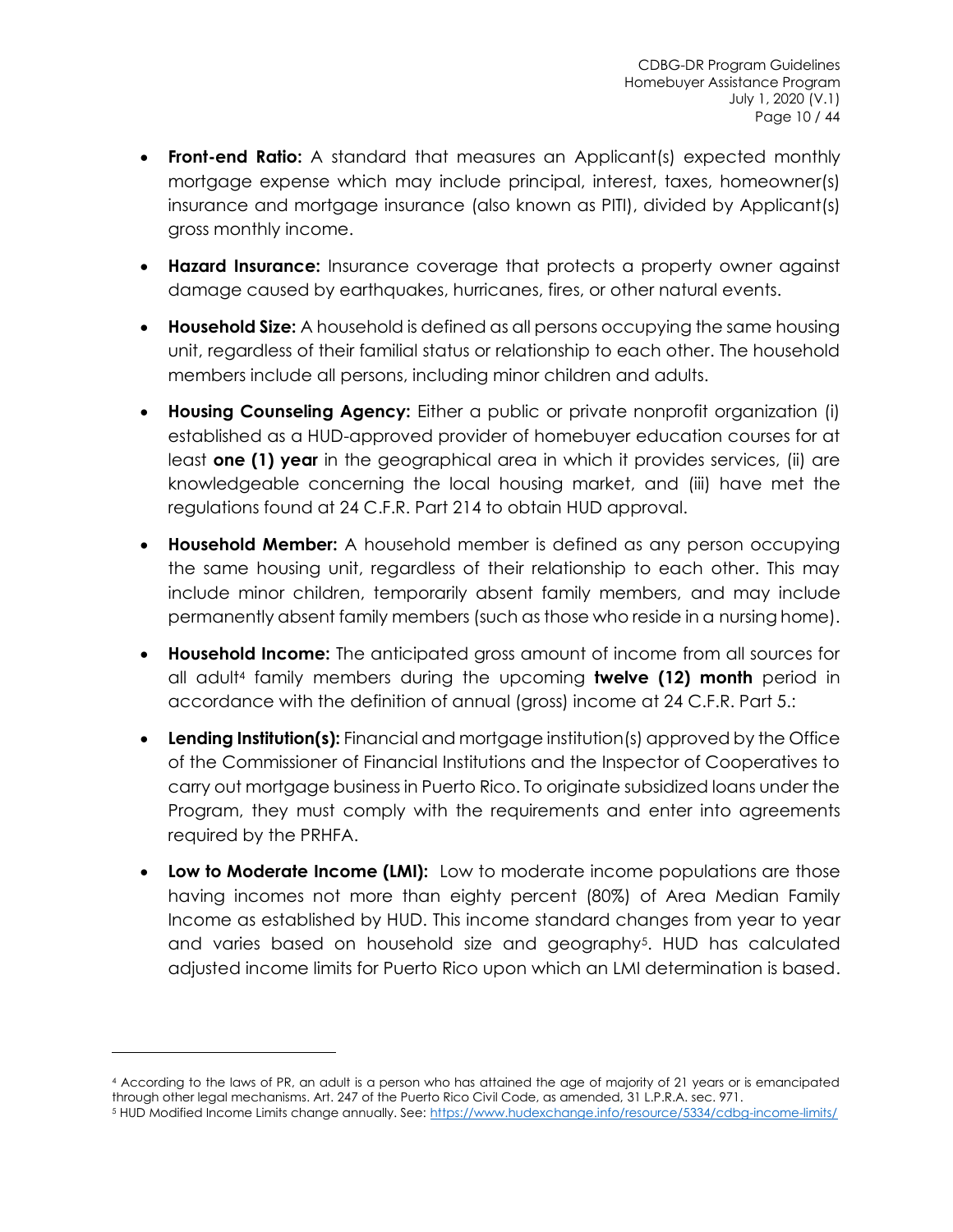The Program has the goal of providing at a minimum thirty percent (30%) of the available funds to LMI Applicants.

- **Mortgage:** A loan in which property or real estate is used as collateral. The Borrower enters into an agreement with a mortgage lender wherein the Borrower receives cash upfront then makes payments over a set time span until the entire loan is repaid to the mortgage lender.
- **PITI:** The acronym for principal, interest, taxes, homeowner's flood and mortgage insurance.
- **Principal Residence:** Refers to a dwelling where a person maintains or will maintain primary residence, and which will be occupied for the majority of the calendar year. A person may only have one (1) primary residence at a time.
- **Property Value:** The most probable price which a property should bring in a competitive and open market under all condition's requisite to a fair sale, with the buyer and seller property market value must be identified through an appraisal.
- **Puerto Rico Action Plan and its Amendments (APA):** Defines how the CDBG-DR funding allocation by HUD will be utilized in order to meet the humanitarian needs of the Island's residents through the implementation of a transformative recovery program. The Action Plan provides an analysis of the first damage calculation and reports on the programs that will meet unmet needs of housing, economic recovery and infrastructure. See<http://www.cdbg-dr.pr.gov/en/action-plan/> for the English version and <https://www.cdbg-dr.pr.gov/plan-de-accion/> for the Spanish version.
- **Puerto Rico Department of Housing (PRDOH):** The Department of Housing of Puerto Rico has been designated as the Grantee responsible for administering the CDBG-DR funds allocated to Puerto Rico for the recovery from disasters caused by Hurricanes Irma and María of 2017. PRDOH will provide oversight of this program.
- **Puerto Rico Housing Finance Authority (PRHFA):** PRHFA (AFV, for its Spanish acronym) is a government instrumentality of Puerto Rico. It is also the designated Subrecipient tasked with administering this Program.
- **Purchase Price:** The cost of acquiring a residence, excluding usual and reasonable settlement or finance costs, and the value of services performed by the mortgagor in completing the acquisition.
- **Real Estate Owned (REO):** a type of property that is owned by a lender, such as a bank, that has been successfully sold at a foreclosure auction. A HUD REO home is a property without liens sold by the government often well below market value.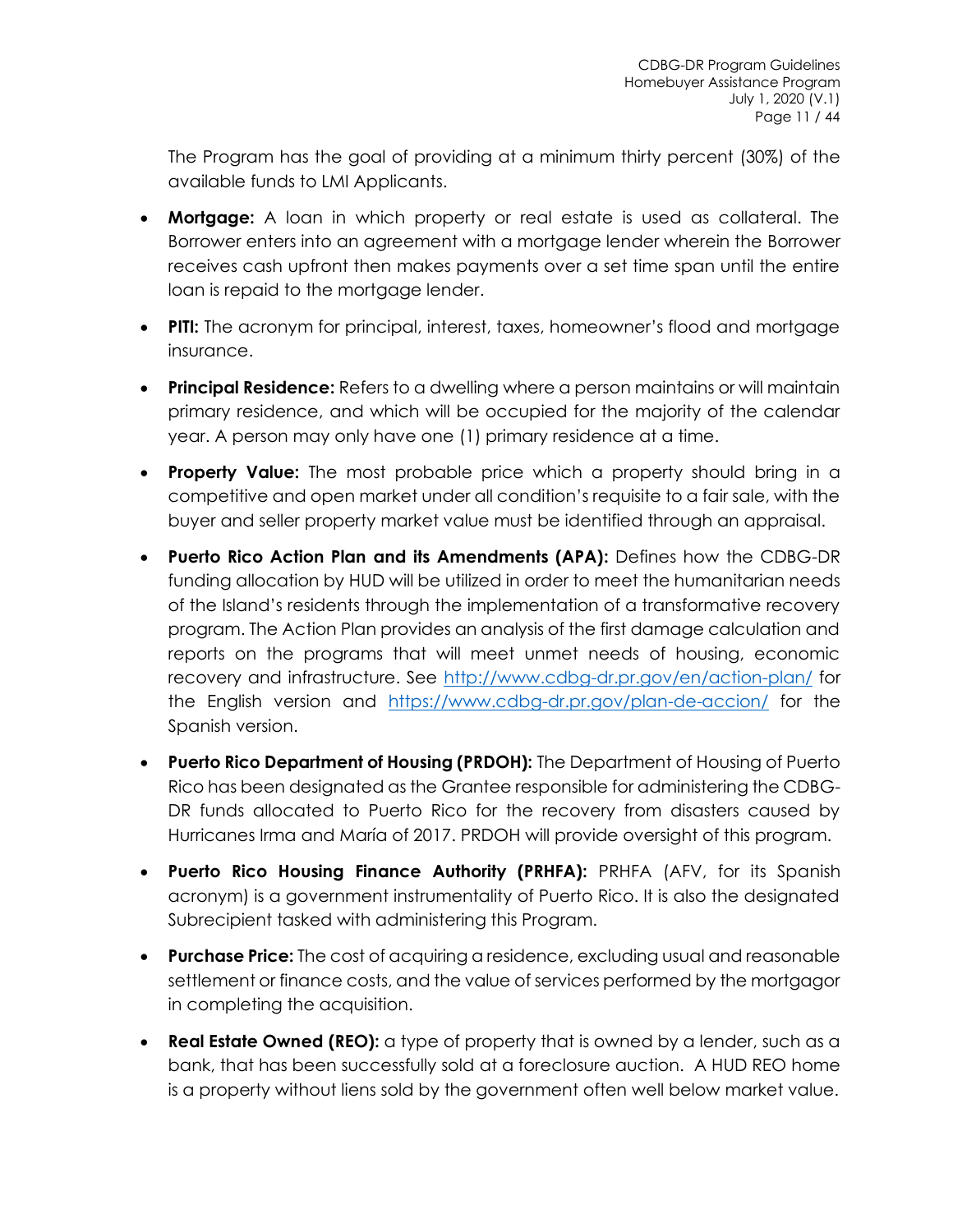- **Recapture:** Means recapture provisions ensuring the PRHFA recoups all or a portion of the CDBG-DR assistance to Borrower(s) if the housing does not continue to be the principal residence of the family for the duration of the affordability period.
- **Release of Lien**: The deed and other document(s) the PRHFA shall prepare and issue and present at the Registry of Property, or cause to be prepared or issued, releasing the PRHFA's second lien on each assisted property upon the homebuyer's compliance with the affordability period and all other program requirements.
- **Second Lien:** A security document which creates and evidences a lien that is placed against the property until the affordability period is matured or satisfied by the terms of the Loan Note.
- **Special Flood Hazard Area (SFHA):** Means the term used by FEMA in the NFIP to refer to the land area covered by the floodwaters of the base or 100-year flood (an area of land that has an approximate one percent probability of a flood occurring on it in any given year).
- **System for Subsidy Program (SSP):** Means the web-based system created by PRHFA to facilitate the administration of the Homebuyer Assistance Program.
- **Subrecipient Agreement:** Contract entered between PRDOH and PRHFA to administer and implement this Program.
- **Unfair Lending Practices:** Unfair, deceptive**,** abusive acts and practices or unscrupulous actions carried out by a lender to entice, induce and/or assist a borrower in taking a mortgage that carries high fees, a high-interest rate, strips the Borrower of equity, or places the borrower in lower credit rated loan to the benefit of the lender.
- **United States Department of Housing and Urban Development (HUD)**: the principal federal agency responsible for programs concerned with serving unmet housing needs, enforcing fair housing, and promoting community development.
- **Urgent Need**: Households are those having incomes not more than **one-hundred and twenty percent (120%)** of Area Median Family Income as established by HUD. This income standard changes from year to year and varies based on household size and geography. HUD has calculated adjusted income limits for Puerto Rico upon which an Urgent Need determination is based.

## <span id="page-11-0"></span>**National Objective**

The National Objectives of the Homebuyer Assistance Program are: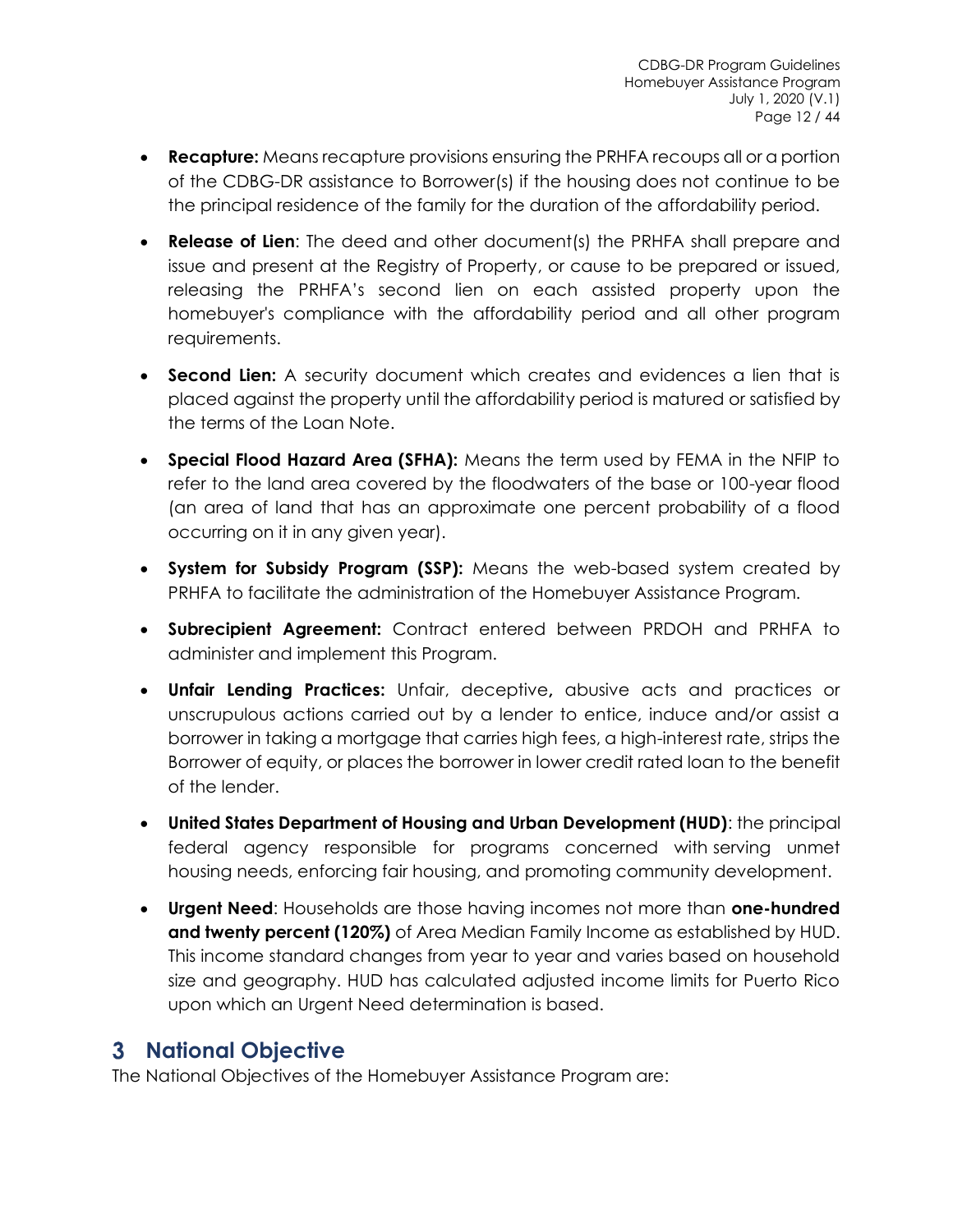- Low-Moderate Income Objective:
- To benefit LMI households as defined by HUD Modified Income Limits for Puerto Rico under the CDBG-DR Program. Urgent Need Objective:
	- o To meet the urgent need of reducing outmigration caused by the Hurricanes in order to maintain the sustainability and economic viability of communities across Puerto Rico by improving homeownership opportunities for households below **one-hundred and twenty percent (120%)** AMFI. 6
- Slum and Blight Objective:
	- o To aid in the prevention or elimination of slums or blight.

## <span id="page-12-0"></span>**Program Description**

The HBA Program removes financial barriers to the dream of homeownership by lowering home acquisition and carrying costs, as well as, enabling qualified families to purchase a home that provides a stable residence that serves to strengthen the family, the neighborhood and the community.

The PRHFA, as the designated Subrecipient, will administer CDBG-DR funding to support first time homebuyers with the purchase of an existing property. Qualified Applicants may be eligible to receive financial assistance in the form of a grant to be used towards a down payment on a new or existing home, including eligible prepaids and/or closing costs. Assistance amount will be limited to the amount necessary to achieve homeownership. Assistance will be provided in the form of a grant, secured with a lien on the property for the amount of the CDBG-DR assistance through a Deed of Restrictive Covenants, for a five (**5**) year affordability period.

The Program will provide grants of up to a maximum of **\$25,000** per eligible Low and Moderate-Income households (that are not CRW members)<sup>7</sup> and a maximum of **\$35,000** for eligible Low and Moderate-Income and Urgent Need households with CRW members.

The Program will provide an additional redevelopment incentive of up to **\$5,000** to eligible households who elect to purchase a home in a designated urban center certified by PRDOH.

<sup>6</sup> FHA Policy defined in their Single-Family Policy Handbook 4000.1 states that an affordable housing program "must serve Low- to Moderate-Income individuals or families. Low- to Moderate-Income individuals or families refer to individuals or families whose household income **does not exceed 115 percent of the median income** for the area when adjusted for family size. The Jurisdictional Homeownership Center (HOC) may approve a higher percentage of up to 140 percent." Currently, the HBA Program is drafting and will be sending a waiver request to allow assistance to be provided to households up to 120% of area median income as provided for in 83 FR 5844 for homeownership assistance programs.

<sup>7</sup> Urgent Need Households that don't contain CRW members have been included as eligible in Amendment 4 of the Action Plan, which is pending approval from HUD. Once HUD completes the revision and approves Amendment 4 of the Action Plan, said approved Amendment will be published in the CDBG-DR website: [www.cdbg-dr.pr.gov.](http://www.cdbg-dr.pr.gov/)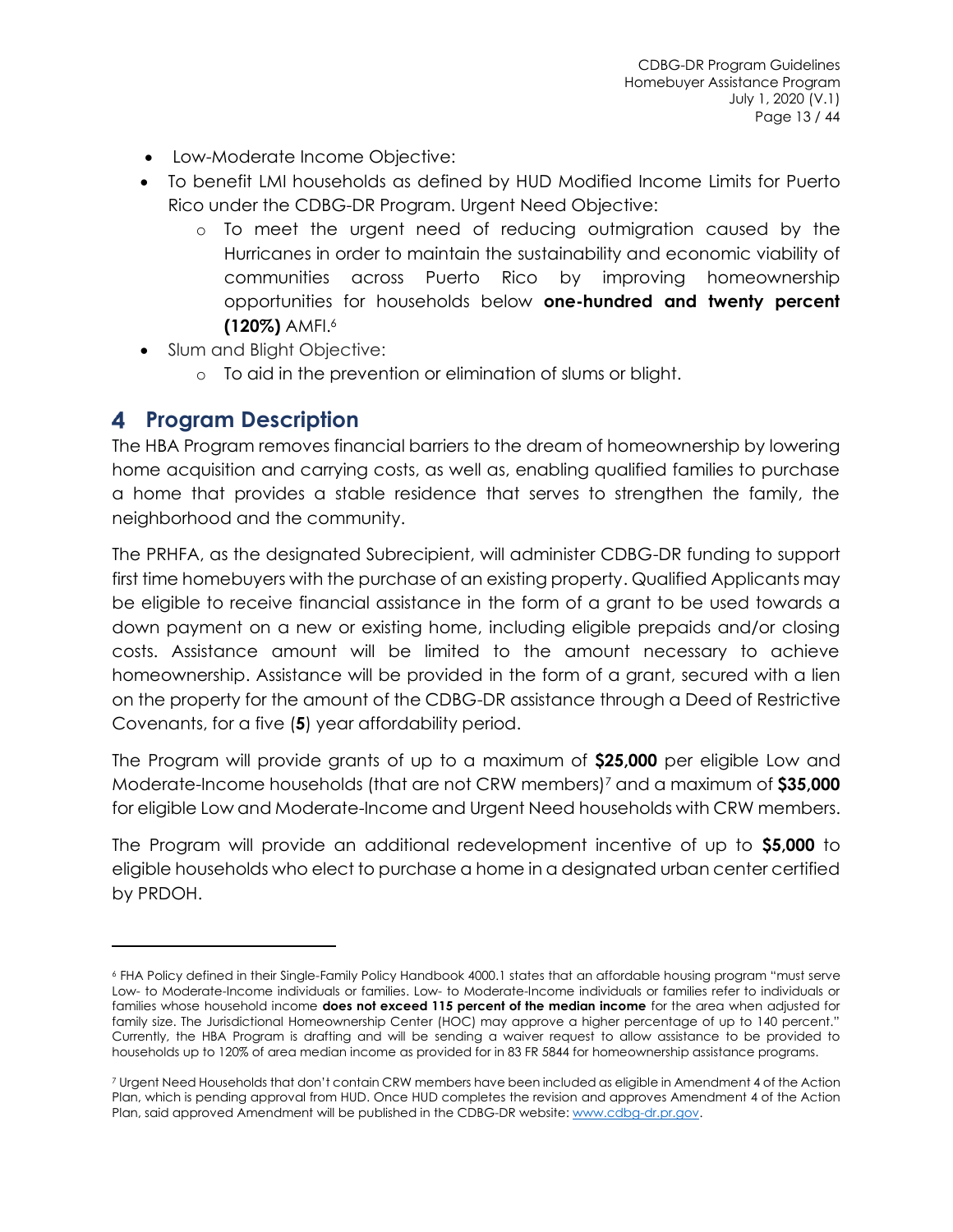PRHFA, in collaboration with PRDOH, will assertively make every effort to affirmatively further fair housing and engage lending institutions, professional associations, protected classes of potential homebuyers, and other identified program stakeholders to perform marketing and outreach activities. See Affirmative Marketing/Fair Housing section in these Guidelines for more information.

Applicants and potential Applicants will be able to learn about the Program and stay up to date through multiple communication channels to ensure Applicants receive timely, accurate information on the program and its requirements. Communication methods may include but are not limited to: the Puerto Rico CDBG-DR Website, the PRHFA Website, Published Program Materials; Mass Media, and other related communication methods.

## <span id="page-13-0"></span>**4.1 Application Process Overview**

The Program is designed to complement a normal private market real estate transaction in that it will be administered with the least number of additional overlays as possible, while still maintaining program compliance. The following is a high-level overview of the application process:

- 1. Application Submission
	- a. Applicants will be required to complete a Program application through a participating Lending Institution and submit all required program documentation.
- 2. Lending Process
	- a. Applicant secures first mortgage with Lending Institution and real estate purchase process.
- 3. Applicant Evaluation and Eligibility Determination
	- a. Verification and calculation of household income and review of citizenship status.
	- b. Verification if Applicant secured first mortgage.
	- c. Verification of first-time homebuyer requirement.
	- d. Verification of submitted application and documentation.
	- e. Once Applicants file is complete<sup>8</sup> and evaluation of file has been completed, PRHFA will issue an Eligibility Notice or an Adverse Eligibility Notice to the Applicant.

<sup>8</sup> A complete application is one for which "PRHFA has received all the information that PRHFA requires from an Applicant in evaluating applications for the HBA Program".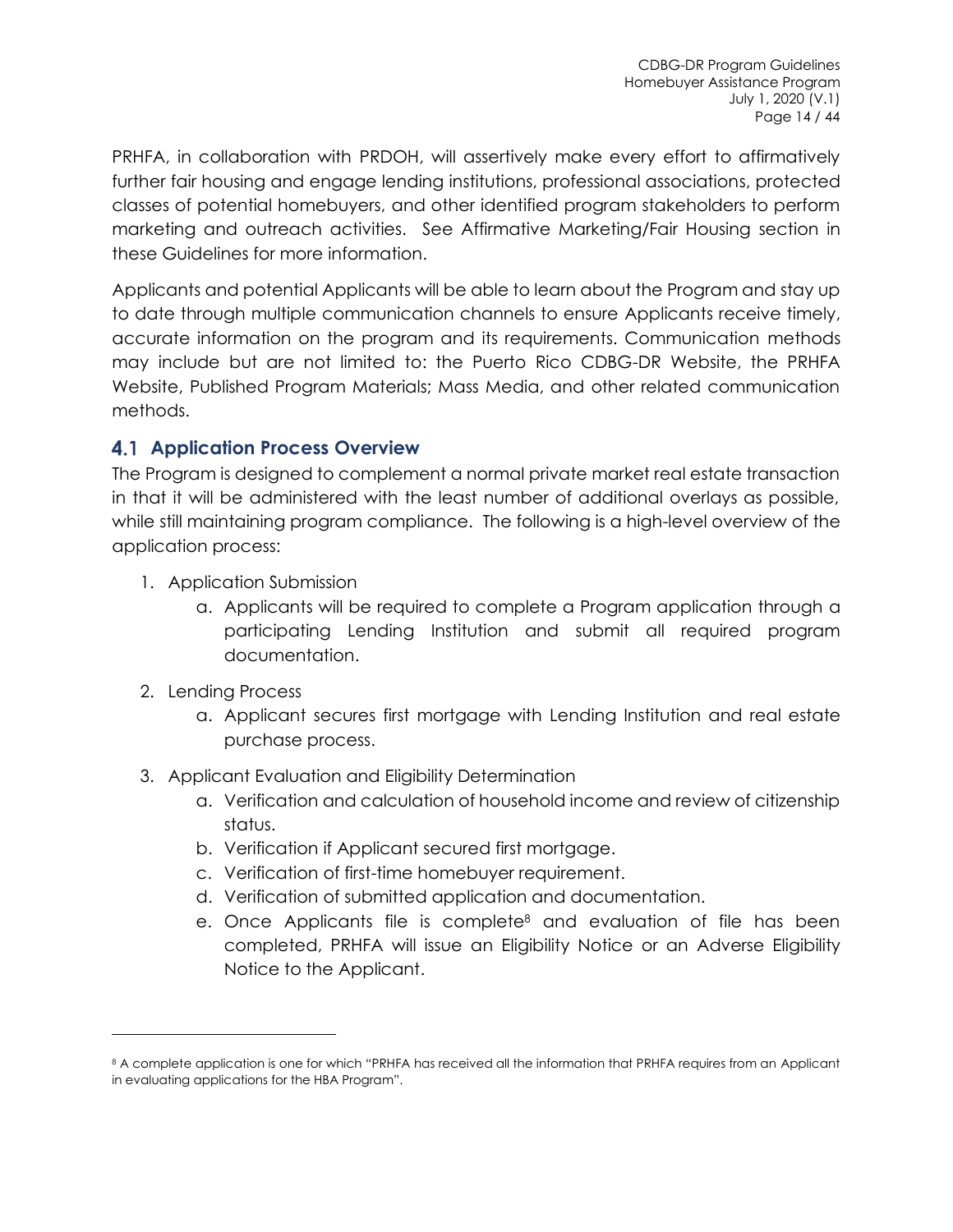- 1) If, Adverse Eligibility Notice is sent, the Applicant has the right to Appeal the determination if he/she believes an error has occurred, as provided herein.
- 4. Housing counseling
- 5. Lending Institution conducts property review process (i.e. inspection, appraisal, etc.).
- 6. Property Eligibility Determination
	- a. Environmental Review
		- 1) A HUD Environmental Review will be performed on the property, by PRDOH or its authorized representative, prior to commitment of federal funds by PRHFA (24 C.F.R Part 50).
		- 2) The property must have no substantial adverse environmental factors as determined by an environmental review.
		- 3) Properties must not be located in a Special Flood Hazard Area (**SFHA**) or Coastal Barrier Resources area.
	- b. Selected properties must meet HUD Housing Quality Standards and all applicable local codes.
	- c. Redevelopment Incentive Determination
		- 1) PRDOH will review property's location and determine and certify whether the property is located within a designated urban center.
	- d. Property Review
		- 1) PRHFA will assess the Applicant's interested property as soon as possible after a case assignment has been received to document the current conditions and status of the eligible property.
- 7. Final Determination of Assistance Amount
	- a. PRHFA will perform an underwriting review to determine the total amount of assistance (including prepaids and/or closing costs) to be awarded to the Applicant that will be listed in the Commitment Letter sent to the lender.
- 8. Closing Process
- 9. Disbursement Process
	- a. PRHFA will work with the Applicant's Financial Institution.
- 10. Compliance & Monitoring
	- a. Annually, the Borrower must confirm residency and occupancy of the home as their primary residence through the **five (5) year** affordability period.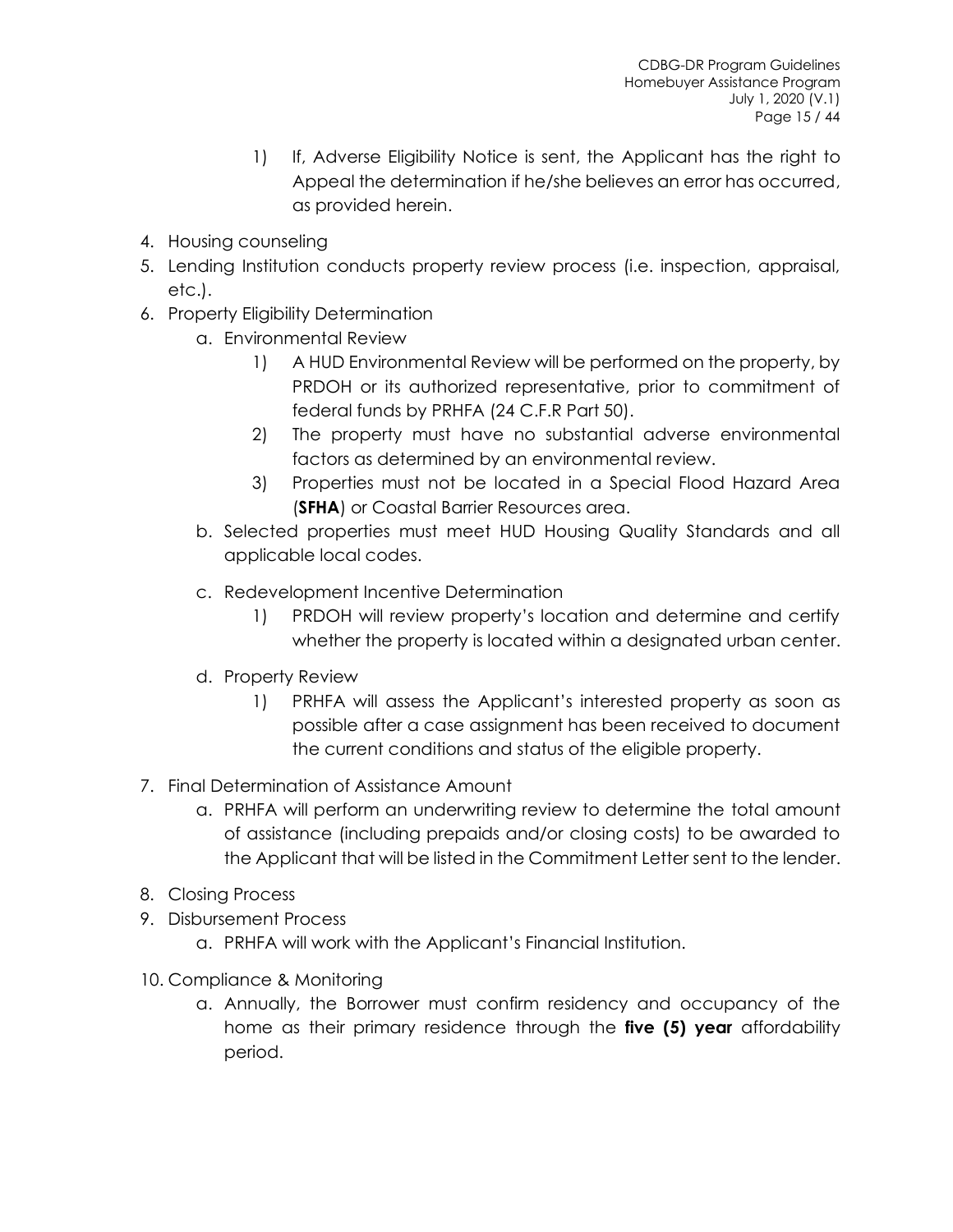## <span id="page-15-0"></span>**4.2 Program Objectives**

The Program seeks to achieve the following objectives:

- Increase homeownership rates that will support long-term sustainability and economic viability of communities impacted by Hurricane Irma and María across the Island;
- Incentivize the CRW to continue to reside in communities helping to reduce outmigration and improve job retention and productivity; and
- Improve the opportunities of homeownership for Low-Moderate Income and Urgent Needs households in Puerto Rico.

## <span id="page-15-1"></span>**Eligible Activities and Use of Funds**

This section sets forth the eligible uses of CDBG-DR funds for the Program. Section 105(a) (24) of the Housing Community Development Act of 1974, as amended, 42 U.S.C. § 5305, establishes as an eligible use for the funds, the provision of direct assistance to facilitate and expand homeownership. Funds will be used to assist income eligible first-time homebuyers to acquire an eligible and existing building, structure, or portion thereof which is occupied as, or designed or intended for occupancy as, a residence by one or more families.

## <span id="page-15-2"></span> **Eligible Use of Funds**

Based on the above, the following are eligible uses of funds for homeownership assistance activities under this Program:

## 5.1.1 Down Payment Assistance

The Program may cover up to **one hundred percent (100%)** of the down payment required by the Lending Institution.

## 5.1.2 Closing Costs

The Program may cover reasonable and customary closing costs, including, but not limited to the credit report, home appraisal, loan origination fee, title, escrow, recording, notary fees, title transfer charges, title insurance, title studies, or any other similar costs not to exceed **five percent (5%)** of the primary loan amount.

## <span id="page-15-3"></span>**5.2 Ineligible Use of Funds**

The Program may not cover the following costs:

- Delinquent property taxes;
- Fees or charges on properties which are the result of the seller;
- Refinancing of existing mortgages; and
- Finance acquisitions of second homes.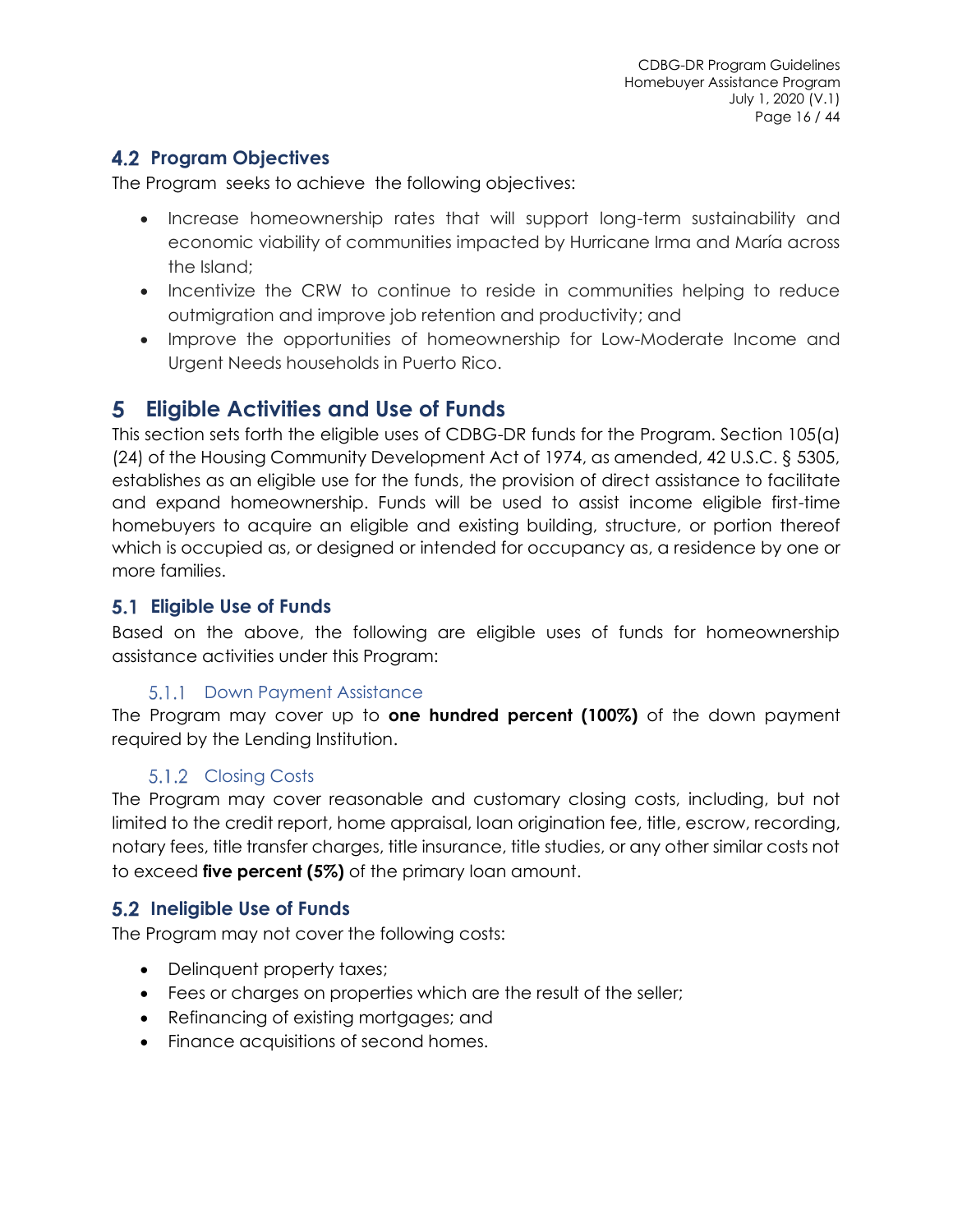# <span id="page-16-0"></span>**Intake**

Interested Applicants may apply for the Homebuyer Assistance Program through a participating Lending Institution of their choice.

- Applicant must meet the first-time homebuyer requirement;
- Applicant must be able to secure a first mortgage from a lending institution;
- Applicant must participate in a Homebuyer Education Course provided by a HUDcertified housing counseling agency and submit a certificate of completion;
- Applicant must complete and submit all required documentation by this Program;
- The Applicant must select a property that meets the Property Eligibility and Environmental Review requirements outlined in these Guidelines; and
- The Applicant must agree to use the acquired home as a primary residence throughout the proscribed affordability period of **five (5) years**;

## **Household Eligibility**

## <span id="page-16-1"></span>6.1.1 Eligibility Determination

All applications will be thoroughly reviewed by the lending institution and PRHFA during the intake and eligibility process to ensure Applicants are eligible for the Program prior to receiving assistance. Eligibility determinations for each submitted Program intake application will be made by PRHFA based upon the documentation submitted by the Applicant and verification of information by third-party sources, including federal databases.

Applicants who are deemed eligible will be sent a written Eligibility Notice informing them of the eligibility decision and program next steps. If at any point during the Program eligibility determination process or throughout any other phase of the process, it is found that the Applicant is ineligible for the Program, the Applicant will be notified through an Adverse Eligibility Notice. The notice will outline the eligibility determination made and next steps, if applicable, instructions for submitting a program-based reconsideration request and/or an administrative review request. The notification will inform the Applicant of the reason for ineligibility and outline the process to challenge the decision. See the Program-based Reconsideration and/or Administrative Review section of these Guidelines.

#### <span id="page-16-2"></span>**Housing Counseling** 7

Housing counseling performed by HUD-certified professionals leads to better-performing loans made to better-qualified borrowers and stronger communities with healthier economies and far fewer foreclosures.

All eligible Applicants will be required to attend a housing counseling course provided by the CDBG-DR Housing Counseling Program on the responsibilities of being a homeowner. HUD certified Housing Counselors will provide a homeowner course specific to the needs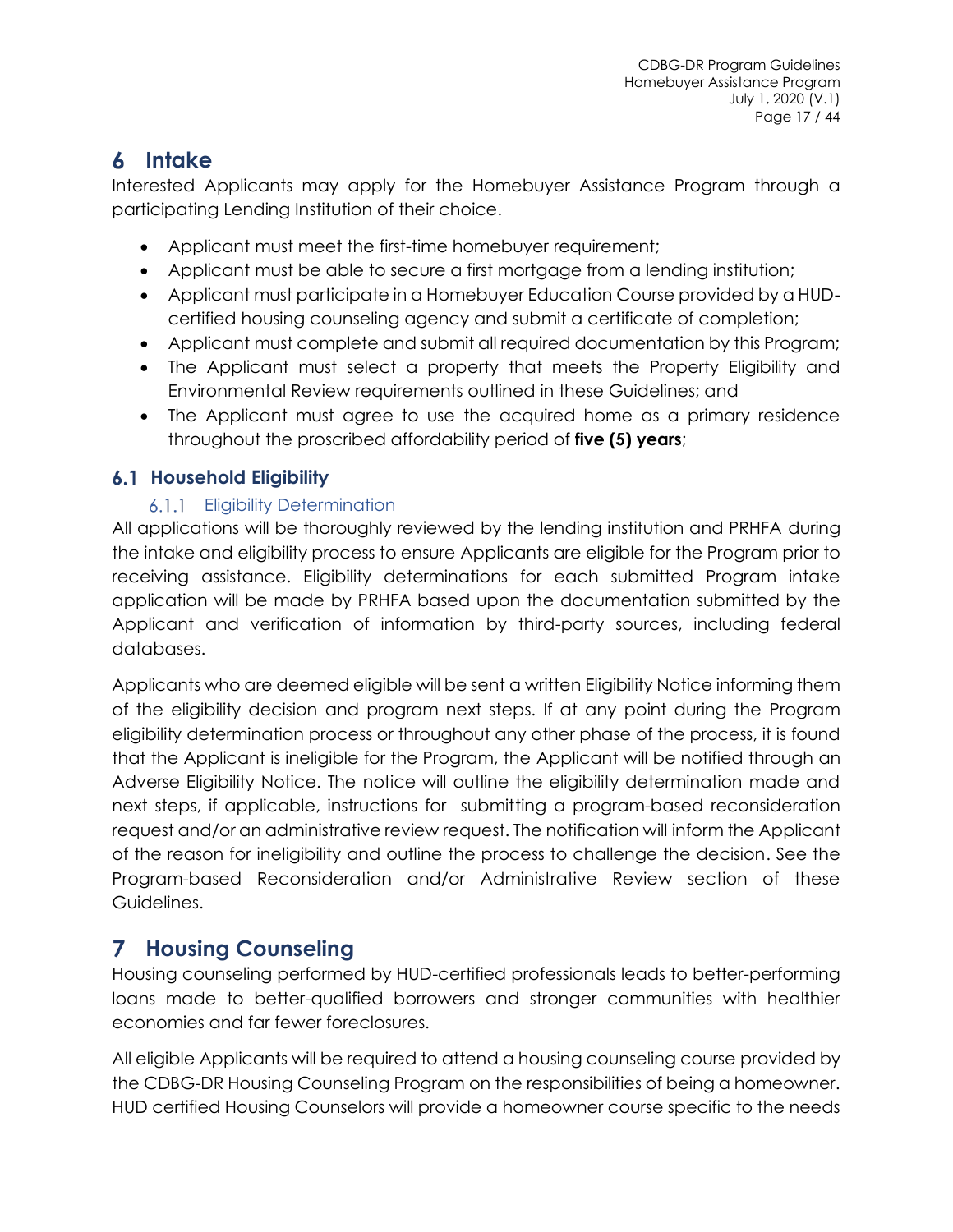of these Applicants. Topics may include but are not limited: to understanding the obligations of homeownership; strategies, plans and budgets to maintain financial success as a homeowner; and understanding of how to maintain a safe living environment.

As part of the CDBG-DR Housing Counseling Program, Applicants will be referred to a PRDOH partner Housing Counseling Agency to complete the homebuyer education course.

Upon the successful completion of the course, the counseling agency will provide the Applicant with a Certificate of Completion. It is the responsibility of the Applicant to provide a copy of the Certificate of Completion to their Lending Institution.

The housing counseling requirement must be fulfilled prior to closing. No CDBG-DR funds will be committed or disbursed until the housing counseling requirement has been fulfilled.

In addition to the Homebuyer Education Course, Applicants may opt to receive additional services offered by the Housing Counseling Agencies, such as, individual counseling and group courses on budgeting, credit protection, foreclosure prevention and other related topics.

## <span id="page-17-0"></span>**Lending Process**

## <span id="page-17-1"></span>**Participating Lending Institutions**

PRHFA administers the HBA Program in coordination with the Applicant's selected lending institution.

Through outreach initiatives such as meetings with the Puerto Rico Mortgage Bankers' Association, facilitating information sessions, publishing tailored content, and other outreach initiatives, the PRHFA will inform and engage lending institutions on the program guidelines and requirements, as well as how to become a participating lender.

To qualify as a participating lending institution, the financial and mortgage institutions must be approved by the Office of the Commissioner of Financial Institutions (**OCIF**, as its Spanish acronym) and the Public Corporation for the Supervision and Insurance of Cooperatives of Puerto Rico (**COSSEC**, as its Spanish acronym) to carry out mortgage business in Puerto Rico. To originate subsidized loans under the Program, they must first execute a Memorandum of Understanding (**MOU**) with the PRHFA and agree to comply with these Program Guidelines and all applicable federal, state, and local laws and regulations.

Interested lending institutions may submit a request to PRFHA. Contact information will be part of the PRHFA Outreach initiatives.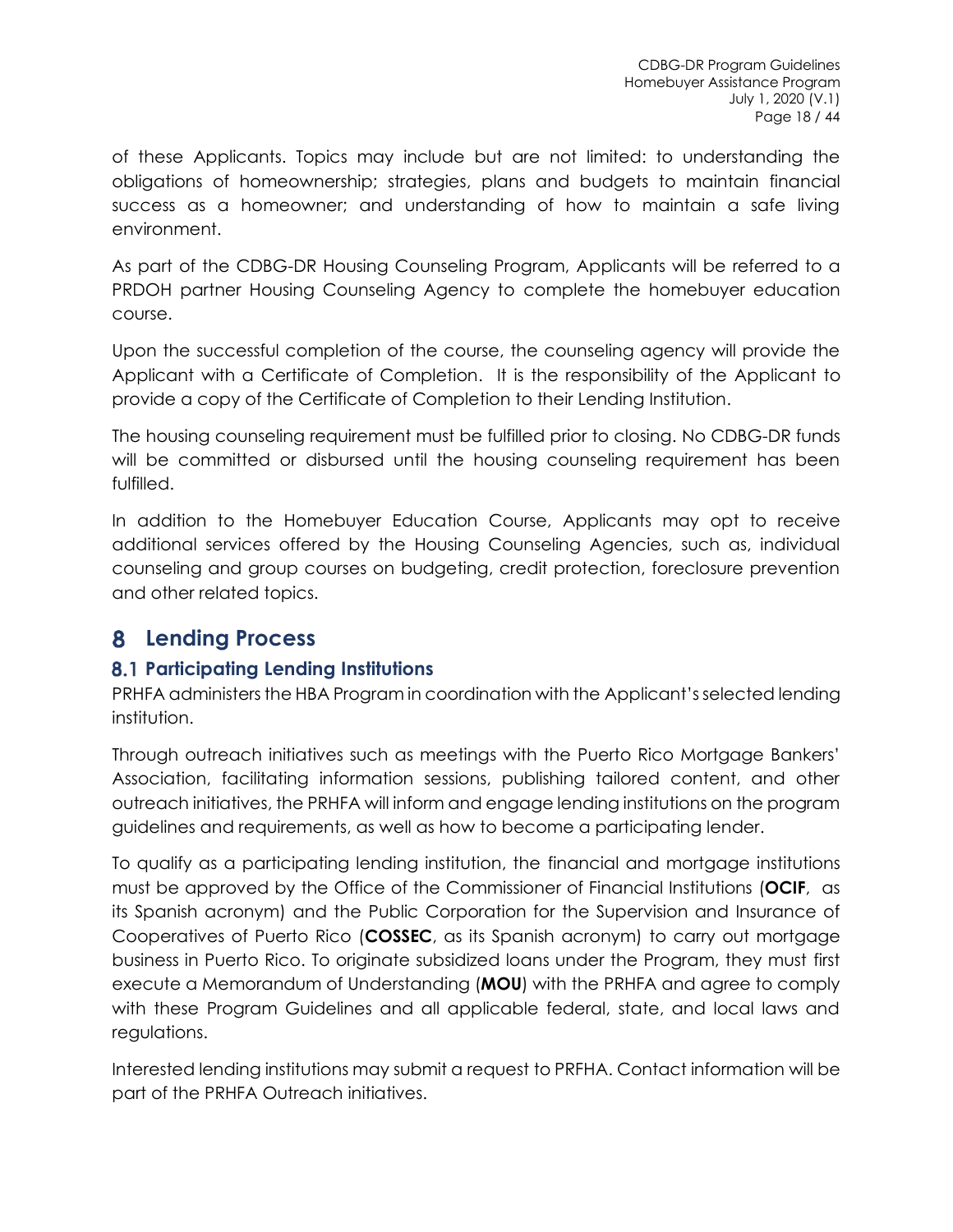## 8.1.1 Anti-predatory Lending

PRHFA does not condone unscrupulous actions carried out by a lending institution to entice, induce and/or assist a borrower in taking a mortgage that carries a high interest rate and fees or place the borrower in a lower credit rated loan to the benefit of the lender. Participating lending institutions must agree to abide by PRHFA's anti-predatory lending policies outlined in the MOU. These include, but are not limited to the following:

- No adjustable rate mortgages;
- No excessive fees. Mortgage Lender's fees must not exceed **one percent (1%)** origination and **one percent (1%)** processing and administrative fees therefore lender fees are restricted to no more than **two percent (2%)** of the loan amount;
- Buyer is required to pay the owner's title insurance policy. Exceptions will be granted on an as needed basis at PRHFA's sole discretion;
- No balloon loans;
- No prepayment penalty that requires the borrower to pay a steep fee before refinancing (if applicable); and
- Interest rate being no more than **two percent (2%)** over the market interest rate (updated regularly).

Mortgage loan products applied for by Applicants seeking assistance from the Program must meet the above requirements.

#### <span id="page-18-0"></span>9. **Underwriting Review**

The underwriting review is performed by PRHFA prior to committing funds to an Applicant and assures that only the amount of funds necessary for a sufficient down payment and reasonable closing costs is provided. The underwriting process also ensures that the first mortgage is reasonable and affordable.

As part of the cost reasonableness review, PRHFA will determine the amount that the household requires to be able to afford homeownership and use the following criteria:

- The first mortgage amount is reasonable under current lending standards;
- The CDBG-DR assistance amount is adequate to make homeownership affordable and is not an excessive subsidy based on Duplication of Benefits (DOB) review, which is detailed further in the DOB Review section of these Guidelines;
- The required homebuyer down payment amount is reasonable based on total mortgage amount; and
- Closing costs are reasonable and do not exceed **five percent (5%)** of the primary loan amount. In the event, the closing cost exceed **five percent (5%)**, the Applicant must cover the amount in excess.

Also, the PRHFA will assess the sustainability of the CDBG-DR grant against the following criteria: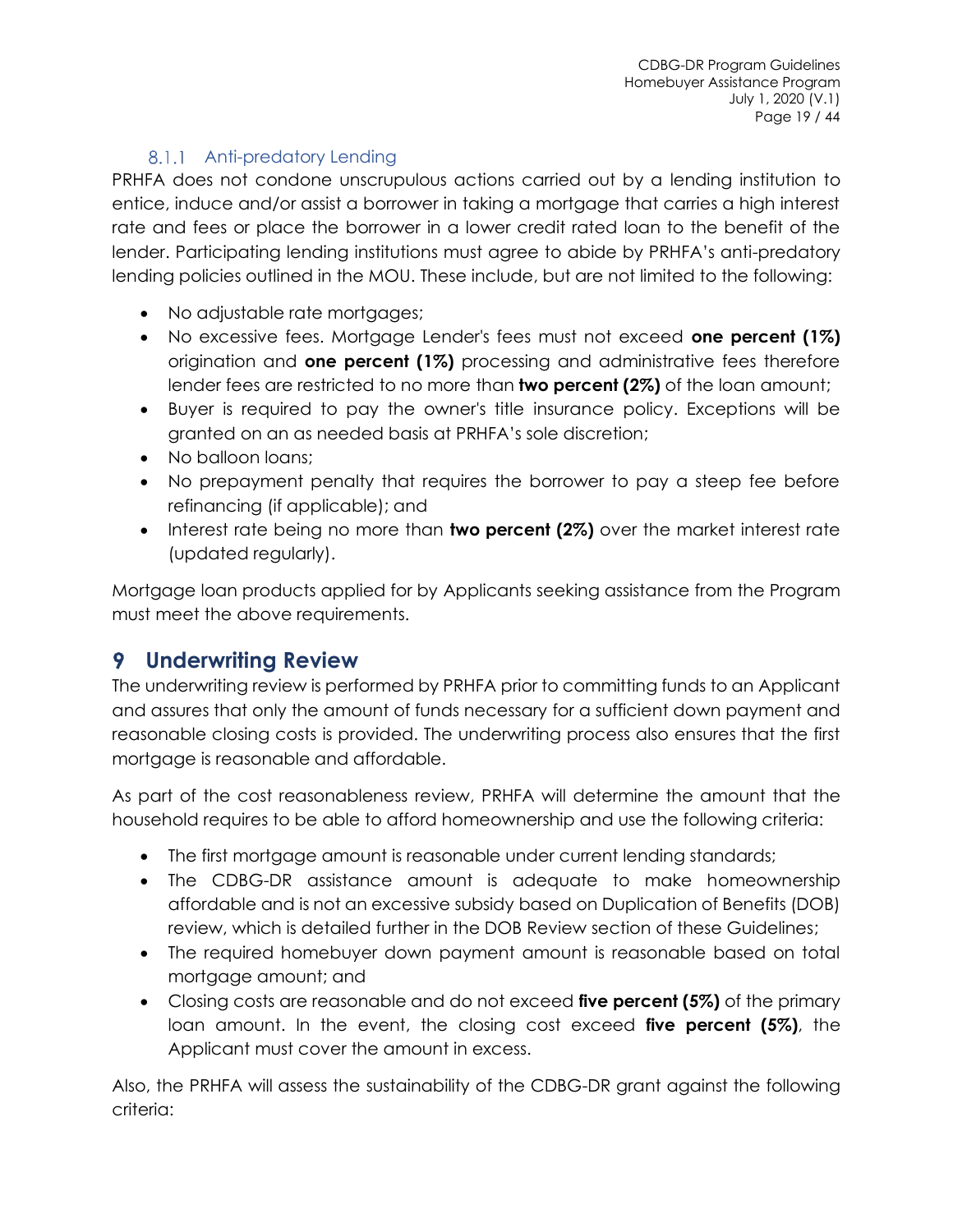- The primary mortgage is fixed rate and long term;
- Projected taxes and insurance are reasonable; and
- A duly licensed Professional Engineer (PE) or Registered Architect (RA) in Puerto Rico must provide certification that the property contains no physical conditions that can be expected to cause unusual maintenance expenses in the next **five (5) years**.

Pursuant to Federal Register Volume 83, Issue 157 (August 14, 2018) 83 FR 40314, cost reasonableness is described as the price that a prudent businessperson would pay for an item or service under competitive market conditions, given a reasonable knowledge of the marketplace. Further, the Program shall assure that all costs are reasonable in accordance with the Cost Principles outlined in the CDBG-DR Cross-Cutting Guidelines, found at [www.cdbg-dr.pr.gov.](http://www.cdbg-dr.pr.gov/)

The Program will maintain its written procedures and consistent processes for evaluating the long-term financial sustainability of transactions assisted with CDBG-DR funds.

## <span id="page-19-0"></span>**Maximum Grant Limits**

The Program will award up to a maximum of twenty five thousand dollars **(\$25,000.00)** per eligible Low and Moderate-Income households (that are not CRW members) and a maximum of thirty five thousand dollars **(\$35,000.00)** for eligible Low and Moderate-Income and Urgent Need households with CRW members.

An additional redevelopment incentive of up to five thousand dollars (**\$5,000.00**) will be available to eligible households who elect to purchase a home in a designated urban center, as determined by PRDOH.

## <span id="page-19-1"></span>**9.2 Appraisal**

To assure that the purchase price is reasonable, the PRHFA will rely on a full appraisal commissioned by the lending institution. The purchase price must not exceed **twohundred and twenty-five thousand dollars** (**\$225,000.00**) and the value stated in the appraisal.

The appraisal must meet the Uniform Relocation Assistance and Real Property Acquisition Policies Act of 1970 (URA), as amended, 42 U.S.C. § 4601 *et seq.,* definition of an appraisal (see 49 C.F.R. 24.2(a) (3) and the five following requirements (see 49 C.F.R. 24.103(a) (2):

• An adequate description of the physical characteristics of the property being appraised (and, in the case of a partial acquisition, an adequate description of the remaining property), including items identified as personal property, a statement of the known and observed encumbrances, if any, title information, location, zoning, present use, an analysis of highest and best use, and at least a **five (5)-year** sales history of the property;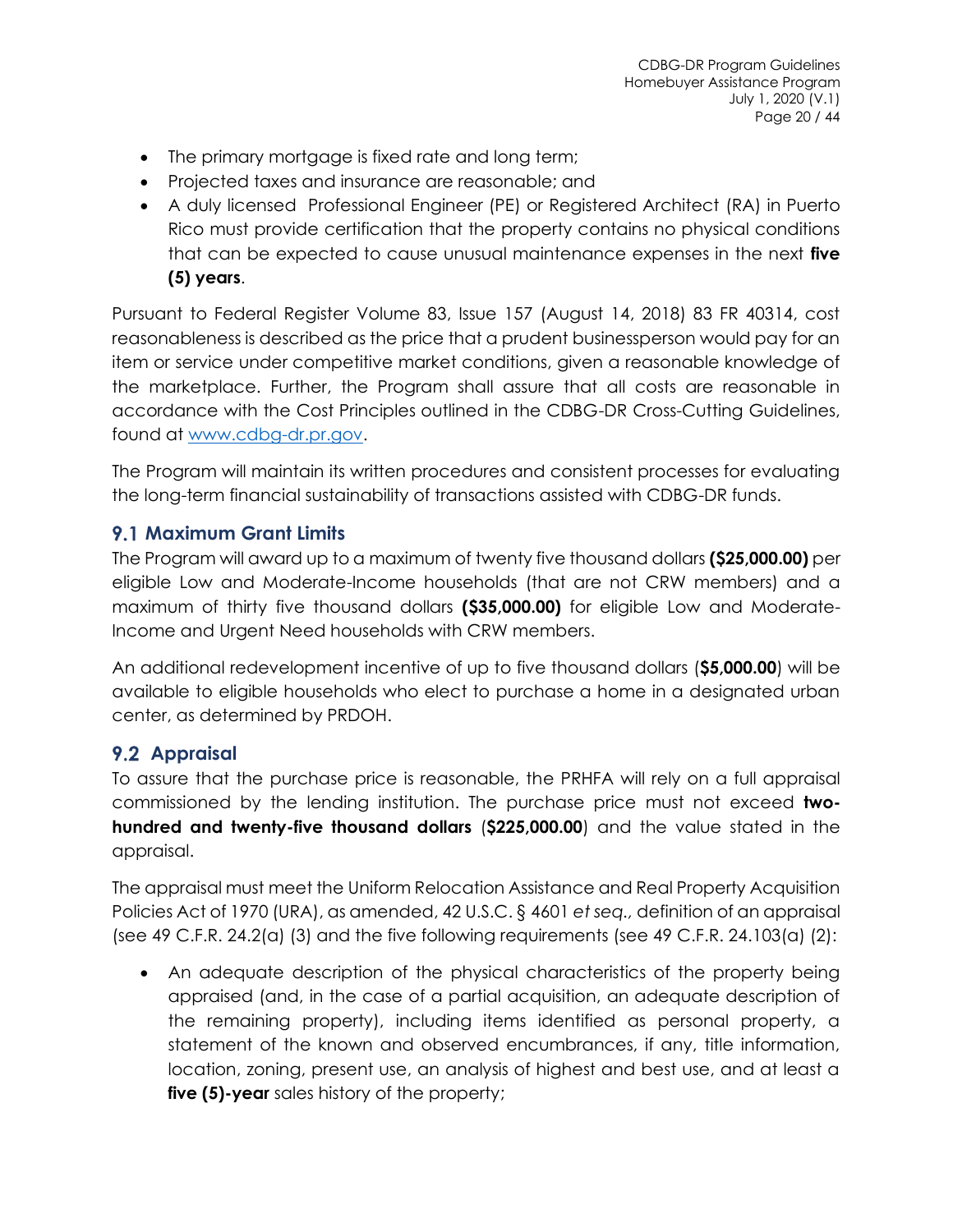- All relevant and reliable approaches to value. If the appraiser uses more than one approach, there shall be an analysis and reconciliation of approaches to value used that is sufficient to support the appraiser's opinion of value;
- A description of comparable sales, including a description of all relevant physical, legal, and economic factors such as parties to the transaction, source and method of financing, and verification by a party involved in the transaction;
- A statement of the value of the real property to be acquired and, for a partial acquisition, a statement of the value of the damages and benefits, if any, to the remaining real property, where appropriate; and
- The effective date of valuation, date of appraisal, signature, and certification of the appraiser.

## <span id="page-20-0"></span>**9.3 Eligible Prepaids and Closing Costs**

PRHFA will review and evaluate all CDBG-DR eligible prepaids and closing costs to ensure that they are necessary and cost reasonable.

The Program will provide a variable amount of down payment, eligible prepaids and closing cost assistance based on the underwritten gap between the approved mortgage and purchase price not to exceed the grant limit. The closing costs should not exceed **five percent (5%)** of the primary loan amount.

In the event that closing costs exceed **five percent (5%)**, the Applicant will be required to pay the amount in excess of this cap. Total eligible prepaids and closing costs, under no circumstances, may exceed **six percent (6%)**.

The allowable caps for closing costs will be:

- Up to one percent (**1%**) for origination and discount.
- Point five percent (**.5%**) of one percent (**1%**) for fees in the deed of sale (if paid by the buyer).
- Point five percent (**.5%**) of one percent (**1%**) for fees in the mortgage deed (**first lien**).
- One percent (**1%**) for fees in writing restrictive conditions (**second lien**).

## <span id="page-20-1"></span> **FHA Insured Mortgage Requirements:**

All nonprofit agencies approved for the Secondary Financing Program or governmental entities, may provide secondary financing assistance in conjunction with an FHA-insured mortgage, subject to the following limitations:

- The Secondary Financing is disclosed at the time of application;
- No costs associated with the Secondary Financing are financed into the FHAinsured first Mortgage;
- The Secondary Financing payments must be included in the total Mortgage Payment;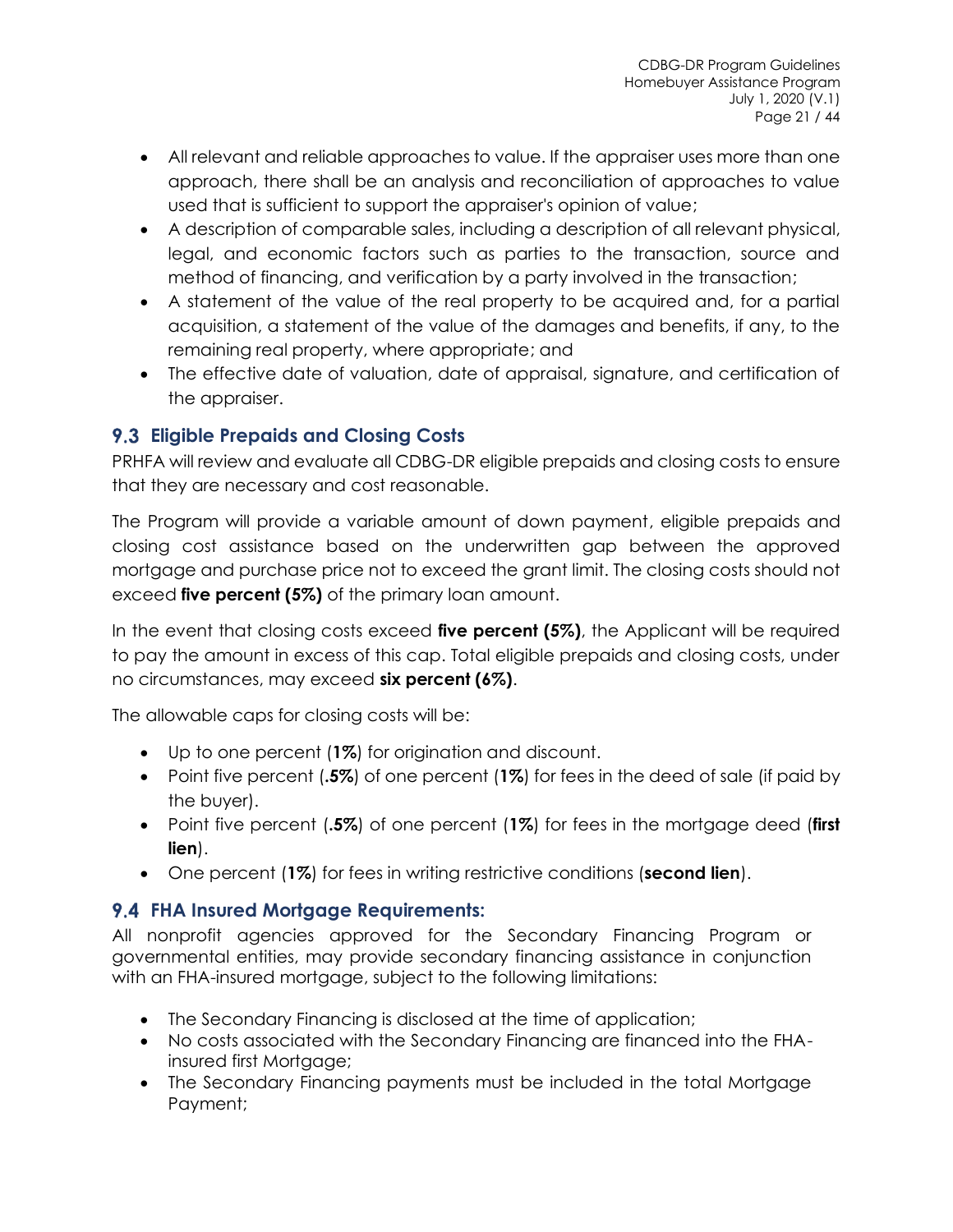- The Secondary Financing must not result in cash back to the Borrower except for refund of earnest money deposit or other Borrower costs paid outside of closing;
- The Secondary Financing may not be used to meet the Borrower's Minimum Required Investment (**MRI**) - Unless this comes from an approved source as identified in the FHA Single Family Handbook; a government entity or instrumentality of government may provide the borrower's 3% MRI. Gifts may be used as an acceptable source. A HUD-approved nonprofit organization can provide assistance outside of the FHA required 3.5 MRI.
- There is no maximum Combined Loan to Value (**CLTV**) for Secondary Financing loans provided by HUD-approved Nonprofits; and
- The Second Lien may not provide for a balloon payment within 10 years from the date of execution.

Additionally, the seller may not have financial interest in the property as all transactions may not result in a conflict of interest. HUD prohibits these individuals from contributing to the down payment: Homebuilders, Sellers, Real estate agents or brokers; or anyone with a vested interest in selling the house. Secondary Financing may not be utilized when PRHFA acquires a HUD REO property.

## <span id="page-21-0"></span>**Duplication of Benefits (DOB) Review**

The Robert T. Stafford Disaster Relief and Emergency Assistance Act (Stafford Act), as amended, 42 U.S.C. § 5121 et seq., prohibits any person, business concern, or other entity from receiving Federal funds for any part of such loss as to which they have received financial assistance under any other program, from private insurance, charitable assistance, or any other source. As such, PRDOH must consider disaster recovery aid received by Program Applicants from any other federal, state, local or other source and determine if any assistance is duplicative. Any assistance determined to be duplicative must be deducted from the Program's calculation of the Applicant's total need prior to awarding assistance.

The DOB review performed by PRHFA assures that federal resources are neither duplicated nor wasted when applied to the provision of homeownership assistance.

To ensure that the Program does not provide a duplication of benefits, PRHFA will adhere to the following process:

- 1. Identify the Applicant's total need;
- 2. Identify total assistance available;
- 3. Identify the Amount to Exclude as Non-Duplicative (Amounts used for a different purpose, or same purpose, different allowable use);
- 4. Identify Total DOB Amount (Total Assistance Minus Non-Duplicative Exclusions);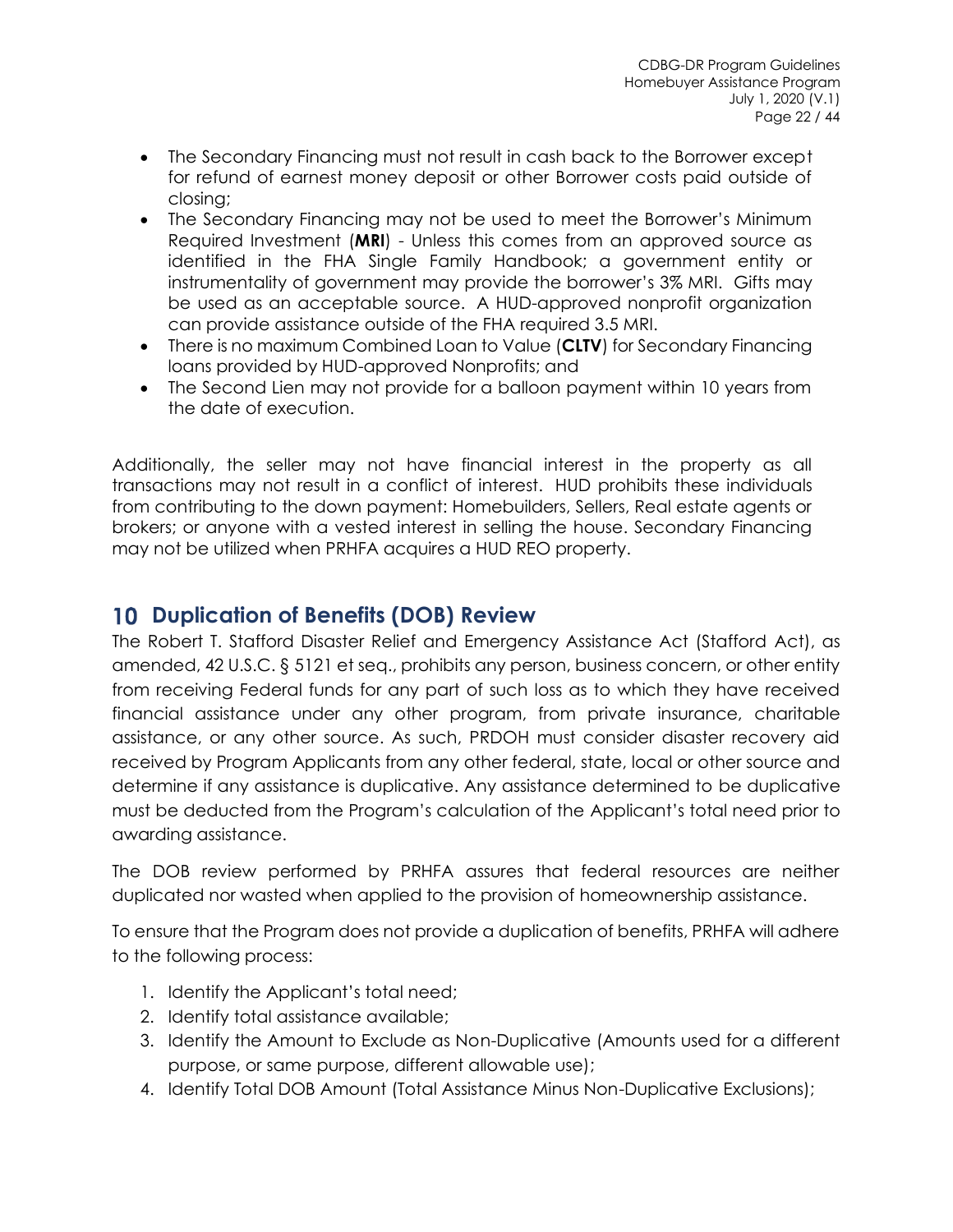- 5. Calculate Maximum Award (Total Need Minus Total DOB Amount); and
- 6. Final Award (Program Cap = Final Award if Maximum Award is equal to or greater than the Program Cap).

## <span id="page-22-0"></span>**Assistance Considered a DOB**

Because the HBA program requires eligible Applicants to be first-time homebuyers, it is expected that most Applicants will not have received any benefits from other sources for the purposes of home rehabilitation or replacement. Nonetheless, the Program will perform the due diligence of a DOB review and ensure that program beneficiaries do not receive assistance that is duplicative, unnecessary, or unreasonable.

In cases where an Applicant has previously received FEMA, SBA and/or any other funds for the purpose of using them to purchase real estate, those funds will be considered as a DOB under this Program. These funds will be deducted from the total unmet need determination as part of the underwriting review.

The following are sources of assistance that may have been provided to Applicants and are considered duplication of benefits.

#### FEMA Individual Assistance (**FEMA IA**)

FEMA IA will be determined and verified by PRHFA through the FEMA database. If PRHFA is unable to verify the FEMA IA amount through the FEMA database, PRHFA will use the payment amount provided by the Applicant at the time of application. If an Applicant is able to provide documentation demonstrating that the FEMA IA amount provided by the FEMA database includes amounts not paid to cover structural loss, PRHFA will use the documentation provided by the Applicant to adjust the FEMA IA amount considered in the DOB analysis. The documentation provided by the Applicant must come from FEMA.

#### FEMA National Flood Insurance Program (**NFIP**)

PRHFA will check all Applicants for NFIP to verify whether they maintained flood insurance. Any payments for loss to the dwellings under NFIP insurance policies are deducted from the amount the Applicant is eligible to receive. Payments for contents or other expenses are not deducted from the Applicant's award.

The payment to Applicants under NFIP policies will be determined and verified by PRHFA through the FEMA database and cross referenced with PRDOH CDBG-DR data. If PRHFA is unable to verify the NFIP insurance proceeds through the NFIP database, PRHFA will use documentation supplied by the Applicant. If an Applicant is able to provide documentation demonstrating that the insurance proceeds amount provided by the FEMA database includes items not covered in the home evaluation or not paid to cover structural loss, PRHFA will use the documentation provided by the Applicant to adjust the insurance payout considered in the DOB analysis. The documentation provided by the Applicant must come from the insurance company which issued the payments.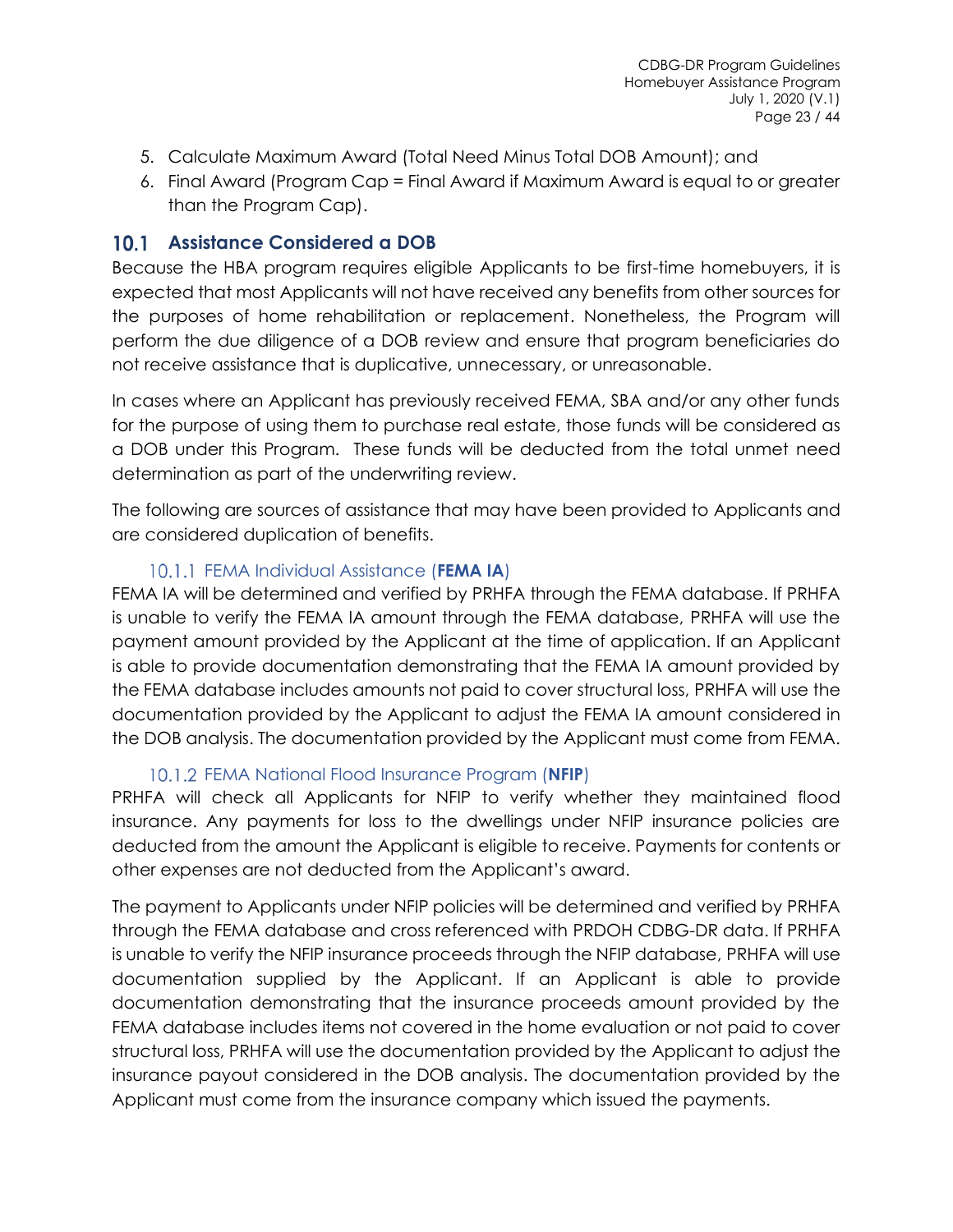#### 10.1.3 Private Insurance

All private insurance settlement amounts for loss of dwellings are deducted from the Applicant's award.

#### 10.1.4 Other Sources of Duplication of Benefits

Following a disaster, charitable organizations provide many kinds of contributions, including donations, grants, or loans among other types of assistance. Grants and cash donations designated for specific eligible work, even when provided from non-Federal sources, but designated for the same purpose as Federal disaster funds generally are considered a duplication of benefit. Grants and cash donations received for unspecified purposes (e.g., "for disaster recovery/relief efforts"), or for work not eligible for federal assistance, do not constitute a duplication of benefits.

## <span id="page-23-0"></span>**Property Eligibility Review**

Homebuyers must purchase an existing market-listed home ready to move-in. Only singlefamily residential units located in Puerto Rico will be eligible for the Program. For the purposes of this Program, single-family homes may include a dwelling within a one- to two-unit structure. Single family units may include, but are not limited to:

- Duplexes;
- Manufactured Housing Units (MHU);
- Detached, stand-alone, concrete residential structures;
- Attached single family;
- Condominium Unit and;
- Cooperative Unit;
- For Critical Recovery Workforce only: Two-Four-Family units (owner & renter units)<sup>9</sup>

Ineligible property types include but are not limited to travel trailers, campers, and houseboats, investment properties, multi-family buildings, second units, or other forms of ownership when the homebuyer does not have an individual deed to the property.

Homebuyers who select properties that do not pass the property eligibility review will have the option to pursue an alternate property that meets the Program's requirements. In the case that the Homebuyer opts to not select a property that meets the Program's requirements then the Program will not be able to commit any CDBG-DR funds to the homebuyer.

<sup>9</sup> The Two-Four-Family Units (owner & renter units) for Critical Recovery Workforce portion of the Program is on hold until Action Plan Amendment 4 is reviewed and approved by HUD.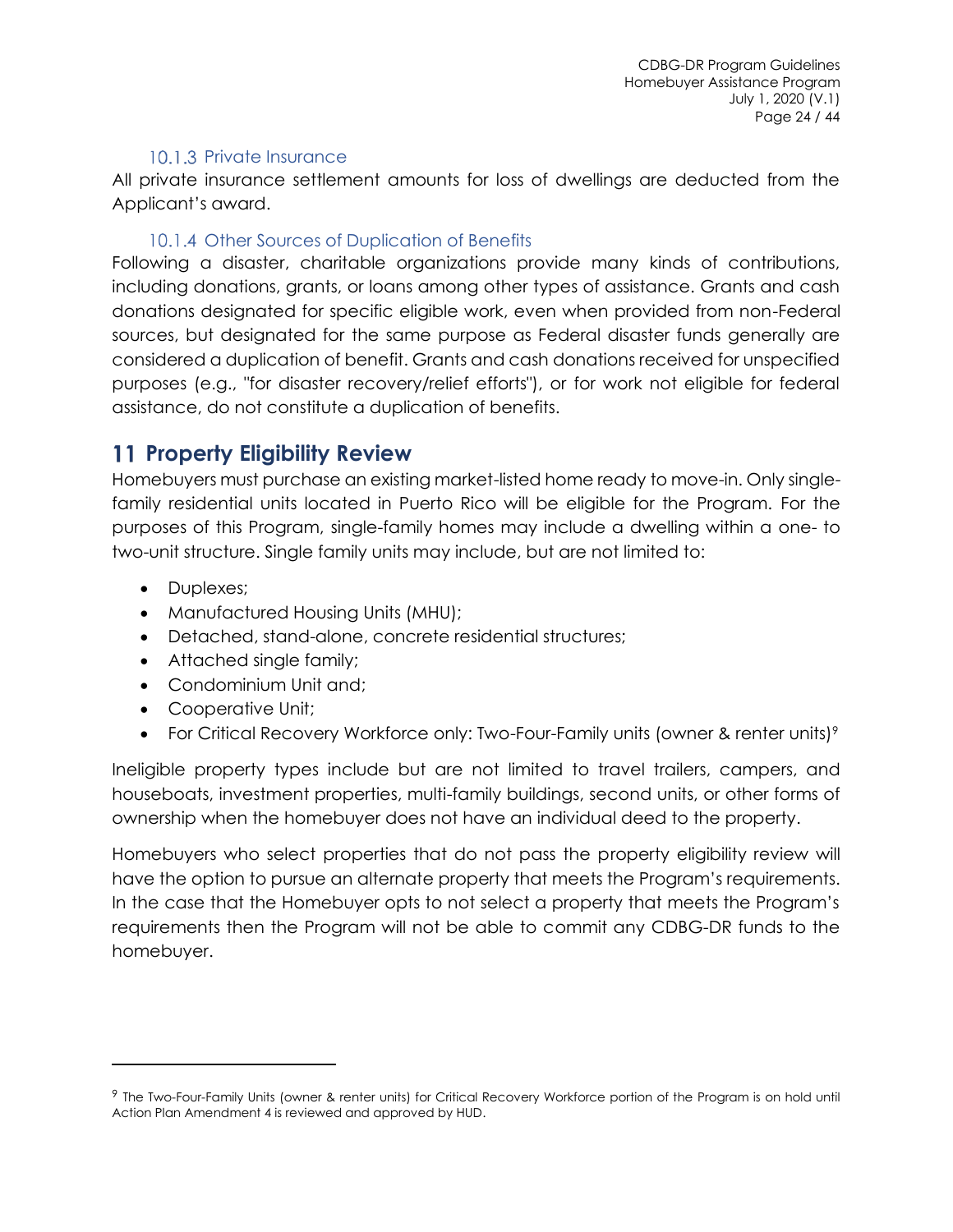## <span id="page-24-0"></span>**11.1 Property Requirements**

The following property requirements must be adhered to for a property to be determined eligible to commit CDBG-DR funding to the Applicant:

- The property must be able to be acquired with a valid deed free and clear of all encumbrances;
- The property must be classified vacant or ready to be sold by owner at contract signing;
- Properties must meet minimum property standards required by the Applicant's primary loan issuer (e.g. USDA, Fannie Mae, etc.) and applicable local codes;
- All pre-1978 built properties must meet all applicable federal and local standards for lead-based paint;
- Properties must have an Occupancy Certification ("Permiso de uso");
- The property must have no substantial adverse environmental factors as determined by an environmental review;
- Property must not be located in a Special Flood Hazard Area (SFHA) or a designated Coastal Barrier Resource Area; and
- Properties designated in a runway clear zone or clear zone, as defined in 24 C.F.R. § 51.303(a), will require a signed acknowledgment receipt from the buyer.

## <span id="page-24-1"></span>**11.2 Property Standards Requirement**

Properties must be safe, decent and sanitary. The Lending Institution shall ensure that the property is inspected and/or appraised in accordance with the requirements of the primary loan issuer (i.e. Fannie May, USDA, Fair Housing Administration (FHA), and Veteran Affairs (VA)). The lender will also ensure that the property meets HUD Housing Quality Standards (HQS) and provide document of such to PRHFA.

## <span id="page-24-2"></span>**11.3 Redevelopment Incentive Determination**

The Program has defined the urban centers for each municipality in Puerto Rico. The maps will be published and made available at [www.cdbg-dr.pr.gov.](http://www.cdbg-dr.pr.gov/)

As part of the property eligibility review, PRDOH will determine and certify whether an Applicant's selected property is located within a designated urban center. If the property is deemed eligible, PRDOH will issue a certification to the Program qualifying the Applicant for an additional award up to five thousand dollars (\$5,000.00).

Qualified homebuyers for whom the maximum homebuyer award leaves a remaining purchase gap may be considered for assistance above the cap on a case-by-case basis. To request consideration for assistance beyond the program cap, the buyer must have qualified for a mortgage offer for the purchase of a home determined to be reasonable in price based on market valuations by number of bedrooms for family size and demonstrate an additional gap not to exceed fifteen thousand dollars (\$15,000.00). The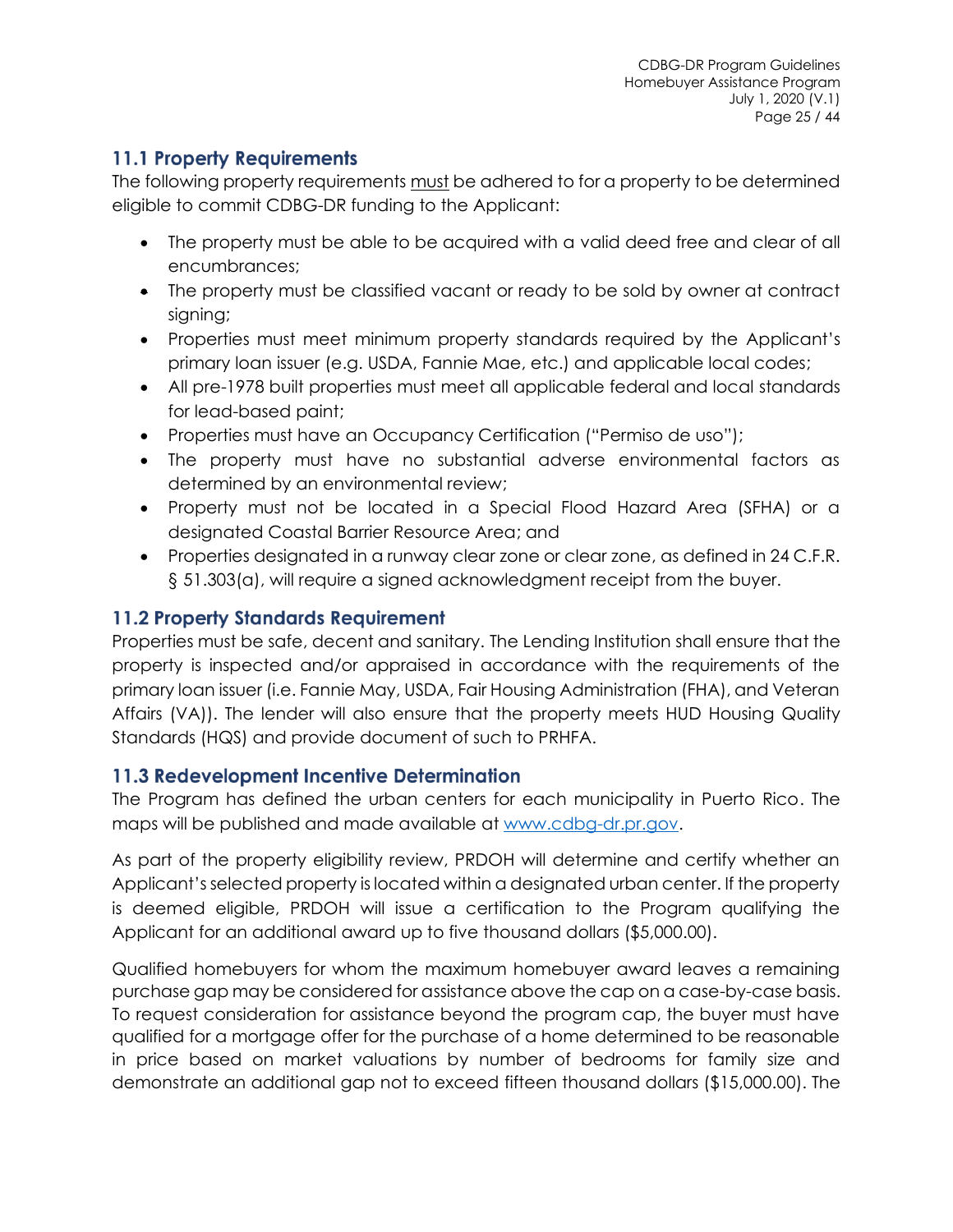program may fund the additional gap beyond the award cap upon evaluation of the applicant file.

## <span id="page-25-0"></span>**Environmental Review**

An environmental review is the process of reviewing a project and its potential environmental impacts to determine whether it meets federal, state, and local applicable regulations. Every project undertaken with federal funds, and all activities associated with such project, are subject to the provisions of the National Environmental Policy Act of 1969 (NEPA), as well as to the HUD environmental review regulations at 24 C.F.R. § 58. Therefore, an environmental review process is required for all awards to be issued under the Program to ensure that the proposed activities do not negatively impact the surrounding environment and that the property itself will not have an adverse environmental or health effect on end users. 24 C.F.R. § 58.22 prohibits the commitment or spending of federal or non-federal funds on any activity that could have an adverse environmental impact or limit the choice of reasonable alternatives prior to completion of an environmental review. Environmental clearance must be obtained for each project prior to the commitment of federal or non-federal funds. A violation of this requirement may jeopardize federal funding for the Program and disallow all costs that were incurred before completion of the environmental review.

All Program awards must have documentation that they follow NEPA and other environmental requirements. Therefore, all projects shall have an Environmental Review Record (**ERR**), as required by NEPA and related laws. The ERR for the projects shall set forth: the existence of negative impacts on a site; the means to mitigate negative impacts; alternatives to the project (if needed); and the rejection of the proposed activities if all other options fail and it becomes the most prudent action to take.

Environmental reviews will be conducted as part of the property eligibility reviews. Environmental reviews shall be completed prior to determining the CDBG-DR award to be offered to an eligible Applicant.

## <span id="page-25-1"></span>**Environmental Level of Review**

To conduct the appropriate level of environmental review, the Program will determine the environmental classification of the project. The term "project" may be defined as an activity or group of activities geographically, functionally, or integrally related, regardless of funding source, to be undertaken by the Program in whole or in part to accomplish a specific objective. There are four major classifications of environmental review for projects:

• **Exempt Activities**: Those activities which are highly unlikely to have any direct impact on the environment.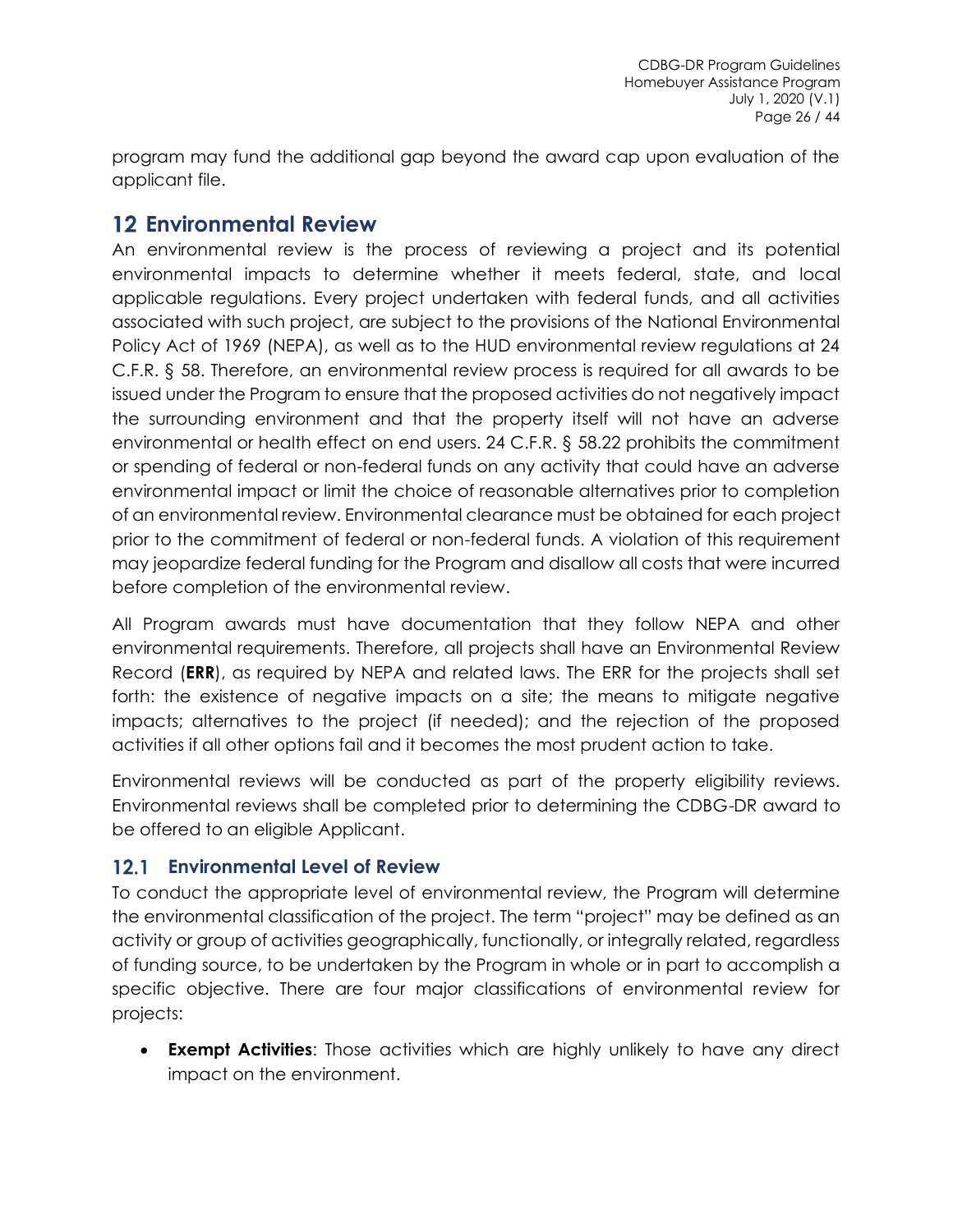- **Categorically Excluded Activities**: Those activities that may have an impact to the environment, but not to the extent that an Environmental Assessment under NEPA or Environmental Impact Statement is required. There are two types of Categorically Excluded Activities, as follows:
	- o Categorically Excluded Not Subject to 24 C.F.R. § 58.5: Includes those activities included under 24 C.F.R. § 58.35 (b) and require environmental checks for the items listed at 24 C.F.R. § 58.6. For activities under this classification, no public notice or request for release of funds is required to use grant funds.
	- o Categorically Excluded Subject to 24 C.F.R. § 58.5: Refers to those activities included under 24 C.F.R. § 58.35 (a) and require environmental checks for the items listed at 24 C.F.R. § 58.5 and 24 C.F.R. § 58.6. If any environmental items are identified as potentially impacting (such as floodplains), a Request for Release of Funds (including publication of Notice of Intent) is required.
- Environmental Assessment: Includes those activities that could potentially have a significant impact on the environment. In addition to compliance with the laws and authorities at 24 C.F.R. § 58.5 and 24 C.F.R. § 58.6, environmental assessments must consider an array of additional potential impacts of the project, including a National Environmental Policy Act analysis. This environmental assessment requires publishing a Notice of Intent to Request Release of Funds as well as a Finding of No Significant Impact (assuming such is found).
- Environmental Impact Statement: Those activities that require a detailed written statement required by Section 102(2)(C) of NEPA for a proposed major Federal Action significantly affecting the quality of the human environment. These statements are normally used for major housing (2,500 units or more) or infrastructure projects.

## <span id="page-26-0"></span>**Level of Determined Environmental Review**

The level of environmental review identified for this Program is found at 24 C.F.R. § 58.35 (b)(5). Activities to assist homebuyers to purchase existing or new dwelling units, including closing costs and down payment assistance, interest buy downs, and similar activities that result in the transfer of a title and will require a Categorically Excluded (Not Subject to 58.5) (**CENST**) Environment Review. The environmental review for any activity in this Program will require a formal determination (including preparing a CENST review and inclusion into the project files) of the environmental regulations at 24 C.F.R. § 58.6. Other Requirements to include are:

- Location within a Special Flood Hazard Area;
- Location within a Coastal Barrier Resource System unit and;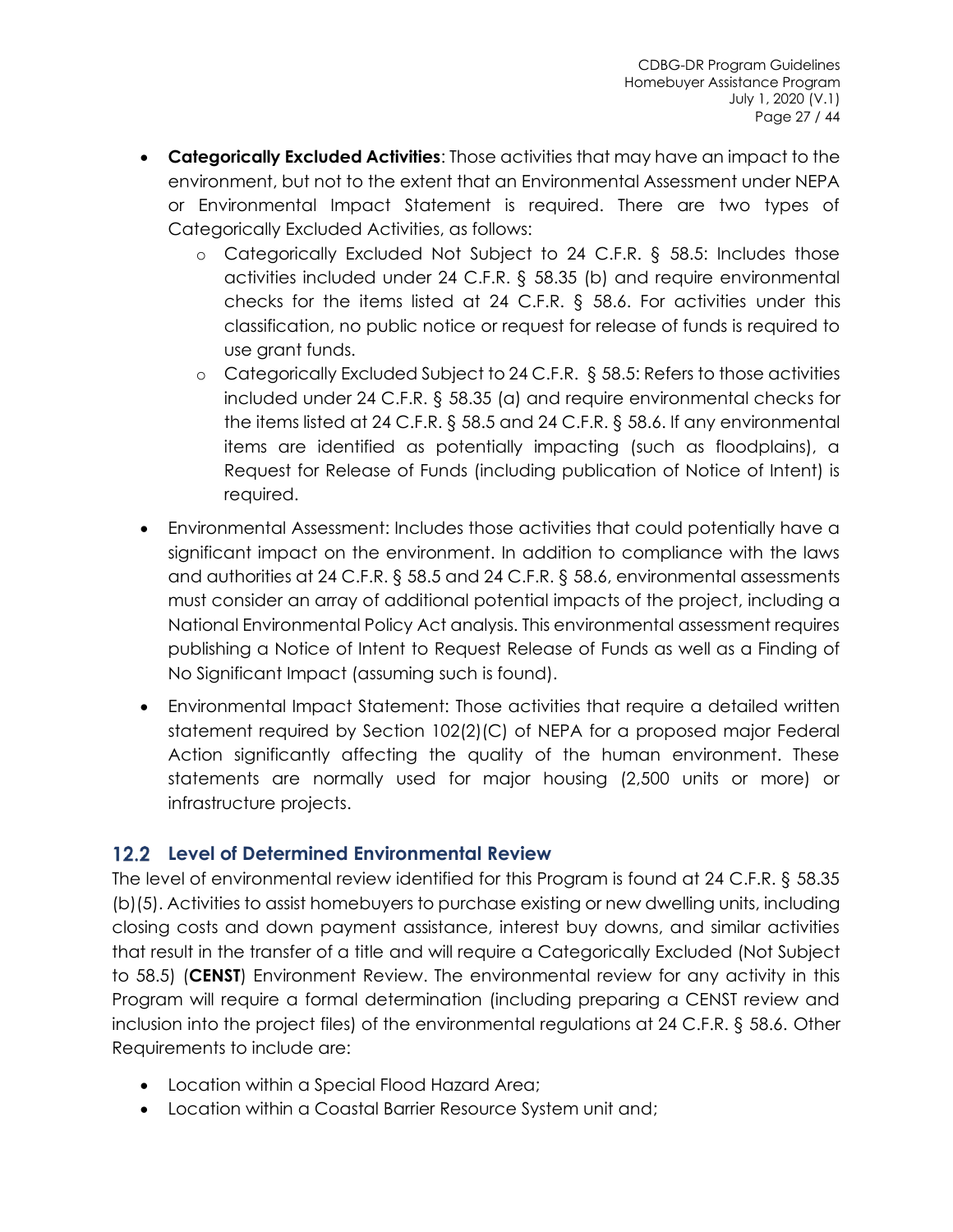• Purchase or sale of an existing property in a Runway Protection Zone or Clear Zone.

PRDOH, as the Responsible Entity, is charged with the responsibility of approving all CENSTs.

#### 12.2.1 Special Flood Hazard Area

In accordance with the PRDOH Disaster Recovery Action Plan and these Guidelines, if the property is determined to be in a Special Flood Hazard Area, the property will not qualify for CDBG-DR assistance.

#### 12.2.2 Coastal Barrier Resources Area

The Coastal Barrier Resources Act (**CBRA**) protects coastal areas that serve as barriers against wind and tidal forces caused by coastal storms and serve as a habitat for aquatic species. In compliance with the Act, if the property is determined to be located within a Coastal Barrier Resources Area, the property will not qualify for CDBG-DR assistance.

#### 12.2.3 Runway Protection Zone or Clear Zone

In case that a property is determined to be in a runway protection zone or clear zone, PRDOH, as the Responsible Entity, must inform the buyer of the implications of such location and that there is a possibility that the property, may at a later date, be acquired by the airport operator. The buyer must sign an acknowledgement statement understanding the implications of such purchase.

## <span id="page-27-0"></span>**Lead Hazard Assessment**

All pre-1978 built properties acquired through this Program must be compliant with the provisions for lead reduction found at 24 C.F.R. § 35 Lead-based paint poisoning prevention in certain residential structures and may be subject to a lead hazard assessment to be performed by a PRHFA designated inspector.

Lead hazard assessments are on-site lead-based paint inspection to determine the existence, nature, severity, and location of lead-based paint hazards accompanied by a report explaining the results and options for reducing lead-based paint hazards, see 40 C.F.R. § 745.227(d)(11) for report guidelines. If HUD lead-based paint requirements are not met, these properties will not be eligible to qualify for homebuyer assistance due to time and cost that would be needed to reduce the lead paint hazard.

## <span id="page-27-1"></span>**Asbestos Survey**

All pre-1978 built properties acquired through this Program may be required to undergo an asbestos survey. An asbestos survey is used to locate and describe asbestoscontaining materials in a structure. The asbestos survey will visually review all suspect asbestos-containing materials associated with the buildings' interior and will collect samples for laboratory analysis.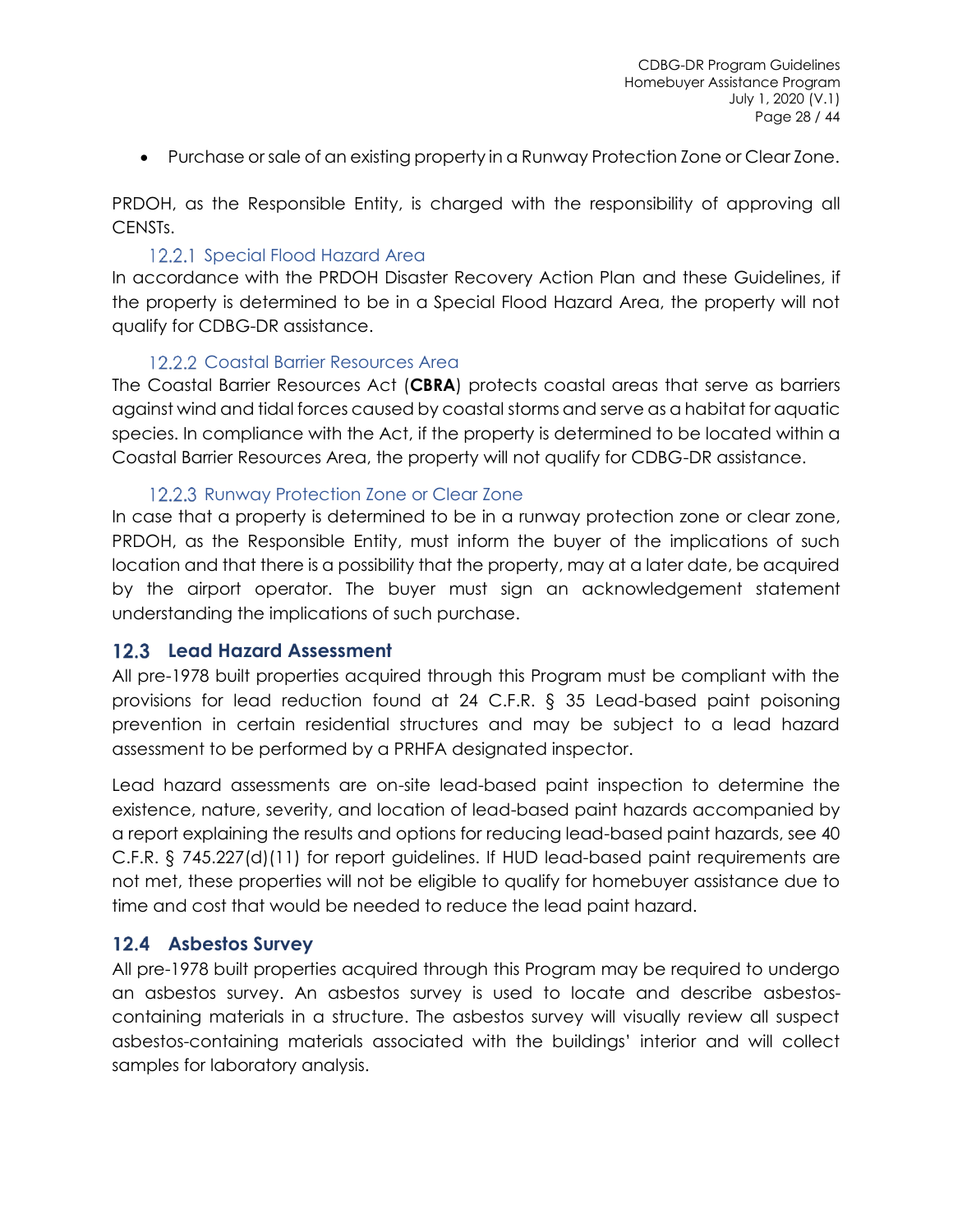During the survey process, every effort shall be made to collect required samples in the least destructive manner possible. The nature of the asbestos survey will be to determine the location and extent of asbestos-containing materials that may be disturbed during repair or demolition activities. Samples of presumed asbestos-containing materials shall be processed or evaluated by accredited laboratories for testing of asbestos presence in materials. Asbestos content determination shall be performed, as necessary, by utilizing Polarized Light Microscopy, Point Counting, and Transmission Electron Microscopy.

## <span id="page-28-0"></span>**Award Determination**

Upon determination of the property's eligibility and the award amount, PRHFA will issue a Commitment Letter to the Lender and forward a copy of the letter to the Applicant(s).

PRHFA will reserve CDBG-DR funds for a period , unless causes beyond the control and without fault of negligence of the Lender or Applicant occur. The funding reservation begins the day that PRHFA issues the Commitment Letter to the Lender.

PRHFA shall submit a Disbursement Request to PRDOH prior to the scheduled closing to ensure that the funds are available at the time of closing. The CDBG-DR funds shall be expended within **ten (10) business days** of receipt from PRDOH.

## <span id="page-28-1"></span>**13.1 Reservation of Funds**

Upon finalizing the underwriting process and securing the first mortgage, the Lending Institution will ensure that complete Applicant documentation has been submitted through PRHFA's System of Subsidy Program (**SSP**). The PRHFA will review the underwriting process and ensure that all the information and documentation that is registered in the system is correct. When everything is registered as completed, the Lending Institution will submit a request for funds in SSP. The PRHFA will submit a Commitment Letter reserving the funds for the contemplated transaction. Once the reservation is obtained, the Lending Institution will have **five (5) calendar days** from the reservation date to send the following documents to the PRHFA; but not limited to:

- Valid State Issued Driver's License of ID Card or U.S. Passport (All household members 18 years, or older);
- Proof of Legal Status or Citizenship's (All household members);
- Birth Certificate, Legal Documentation of Adoption or Guardianship (All household members 17 years, or younger);
- Puerto Rico Income Tax Return Form (W2 Forms) (last two years);
- Wages: Last three (3) recent paystubs (All household members 18 years, or older);
- Award letters for benefits / Verification Letter (SSI, Disability, Pension, Unemployment, etc.);
- Certification of Zero Income (if applicable) (All household members 18 years, or older);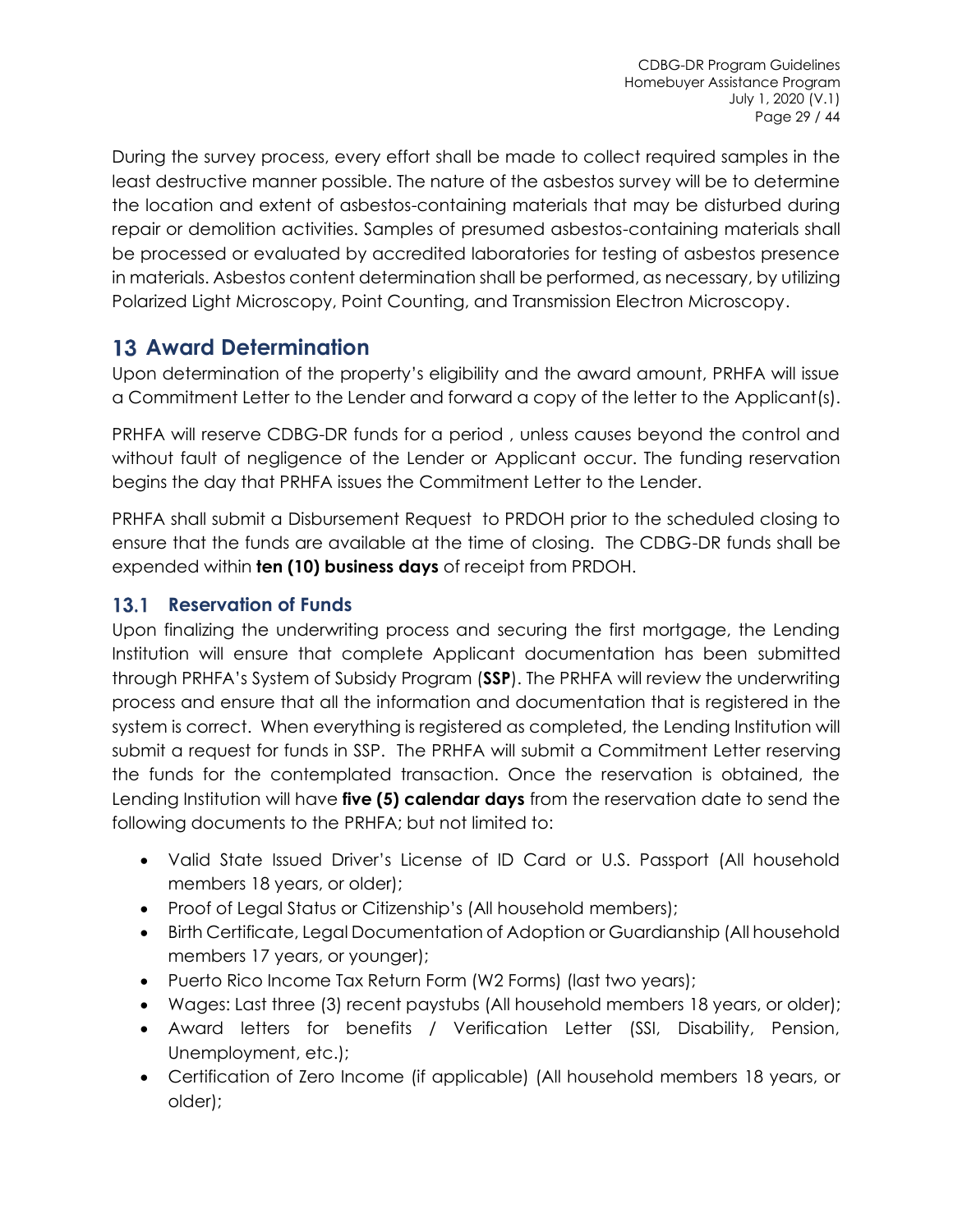- Most recent year tax return (1040 or 1040A) with all schedules and YTD profit and loss statement (Self-employed only);
- Most recent three (3) months of bank statements for all checking accounts (All household members 18 years, or older);
- Two (2) most recent bank statements for all savings, retirement accounts, 401Ks, etc. (All household members 18 years, or older);
- Child Support Documentation;
- Divorce Decree (if applicable);
- Homebuyer Education Certificate (For Applicant and must be less than one (1) year old);
- Form 1003 Uniform Residential Loan Application (**URLA**);
- Copy of preliminary closing disclosure;
- Form 1008 Uniform Underwriting and Transmittal Summary (signed by the underwriter);
- Sales Agreement that indicates the sales price of the property subject to the agreement. The contract must be legible and cannot have any cross-outs or initials on the purchase price or be changed during the qualifying and closing process;
- Copy of Appraisal;
- Copy of Inspection Report;
- Certifications required (3) to be able to do the environmental review;
- Urban center certification issued by PRDOH of the property (if applicable);
- Copy of Employment Verification;
- Copy of Deposit Verification;
- Certification from the Treasury Department certifying that at least in the last **three (3) years** Applicant has filed taxes over income and;
- Any other document the PRHFA may deem necessary.

## <span id="page-29-0"></span>13.2 Terms and Conditions

## 13.2.1 Primary Residence Requirement

The property must be occupied as the principal residence by the Applicant (now **Borrower**) throughout the **five (5) year** affordability period commencing on the date the Deed of Mortgage is executed. A Second Lien will be obtained to secure the Borrower's compliance with the affordability period and all other HBA requirements as outlined in these Guidelines. Under the affordability period compliance requirements, there is no change allowed in use and/or occupancy and the Borrower must comply with all HBA requirements.

During the affordability period, the Borrower may not rent, sell, donate, exchange or otherwise dispose of the property without the prior written consent of PRHFA. Should a change in ownership (including foreclosure) occur during the affordability period, the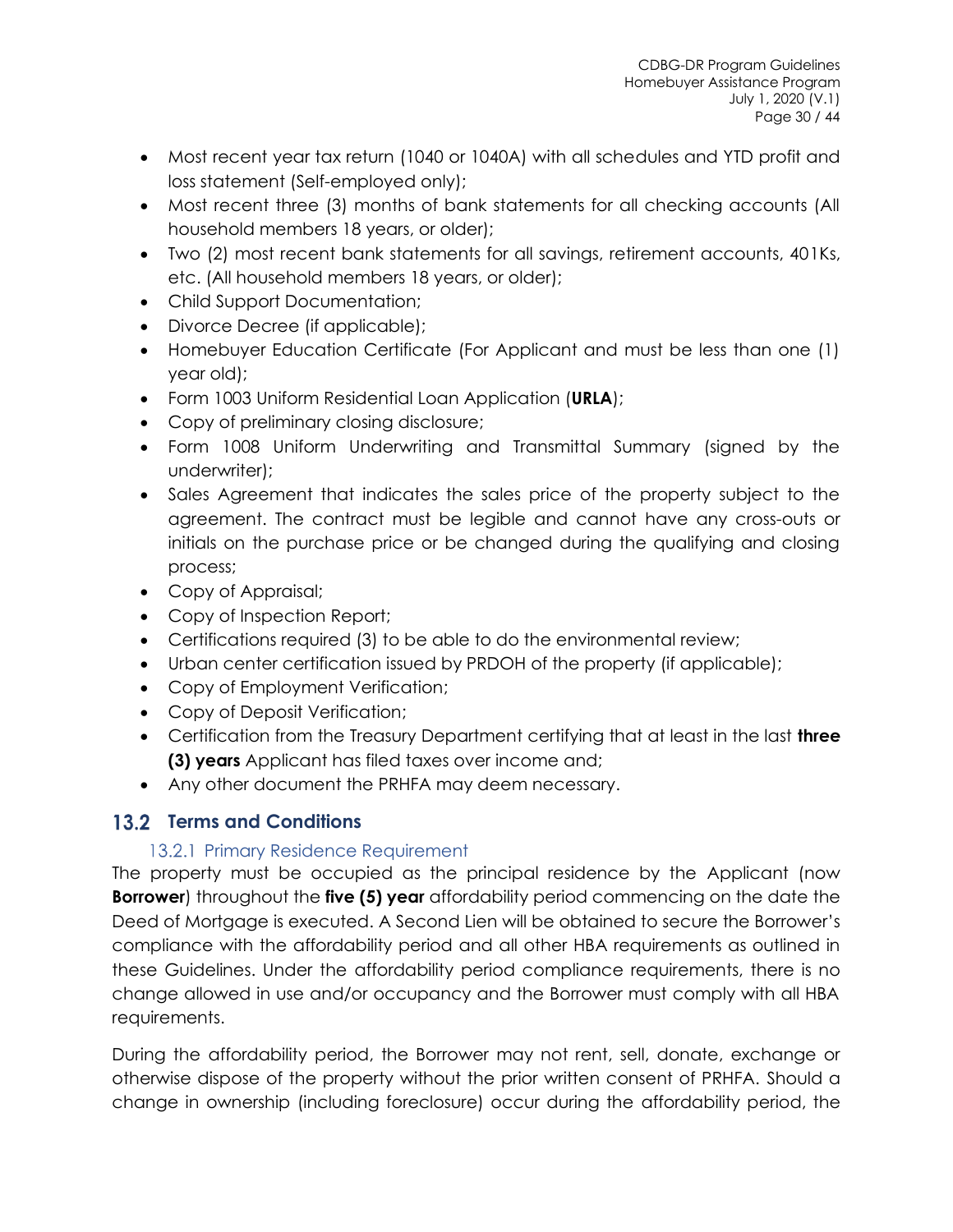Borrower will be subject to the Program's established recapture requirements. However, if the Borrower occupies the property as their principal residence for the entire affordability period, no recapture requirements will apply.

#### 13.2.2 Affordability Period and Recapture Requirements

The CDBG-DR award will be secured in a Second Lien and is forgiven on an amortized basis over an affordability period of **five (5) years**.

Affordability period refers to the required number of years the property must be the Borrower's primary residence. A Borrower must occupy the property as their primary residence for a minimum of **five (5) years**. The affordability period shall commence on the date of the closing when Deed of Mortgage is executed. If the Borrower violates the terms and conditions of the Second Lien, PRHFA has the right to recapture the entire amount or a portion of the grant. The balance of the grant is forgiven or reduced at a rate of **twenty percent (20%)** for each completed year of residency, with no credit given for partial years completed.

| <b>Affordability Period</b> | <b>Forgiveness Rate per Year</b> |
|-----------------------------|----------------------------------|
|                             | $<$ 1 Year – 0%                  |
| 5 Years (with a lien)       | Year $1 - 20\%$                  |
|                             | Year $2 - 40\%$                  |
|                             | Year $3 - 60\%$                  |
|                             | Year $4 - 80\%$                  |
|                             | Year $5 - 100\%$                 |

#### *Table 1: Forgiveness Rate per Affordability Period*

The Program's recapture is proportional to the forgiveness rate per year during the affordability period. PRHFA, at its discretion, may accept a reduced recapture or forgive an event of default for cases beyond the Borrower's control, including but not limited to, a natural disaster, death in the family, or job relocation.

## 13.2.2.1 Transfer of Ownership

Selling (including foreclosure) the home during the affordability period is considered a default on the terms and conditions of the affordability period.

## 13.2.2.2 Leasing

The Borrower may not lease the property or use it for any other use other than as a primary residence. The PRHFA may evaluate requests for exceptions on a case by case basis.

## 13.2.2.3 Refinance First Mortgage

In the case that the first mortgage is refinanced, the Borrower will not have to reimburse the PRHFA for the grant.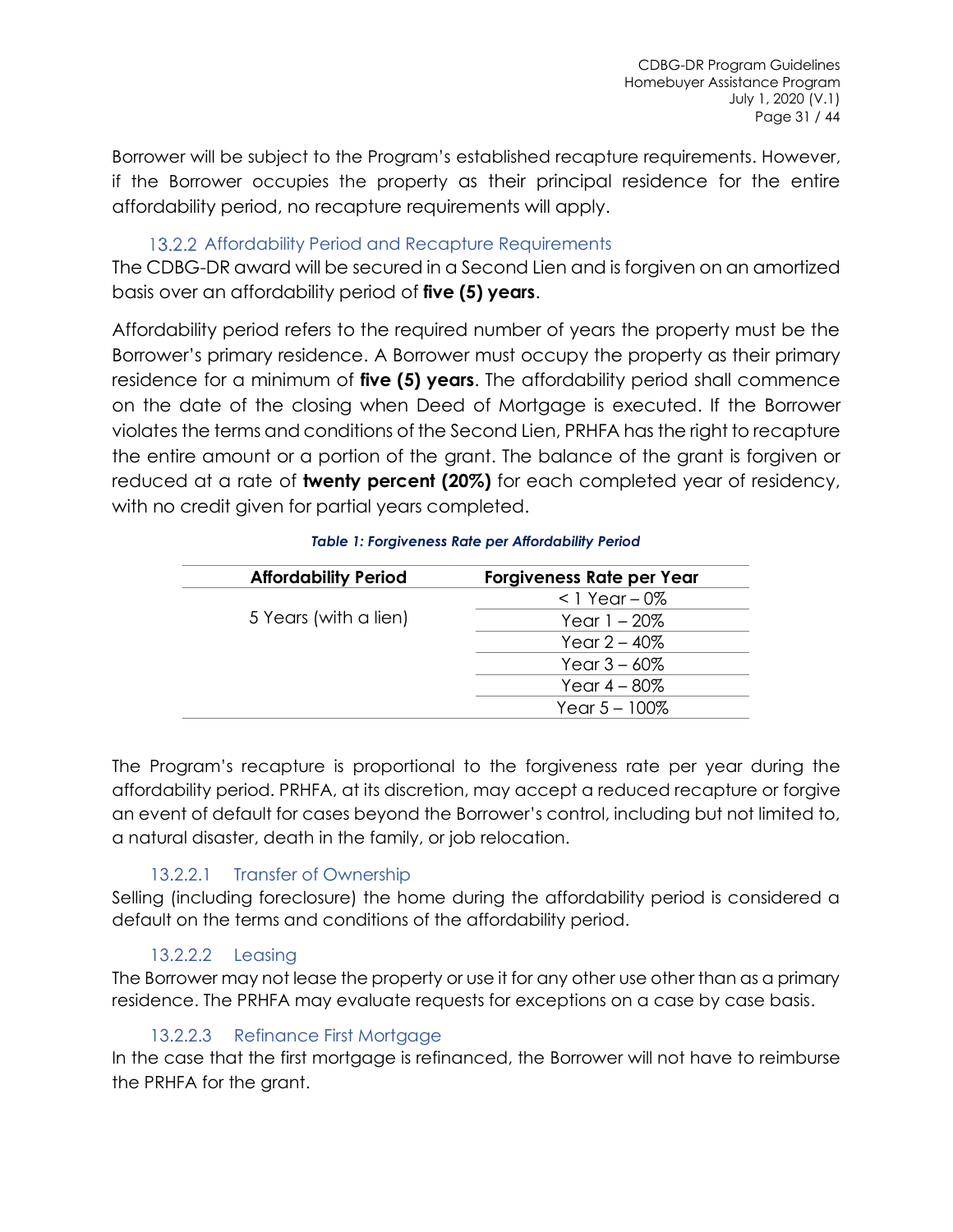## 13.2.2.4 Exceptions for Extenuating Circumstances

PRHFA may make exceptions to Borrowers in Default due to one or more of the following hardships:

- A loss or reduction in income that was supporting the first mortgage;
- A change in household financial circumstances;
- Death of a co-Borrower;
- Long-term/permanent illness or disability of a Borrower or dependent Family Member;
- Divorce or legal separation of a Borrower; or
- Distant employment transfer or relocation greater than **fifty (50) miles** one-way from the Borrower's current Principal Residence to be closer to employment.

## 13.2.3 Required Documentation

The Borrower must provide PRHFA with evidence of the Borrower's hardship(s) in order to request an exception. PRHFA may require additional financial documentation from the Borrower's Lender to support the identified hardship(s).

## <span id="page-31-0"></span>**14 Program Income**

Any and all collection of payments for CDBG-DR funds shall be considered Program Income and maintained by PRHFA under the direction of PRDOH. These are to include administrative fees, penalties, and grant repayments as a result of program noncompliance.

To the maximum extent feasible, Program Income shall be used or distributed before additional withdrawals from the U.S. Treasury are made, in accordance with 83 FR 5844. PRHFA will establish an independent, no-interest bearing account for Program Income received from the Program. Program Income activity shall be reported to PRDOH.

Program Income does not include any operating income generated by the project after any loans funded through CDBG-DR funds are repaid, and the Project is occupied.

# <span id="page-31-1"></span>**15 Closing Process**

The closing date will be the moment in which the ownership of the selected property is transferred to the Borrower by means of a Deed of Mortgage and is registered in the SSP. The Lending Institution will have **five (5) business days** after closing to record the closing in the SSP. If the closing is not registered in the SSP within the period established herein, the Borrower and the Lending Institution will lose the reservation of funds.

## <span id="page-31-2"></span>**Funding Disbursement**

Once the closing is registered in the SSP, the Lending Institution will have **forty-five (45) business days** to send the following documents to PRHFA: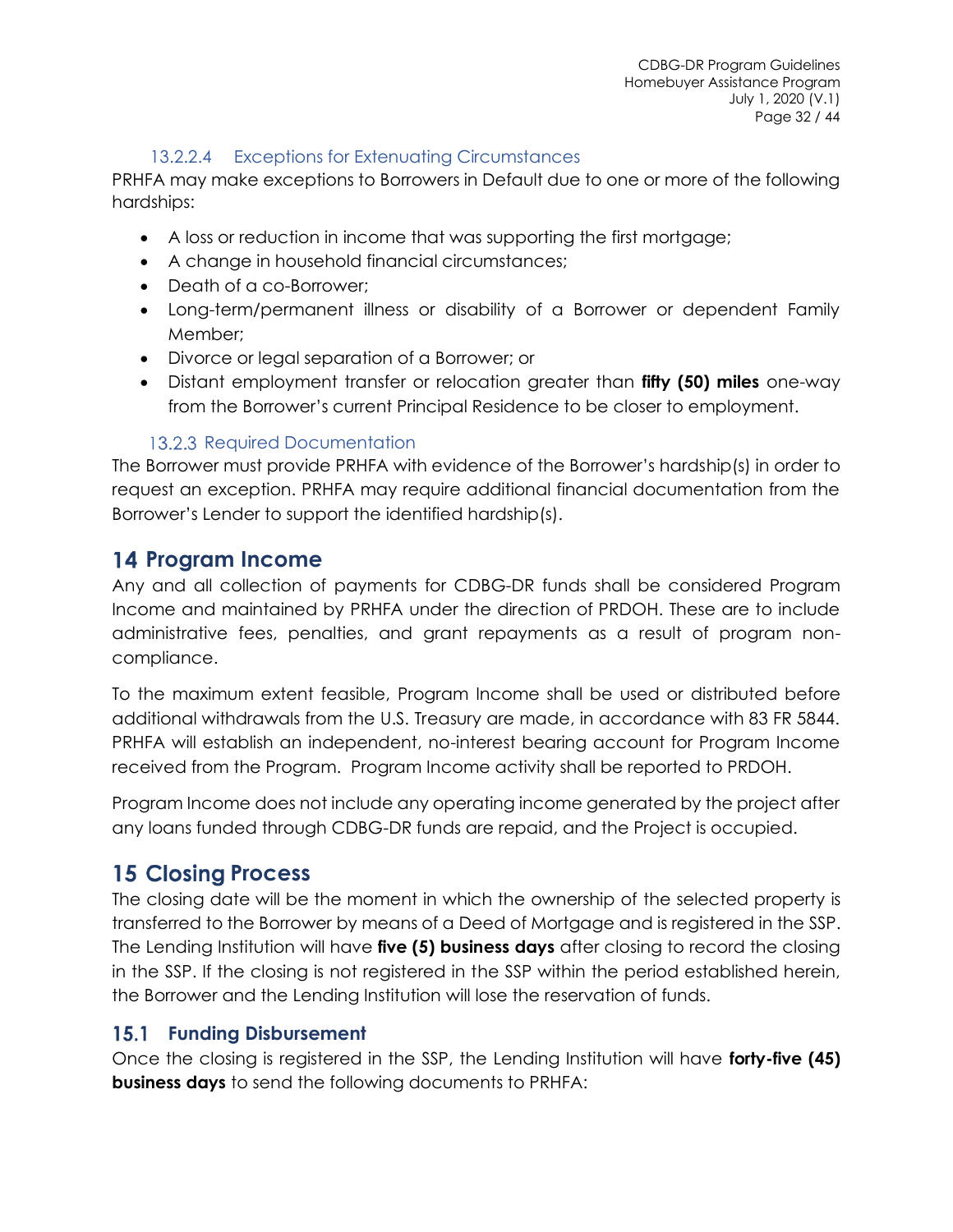- Final, signed URLA by the applicant and co-applicant (if applicable);
- Signed Closing Disclosure;
- Certified copy of the Deed of Mortgage and Deed of Restrictive Covenants incorporated detailing the affordability period terms and conditions;
- Copy of the minute of presentation of the Deed of Mortgage and Deed of Restrictive Covenants or the printed page of the official page of the Puerto Rico Property Registry (Registro de la Propiedad) where the information appears that the deed is duly presented;
- Copy of the Deed of Sale;
- Copy of the minute of presentation of the Deed of Sale or the printed page of the official page of the Puerto Rico Property Registry where the information appears that the deed is duly presented;
- Any other pertinent documents requested by PRHFA.

The PRHFA will verify that the aforementioned documents align with the proposed transaction and are registered in the SSP. Lending Institutions may request additional time beyond the **forty-five (45) days**, if just cause is provided to PRHFA. PRHFA will work with the Borrower's Lending Institution to ensure the availability and transfer of the CDBG-DR award.

## 15.1.1 Second Lien

The CDBG-DR assistance will be secured with a second lien on the property for the amount of the grant through a Restrictive Covenant for a **five (5) year** affordability period. At the end of the term of the affordability period, the lien will be released in favor of the Borrower.

The Borrower will be responsible for maintaining appropriate insurance on their properties. PRHFA must be listed as an interested third party on the insurance policies. Failure to maintain appropriate insurance coverage may prohibit future assistance.

When there is an FHA-insured lien involved, FHA requires a termination of restrictions clause to be contained in the legal instruments (note/deed). Provided is sample language that can be inserted in the program's Deed of Mortgage:

"The CDBG-DR program restrictions on the property shall terminate upon foreclosure, transfer in lieu of foreclosure or assignment of an FHA insured mortgage to HUD. To the extent that there are any proceeds from the foreclosure or other sale of the property by HUD remaining after the HUD insured loan is paid, the remaining proceeds shall be paid to Puerto Rico Housing Finance Authority".

#### <span id="page-32-0"></span> $15.2$ **Monitoring and Close-out**

As part of the terms and conditions to receive CDBG-DR funds, the Borrower must agree to occupy such residence as the principal place of residency throughout the affordability period.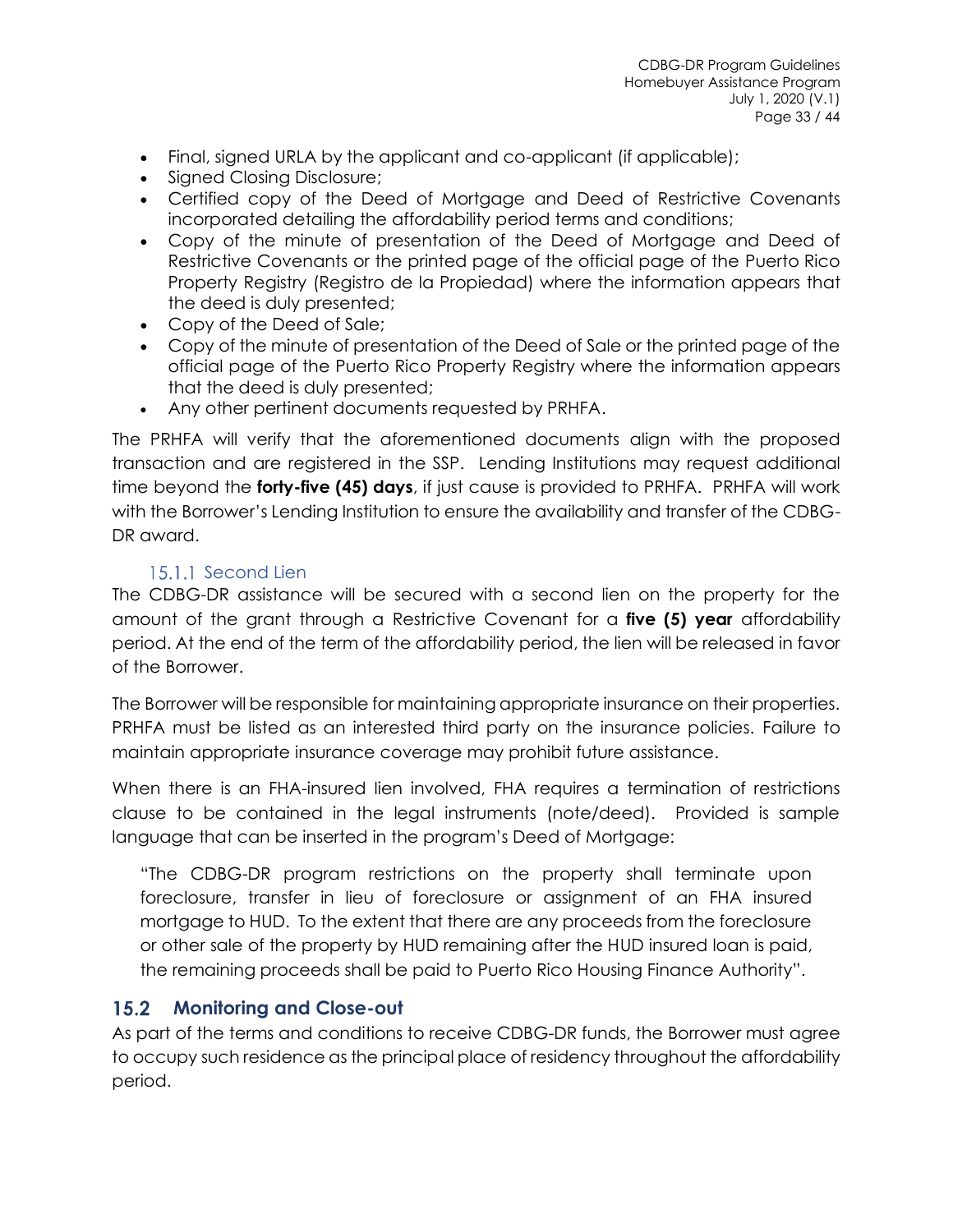PRHFA will verify residency on an annual basis by sending a certified letter with a return receipt to the Borrower. The letter requires the Borrower to return to PRHFA at the provided address a signed certification stating that the residence continues to be their primary place of residence and to confirm occupancy, the following documentation can be presented to establish occupancy:

- 1. Copy of electric, gas, or water bill. The bill must confirm that service was provided to the purchased property during the current billing period;
- 2. Property tax bill transmittal letter showing the address of the purchased property to which it was mailed; or
- 3. Cover page of the homeowner's hazard insurance policy showing that the purchased property is covered by the policy;

Other qualified documents may be presented to PRHFA for consideration of proof of occupancy. If Applicants need additional assistance obtaining documents, they may be referred to a local agency.

Following closing, PRHFA will conduct the following actions:

- An annual affordability letter will be mailed to the new homebuyer(s) that will provide for compliance to the Second Lien that the property is currently their primary residence;
- If the annual affordability letter is not received within **thirty (30) days** a second request letter will be mailed;
- If the second request letter is not received within **thirty (30) days** a final letter will be hand delivered by a representative of PRHFA; and
- If the final letter is not executed and received within **thirty (30) days**, the Borrower's information of non-compliance will be referred to the PRHFA's legal office for possible legal action.

# <span id="page-33-0"></span>**16 Affirmative Marketing & Fair Housing**

The PRHFA and PRDOH shall ensure that no person shall on the ground of race, color, national origin, religion, sex, sexual orientation, age, familial status, or disability be excluded from participation in, be denied the benefits of, or be subjected to discrimination by the CDBG Disaster Recovery Program.<sup>10</sup> The Puerto Rico Housing Finance Authority (PRHFA), as the designated Subrecipient, holds the main responsibility for the implementation of the Outreach Plan including the following activities:

- 1. Implementation and maintenance of the Outreach Plan;
- 2. Timely formulation and dissemination of communications;

<sup>10</sup> 24 C.F.R. sec. 504; See also Basically CDBG (November 2007) 19-9 HUD, Office of Block Grant Assistance. <https://www.hud.gov/sites/documents/CDBGCHAPTER19.PDF>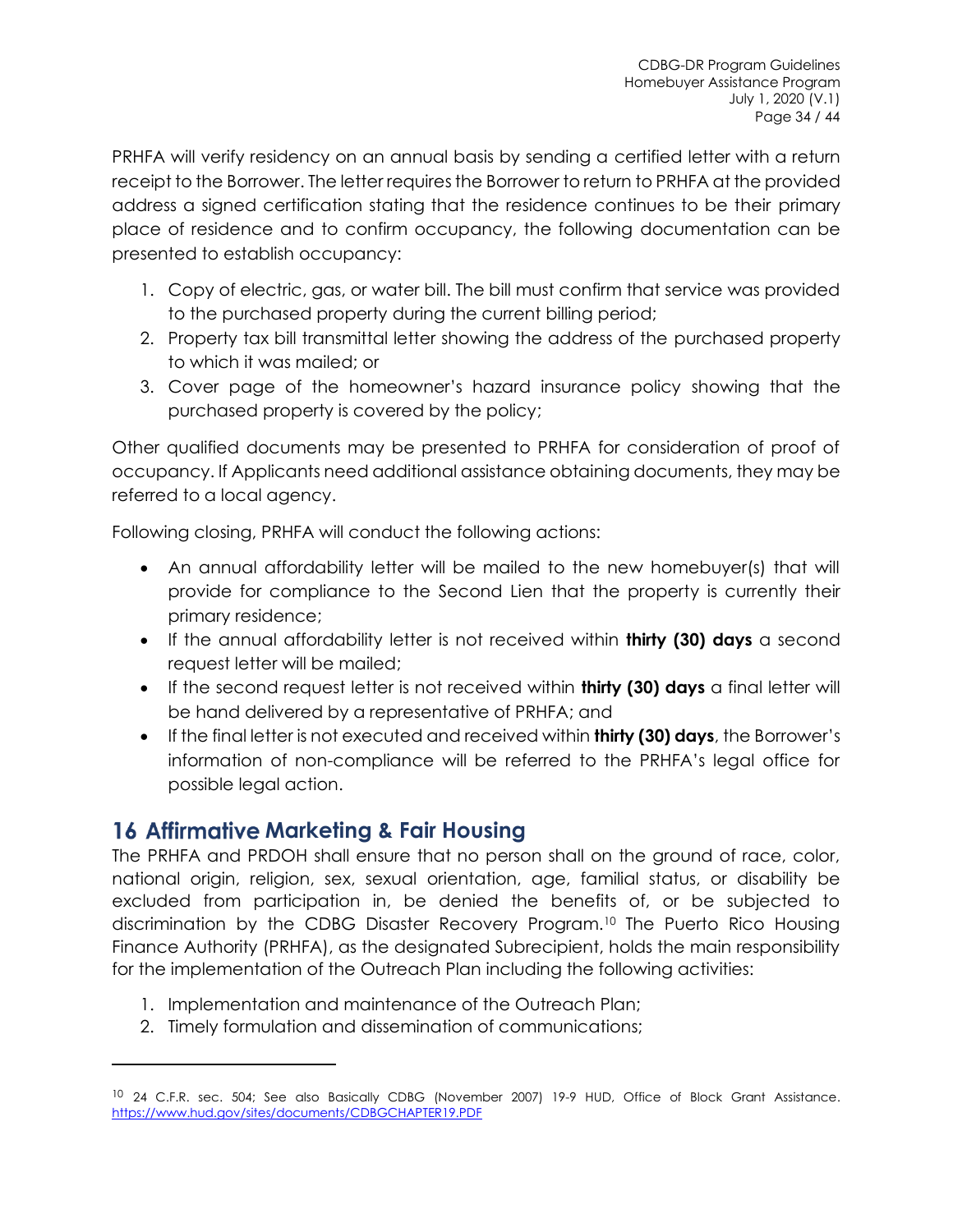- 3. Identification and addressing of key communication issues that may arise;
- 4. Work closely with PRDOH to ensure that target audience receives adequate information;
- 5. Proposing modifications to reflect changing environments based on the Program's needs.

Activities include; but are not limited to:

- o Publish programmatic information as necessary (e.g. Program Guidelines, training material, outreach material, etc.);
- o Provide PRDOH with required documentation and information as specified in 83 FR 5844 for posting on PRDOH Disaster Recovery Website [\(www.cdbg-dr.pr.gov\)](http://www.cdbg-dr.pr.gov/).
- o Provision of non-essential information (when requested) such as bulletins, newsletters, or marketing materials for publication on PRDOH Disaster Recovery Website; and
- o Engage Program stakeholders in the Program design and the execution of the Program (e.g. Lending Institutions, Realtors' Associations, etc.).

The PRDOH will be responsible for providing oversight, guidance, and support to PRHFA in the execution of the Outreach Plan.

PRDOH and PRHFA, as the subrecipient of PRDOH responsible for the administration of the HBA Program, will take measures to affirmatively market and ensure accessibility to the HBA Program, as follows:

- 1. PRHFA and PRDOH will identify the groups it seeks to benefit with the program, assess which groups and/or protected classes are historically underserved and are least likely to apply to the program, and will employ affirmative marketing strategies to encourage Program participation from these groups.
- 2. PRHFA and PRDOH will retain documentation of all marketing measures used, including copies of all advertisements and announcements that will be available for public viewing upon request.
- 3. PRHFA and PRDOH will provide reasonable accommodations as needed to make the program accessible to people with disabilities, will hold informational meetings and in-person application intake in buildings or areas that are compliant with the Americans with Disabilities Act (**ADA**), and provide appropriate assistance to those who are hearing or visually impaired when requested.
- 4. PRHFA will use the Fair Housing logo in advertising, post Fair Housing posters and related information, and, in general, inform the public of its rights and obligations under Fair Housing regulations.
- 5. PRHFA and PRDOH will monitor program participation to assess how marketing strategies are working and ensure that protected classes of people are not being intentionally or unintentionally discriminated against.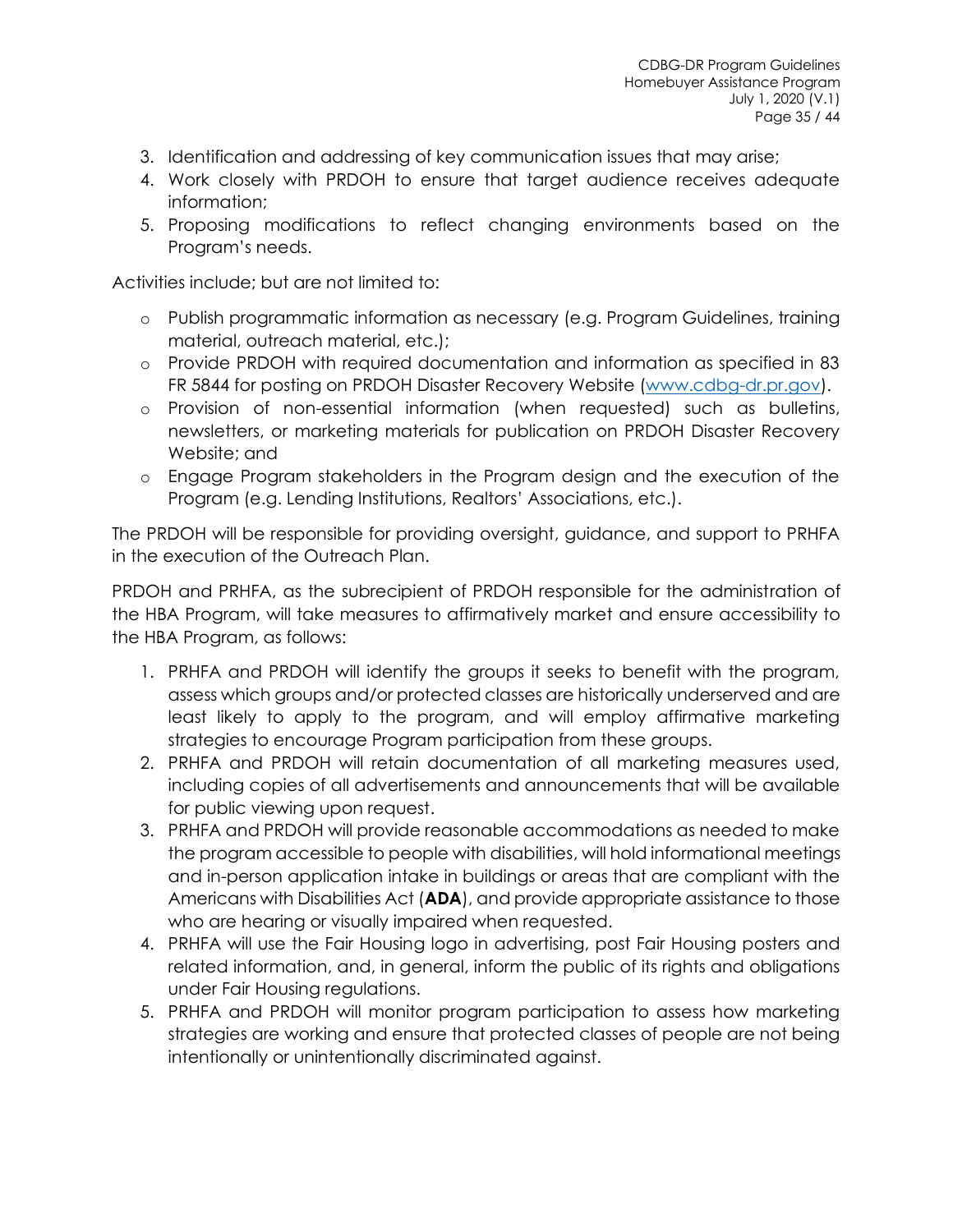The HBA Program information will be readily available and maintained on [www.cdbg](http://www.cdbg-dr.pr.gov/)[dr.pr.gov](http://www.cdbg-dr.pr.gov/). The information will be published in common languages predominately used in the service areas.

In addition to marketing through widely available media outlets, PRHFA and PRDOH will take the additional following measures:

- PRHFA will advertise with media outlets which provide unique access for persons who are considered members of the protected class under the Fair Housing Act.
- Applications will be accepted in person in multiple locations throughout Puerto Rico to make the Program accessible to those who may not have online access or need other assistance in completing an application.
- Language interpretation services will be provided upon request.

## <span id="page-35-0"></span>**17 Monitoring**

HUD requires PRDOH, as the Grantee, to monitor progress of all Subrecipients and Partners. To meet this requirement, PRHFA will provide PRDOH a Monthly Progress Report on the implementation of the Program on a monthly basis.

PRHFA will report to PRDOH as stipulated in each CDBG-DR Agreement. All information reported will be available, as part of PRDOH's Quarterly Performance Reports (**QPRs**), at [www.cdbg-dr.pr.gov/](http://www.cdbg-dr.pr.gov/)en/reporting/.

## <span id="page-35-1"></span>**Program-Based Reconsideration and/or Administrative Review**

Applicants of the Program may contest any determinations or denials based on Program policy. However, an Applicant may not challenge a federal statutory requirement. Applicants have the right to request a Program-based Reconsideration with the Program or request an Administrative Review directly with PRDOH, as stated below.

## <span id="page-35-2"></span>**Program-based Reconsideration Request**

Applicants may file a Program-based Reconsideration Request when it is believed there is an error with Program eligibility determinations, Program award, and/or failure to meet construction standards, among other determinations. An Applicant must submit a written Reconsideration Request directly with the Program, via electronic or postal mail, within **twenty (20) calendar days** from the date a copy of the notice was filed in the record of the agency. Provided, that if the date on which the copy of the notice is filed in the records of the agency differs from the mailing date of said notice, the aforementioned **twenty (20) calendar day-term** shall be calculated from the mailing date. Applicants who file a Program-based Reconsideration Request are encouraged to provide individual facts or circumstances, as well as supporting documents to justify their petition. The date of notification is that on which the Program determination was sent to the Applicant.

In the Reconsideration Request process, the Program will only review facts and information already included in an Applicant's file, unless the Applicant submits new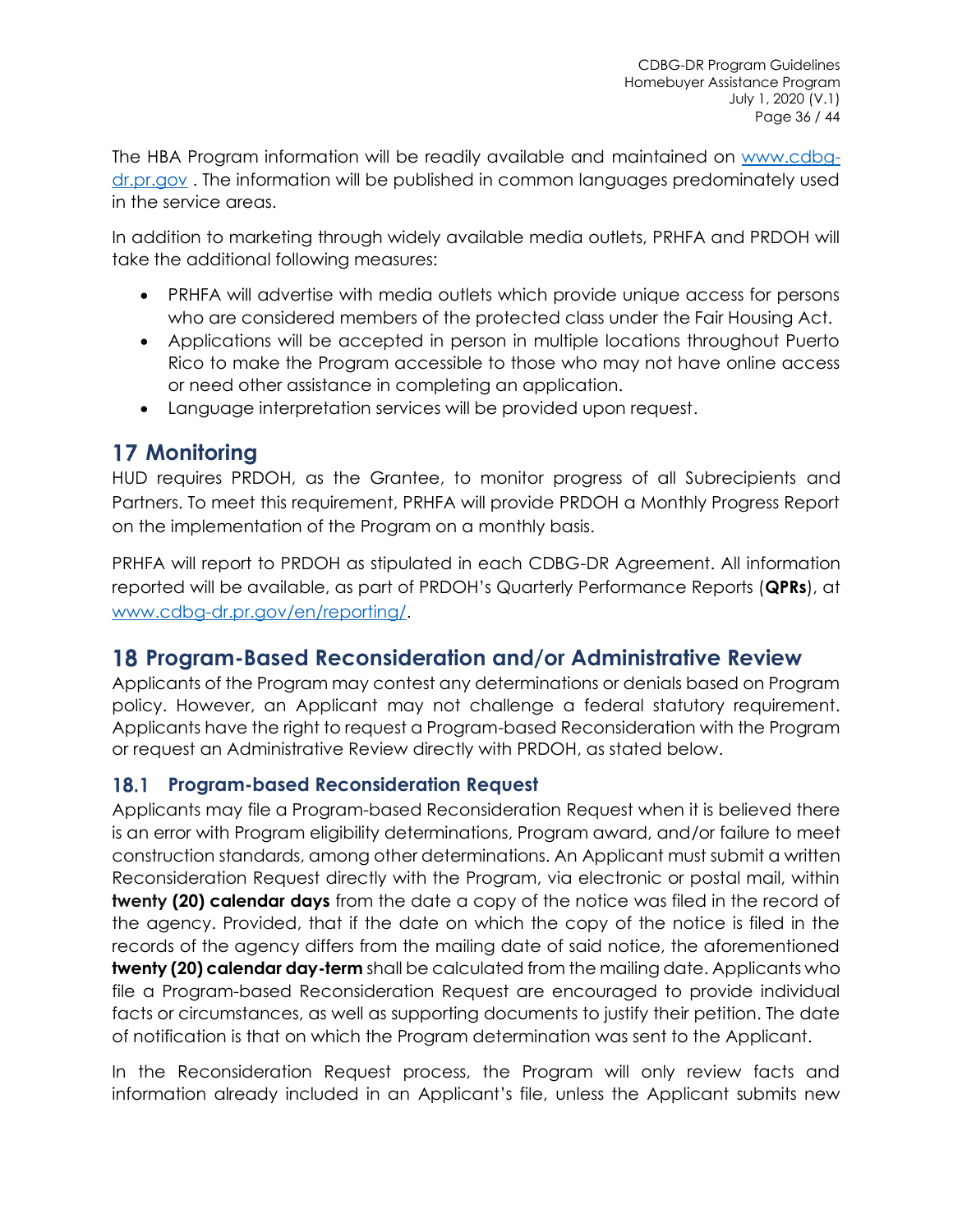documentation. The Program has the discretion to accept or reject new documentation based upon its relevance to the Program-based Reconsideration Request.

The Program will review and address the Reconsideration Request within **fifteen (15) calendar days** of its receipt. Applicants will be notified of the reconsideration determination via a Reconsideration Request Approved or a Reconsideration Request Denied notification. Applications with an approved Reconsideration Request will return to active Program status and continue with the process as normal. **Applications with a denied Reconsideration Request will remain ineligible for the Program.**

Filing a Program-based Reconsideration Request does not substitute, negate, or preclude any legal right that an Applicant has to challenge a determination made by the Program.

Therefore, Applicants who believe the initial determination of the Program to be erroneous, may submit, at their discretion, either a Program-based Reconsideration Request or a petition for review of the decision made by the Program by filing an Administrative Review Request at the PRDOH in accordance with Regulation Number 4953, of August 19, 1993, which regulates the Formal Adjudication Process for the PRDOH and its Adjunct Agencies (Regulation 4953).

If the Applicant fails to file a program-based Reconsideration Request with PRDOH within the time allotted, the inaction will be deemed as an acceptance of the determination.

## <span id="page-36-0"></span>**18.2 Administrative Review Request**

If an Applicant disagrees with a Program determination, or with the Reconsideration Request Denial determination, said party may file directly to PRDOH, as grantee, an Administrative Review Request. The Applicant must submit such request, in writing, within **twenty (20) calendar days** from the date a copy of the Program determination or a Reconsideration Request Denial determination notice was filed in the record of the agency. Provided, that if the date on which the copy of the notice is filed in the records of the agency differs from the mailing date of said notice, the aforementioned **twenty (20) calendar day-term** shall be calculated from the mailing date. Submit request via email to: [LegalCDBG@vivienda.pr.gov;](mailto:LegalCDBG@vivienda.pr.gov) via postal mail to: CDBG-DR Legal Division, P.O. Box 21365, San Juan, PR 00928-1365; or in person at PRDOH's Headquarters at: CDBG-DR Legal Division, 606 Barbosa Avenue, Juan C. Cordero Davila Building, Río Piedras, P.R. 00918.

Applicants who submit an Administrative Review Request must follow the procedure established in Regulation 4953. After the Administrative Adjudicative Procedure concludes, applications with approved Administrative Review Requests will return to active Program status and continue within the process as normal. **Applications with denied Administrative Review Requests will remain ineligible for the Program.**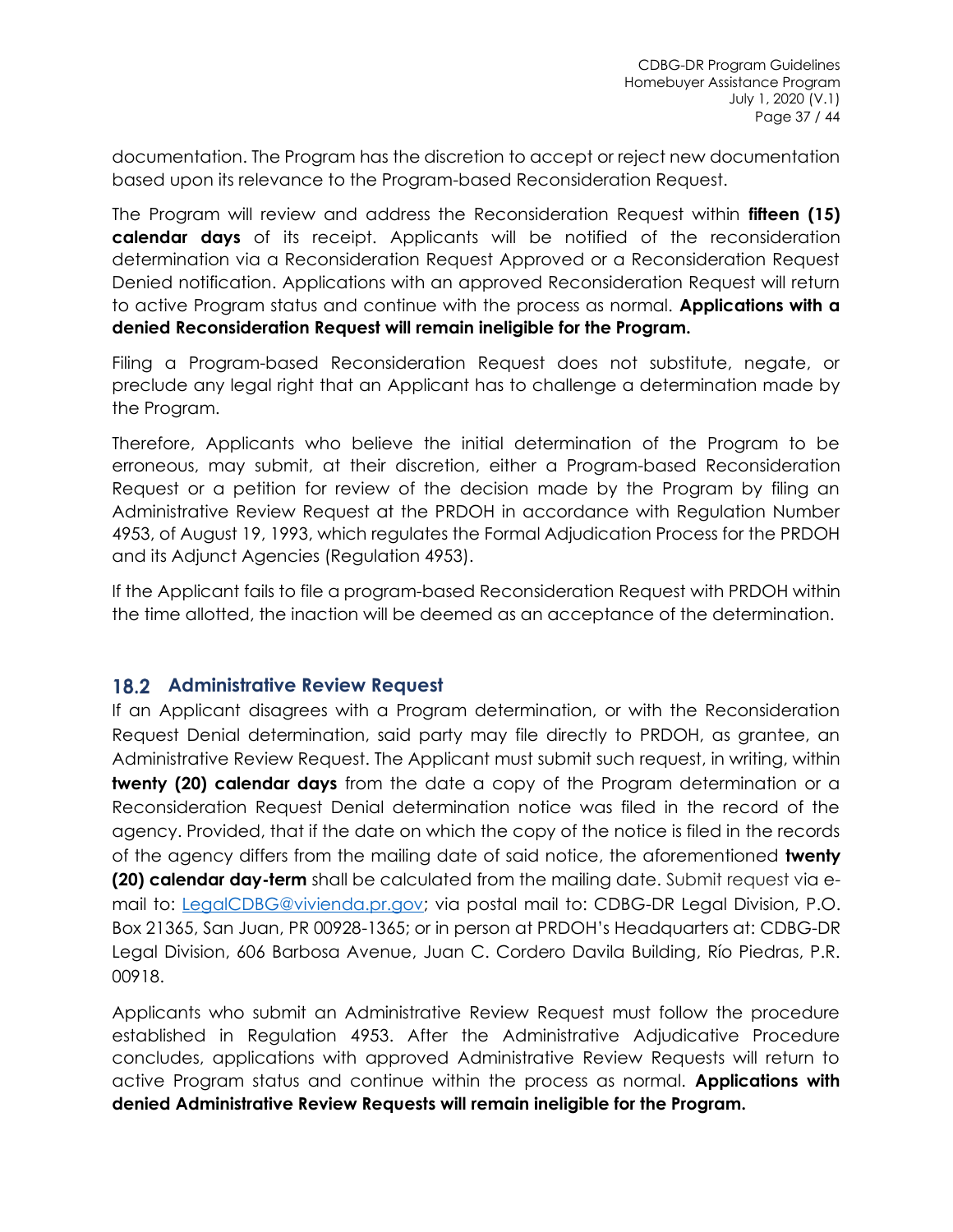If the Applicant disagrees with any **final** written determination on an Administrative Review Request notified by PRDOH after completing the Administrative Adjudicative Procedure, said party may file a Judicial Review petition before the Court of Appeals of Puerto Rico within **thirty (30) days** after a copy of the notice has been filed. See Act No. 201-2003, as amended, known as the Judiciary Act of the Commonwealth of Puerto Rico of 2003, 4 LPRA § 24 *et seq.*, and section 4.2 of Act 38-2017, as amended, known as the Uniform Administrative Procedures Act of the Government of Puerto Rico, 3 LPRA § 9672.

If the Applicant fails to contest a determination under the Administrative Adjudicative Procedure with PRDOH within the time allotted, the inaction will be deemed as an acceptance of the determination.

## <span id="page-37-0"></span>**General Provisions**

## <span id="page-37-1"></span>**Program Guidelines Scope**

This document sets fort the policy governing the Program. These program guidelines are intended to aid and provide program activity guidance in Program implementation and closeout and should not be construed as exhaustive instructions. All Program activities must comply with the policies herby stated. In addition, all program staff must adhere to established program procedures and all federal and state laws and regulations in effect, as applicable, in the execution of program activities.

However, the PRDOH reserves the faculty to authorize, in its sole discretion, the granting of Program benefits to any Applicant, only when exceptional circumstances, not contemplated in these guidelines, justify it. Such faculty will be exercised on a case by case basis in compliance with local, state and federal requirements. PRDOH is in no way obligated to grant the Program benefits in said cases.

## <span id="page-37-2"></span>**Program Guidelines Amendments**

PRDOH reserves the right to modify the policies established in these guidelines if the program guidelines, as written, do not reflect the intended policy or cause procedures to be impracticable, among any other circumstances. If an amended version of these guidelines is approved, the amended version fully supersedes all other previous versions and should be used as the basis for the evaluation of all situations encountered in the implementation and/or continuance of the Program from the date of its issuance, that is, the date that appears on the cover of these guidelines. Each version of the program guidelines will contain a detailed version control log that outlines any substantive amendment, inclusions and/or changes.

## <span id="page-37-3"></span>**Disaster Impacted Areas**

As described in the initial Action Plan, and its amendments, the Government of Puerto Rico will use CDBG-DR funds solely for necessary expenses related to disaster relief, longterm recovery, restoration of housing, infrastructure, and economic revitalization in the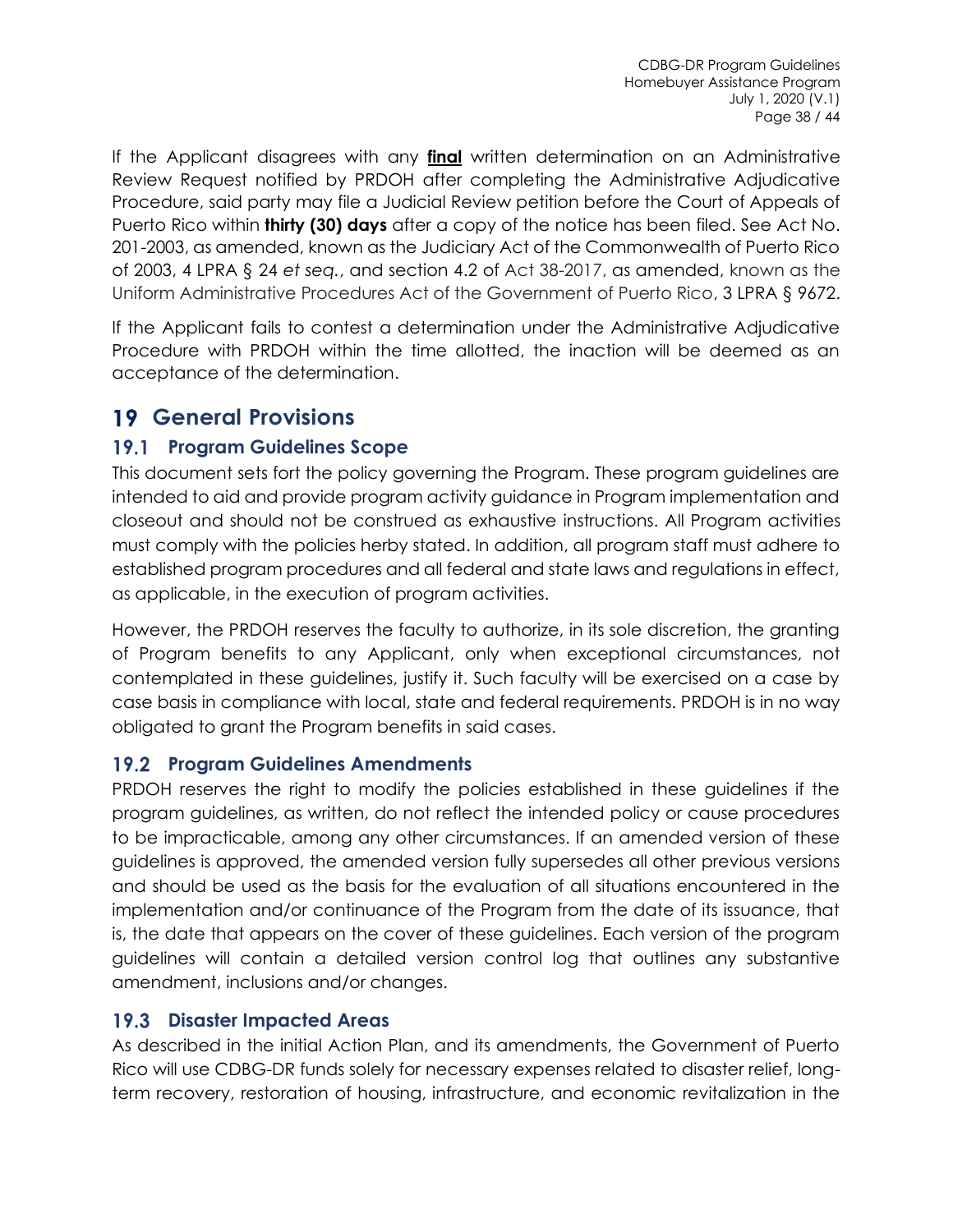CDBG-DR Program Guidelines Homebuyer Assistance Program July 1, 2020 (V.1) Page 39 / 44

impacted and distressed areas in Puerto Rico as identified in disaster declaration numbers DR-4336 and 4339. Through the Federal Register Vol. 83, No. 157 (August 14, 2018), 83 FR 40314, HUD identified that, for Puerto Rico, all components of the Island are considered "most impacted and distressed" areas. Therefore, these guidelines apply to all 78 municipalities of Puerto Rico.

## <span id="page-38-0"></span>**Extension of Deadlines**

The Program could extend deadlines on a case-by-case basis. The Program may decline to extend a deadline if such extension will jeopardize the Program's completion schedule or the schedule of an individual construction project. The aforementioned strictly applies to program deadlines or established program terms. Under no circumstance(s) does the faculty to extend deadlines apply to the established terms of time in any applicable federal or state law or regulation, or to the terms of times established in these guidelines to request a Program-based Reconsideration, administrative review and/or judicial review.

## <span id="page-38-1"></span>**Established Periods of Time**

Unless otherwise specified, all established periods of time addressed in this and all CDBG-DR Program Guidelines will be considered calendar days. On this matter, PRDOH, as grantee, will follow Rule 68.1 of the Rules of Civil Procedure of Puerto Rico, 32 LPRA Ap. V, R. 68.1.

## <span id="page-38-2"></span>**Written Notifications**

All determinations made by the Program will be notified in writing. If an Applicant believes that any determination was made without being written, the Applicant may request that such decision be made in writing and duly substantiated.

## <span id="page-38-3"></span>19.7 Conflict of Interest

As stated in 83 FR 5844, Federal regulations require that State grantees, in the direct Grant administration and means of carrying out eligible activities, be responsible with program administrative requirements, including those established in 24 C.F.R. §570.489(h) related to conflicts of interest.

Several federal and state conflict of interest laws can govern CDBG-DR assisted activities. Therefore, PRDOH has enacted the Conflict of Interest Policy and Standards of Conduct in conformity with the following applicable federal and state regulations:

- 1. HUD conflict of interest regulations, 24 C.F.R. §570.611 and 24 C.F.R. §85.36;
- 2. The Uniform Administrative Requirements, Cost Principles, and Audit Requirements for Federal Awards, 2 C.F.R. §200 at §200.112 and §200.318 (c)(1);
- 3. Puerto Rico Department of Housing Organic Act, Act 97 of June 10, 1972, as amended;
- 4. The Anti-Corruption Code for the New Puerto Rico, Act 2-2018, as amended; and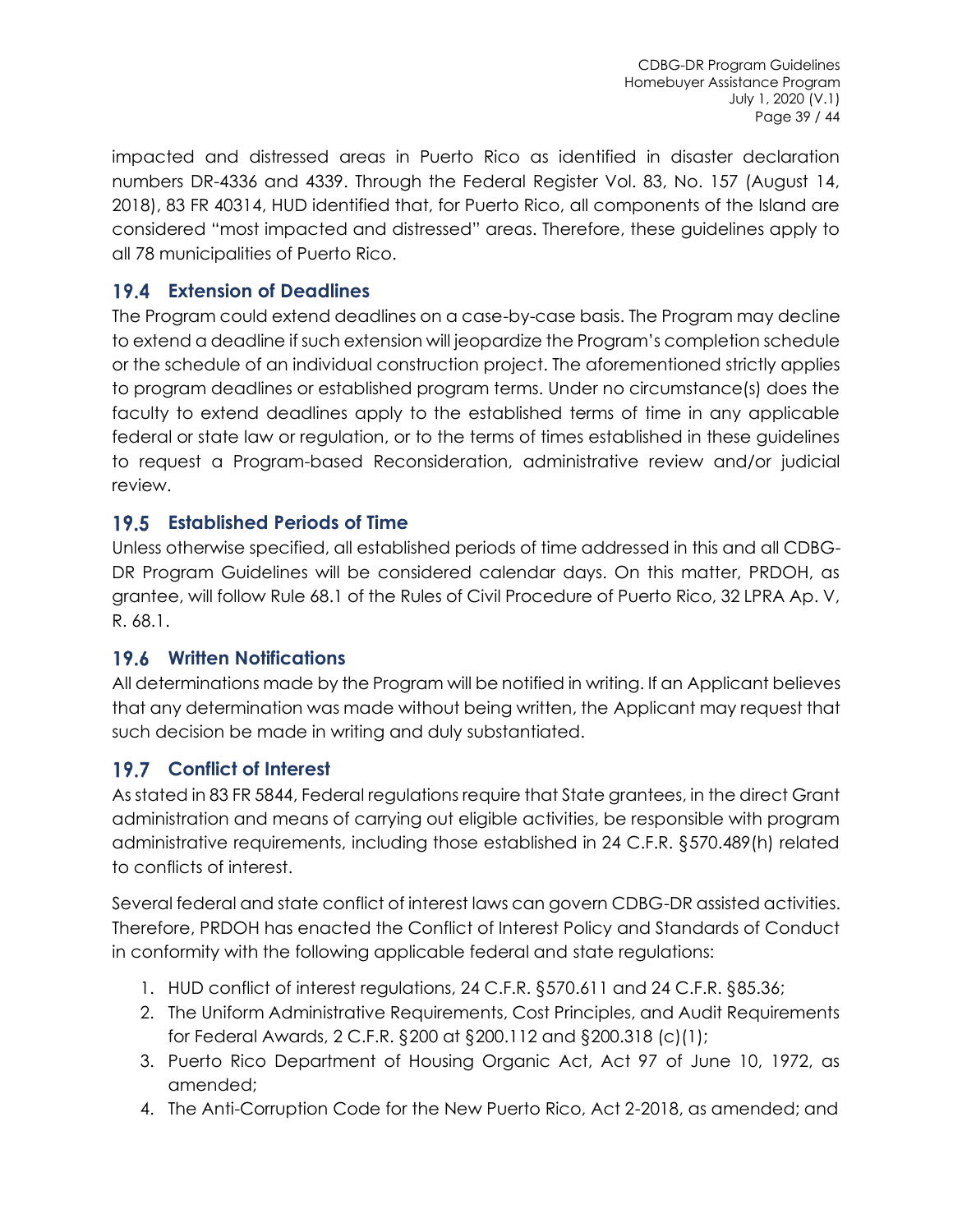5. The Puerto Rico Government Ethics Office Organic Act, Act 1-2012, as amended.

The Conflict of Interest Policy and Standards of Conduct outlines PRDOH's responsibility, in its role as grantee, to identify, evaluate, disclose and manage apparent, potential or actual conflicts of interest related to CDBG-DR funded projects, activities and/or operations. Said Policy is intended to serve as guidance for the identification of apparent, potential or actual conflicts of interest in all CDBG-DR assisted activities and/or operations. In accordance with 24 CFR § 570.489, the Conflict of Interest Policy and Standards of Conduct also includes standards of conduct governing employees engaged in the award or administration of contracts.

As defined in the Conflict of Interest Policy and Standards of Conduct, a conflict of interest is a situation in which any person who is a public servant, employee, agent, consultant, officer, or elected official or appointed official of the PRDOH, or of any designated public agencies, or of subrecipients that are receiving funds under the CDBG-DR Program may obtain a financial or personal interest or benefit that is or could be reasonably incompatible with the public interest, either for themselves, or with those whom they have business, or an organization which employs or is about to employ any of the parties indicated herein, or a member of their family unit during their tenure or for two (2) years after.

Such conflicts of interests will not be tolerated by PRDOH. PRDOH, Program officials, their employees, agents and/or designees are subject to state ethic laws and regulations, including, but not limited to the Act 1-2012, as amended, in regard to their conduct in the administration, granting of awards and program activities.

According to the aforementioned Act, no public servant shall intervene, either directly or indirectly, in any matter in which he/she has a conflict of interests that may result in his/her benefit. No public servant shall intervene, directly or indirectly, in any matter in which any member of his/her family unit, relative, partner or housemate has a conflict of interest that may result in benefit for any of the abovementioned. In the case that any of the abovementioned relationships has ended during the two (2) years preceding the appointment of the public servant, he/she shall not intervene, either directly or indirectly, in any matter related to them until two (2) years have elapsed after his/her appointment. This prohibition shall remain in effect insofar the beneficial ties with the public servant exist. Once the beneficial ties end, the public servant shall not intervene, either directly or indirectly, in such matter until two (2) years have elapsed.

The above conflict of interest statement does not necessarily preclude PRDOH Program officials, their employees, agents and/or designees from receiving assistance from the Program. On a case by case basis, PRDOH Program officials, their employees, agents and/or designees may still be eligible to apply and to receive assistance from the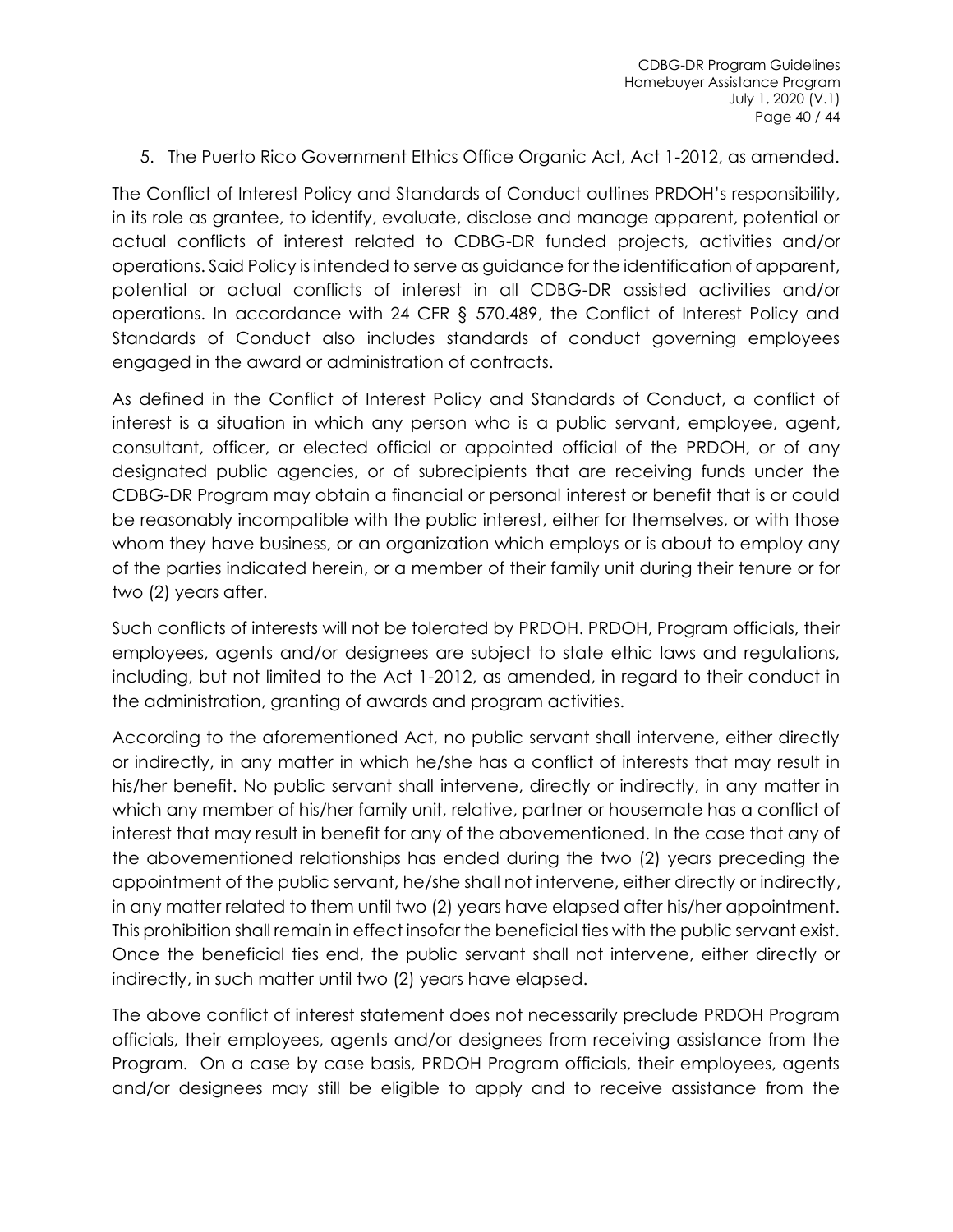Program if the Applicant meets all Program eligibility criteria as stated in this guideline. PRDOH Program officials, their employees, agents and/or designees should disclose their relationship with PRDOH at the time of their application.

The Conflict of Interest Policy is posted as a standalone document at [www.cdbg](http://www.cdbg-dr.pr.gov/)[dr.pr.gov.](http://www.cdbg-dr.pr.gov/)

## 19.7.1 FHA Conflict of Interest Policy

In cases where an HBA Program borrower secures an FHA-insured loan, FHA prohibits the following individuals from contributing to the down payment: homebuilders, sellers, real estate agents or brokers, or anyone with a vested interest in selling the house. Additionally, secondary financing may not be utilized when PRHFA acquires a HUD Real Estate-Owned (REO) property.

## <span id="page-40-0"></span>**Citizen Participation**

Throughout the duration of the grant, all citizen comments on PRDOH's published Action Plan, any substantial amendments to the Action Plan, performance reports and/or other issues related to the general administration of CDBG-DR funds, including all programs funded by this grant, are welcomed. Citizen comments may be submitted through:

- **E-mail**: [infoCDBG@vivienda.pr.gov](mailto:infoCDBG@vivienda.pr.gov)
- **Online**: [www.cdbg-dr.pr.gov](http://www.cdbg-dr.pr.gov/), via the Contact Form available in the "Citizen Participation" – Contact Section of the website
- **Postal mail**: Puerto Rico CDBG-DR Program P.O. Box 21365 San Juan, PR 00928-1365

The Citizen Participation Plan is posted as a standalone document at [www.cdbg](http://www.cdbg-dr.pr.gov/)[dr.pr.gov.](http://www.cdbg-dr.pr.gov/)

## <span id="page-40-1"></span>**Citizen Complaints**

As part of addressing Puerto Rico's long-term recovery needs, citizen complaints on any issues related to the general administration of CDBG-DR funds are welcome throughout the duration of the grant. It is PRDOH's responsibility, as grantee, to ensure that all complaints are dealt with promptly and consistently and at a minimum, to provide a timely, substantive written response to every **written** complaint within **fifteen (15) business days**, where practicable, as a CDBG grant recipient. See 24 C.F.R. § 570.486(a)(7).

Citizens who wish to submit formal complaints related to CDBG-DR funded activities may do so through any of the following means:

• **E-mail:** [LegalCDBG@vivienda.pr.gov](mailto:LegalCDBG@vivienda.pr.gov)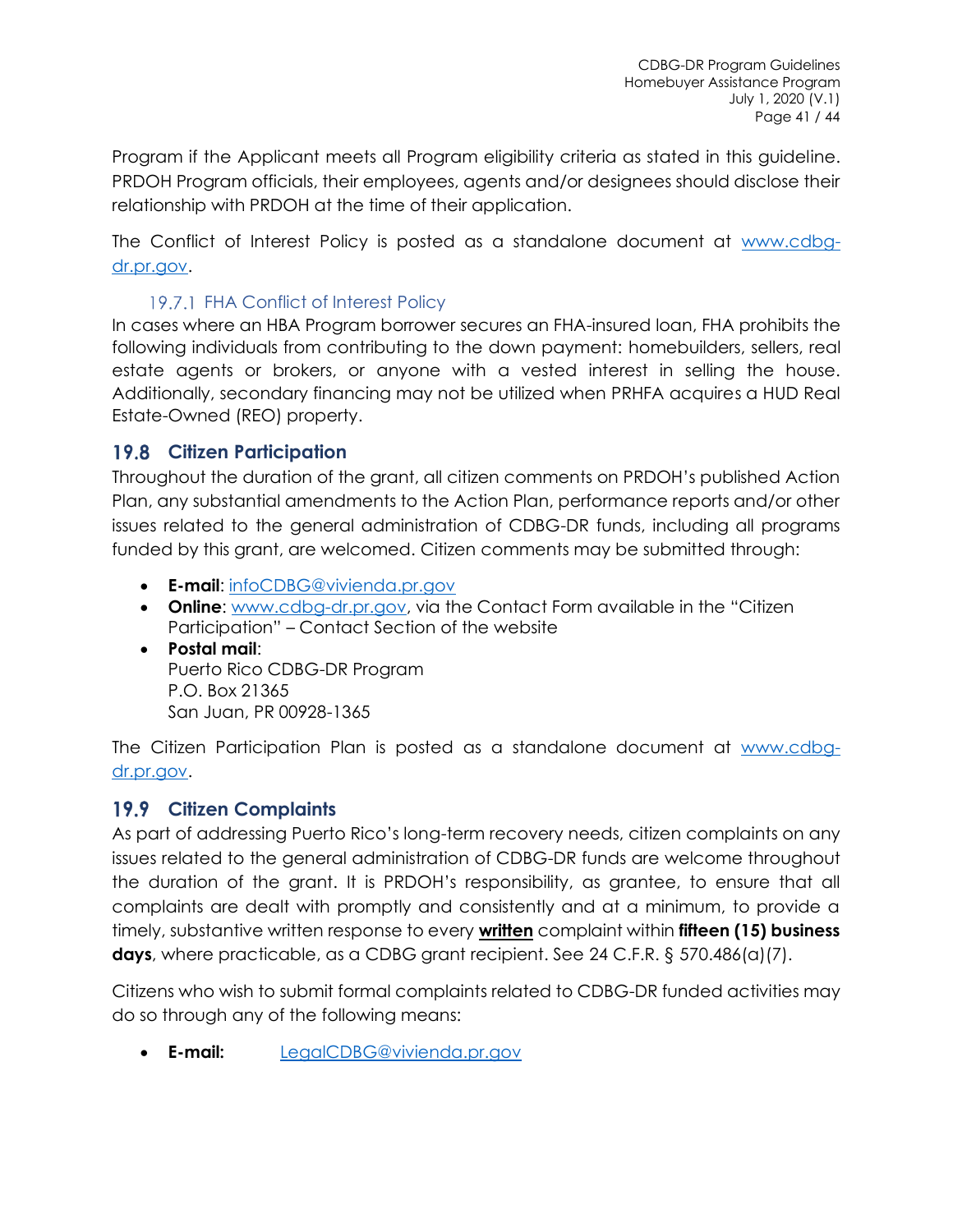- **Online:** www.cdbg-dr.pr.gov<sup>11</sup>
- **Postal mail**: Puerto Rico CDBG-DR Program P.O. Box 21365 San Juan, PR 00928-1365

The Citizen Complaints Policy will be posted as a standalone document at [www.cdbg](http://www.cdbg-dr.pr.gov/)[dr.pr.gov.](http://www.cdbg-dr.pr.gov/)

## <span id="page-41-0"></span>**Anti-Fraud, Waste, Abuse or Mismanagement**

PRDOH, as grantee, is committed to the responsible management of CDBG-DR funds by being a good advocate of the resources while maintaining a comprehensive policy for preventing, detecting, reporting and rectifying fraud, waste, abuse, or mismanagement.

Pursuant to 83 FR 40314, PRDOH implements adequate measures to detect and prevent fraud, waste, abuse, or mismanagement in all programs administered with CDBG-DR funds as well as encourages any individual who is aware or suspects any kind of conduct or activity that may be considered an act of fraud, waste, abuse, or mismanagement, regarding the CDBG-DR Program, to report such acts to the CDBG-DR Internal Audit Office, directly to the Office of Inspector General (**OIG**) at HUD, or any local or federal law enforcement agency.

The Anti-Fraud, Waste, Abuse, or Mismanagement Policy (**AFWAM Policy**) is established to prevent, detect and report any acts, known or suspected, of fraud, waste, abuse, or mismanagement of CDBG-DR funds. This Policy applies to any allegations or irregularities, either known or suspected, that could be considered acts of fraud, waste, abuse, or mismanagement, involving any citizen, previous, current or potential Applicant, beneficiary, consultant, contractor, employee, partner, provider, subrecipient, supplier, and/or vendor under the CDGB-DR Program.

| REPORT FRAUD, WASTE, ABUSE, OR MISMANAGEMENT TO PRDOH CDBG-DR |                                                                                                                        |  |
|---------------------------------------------------------------|------------------------------------------------------------------------------------------------------------------------|--|
| CDBG-DR Hotline                                               | 787-274-2135 (English/Spanish/TTY)                                                                                     |  |
| Postal Mail                                                   | Puerto Rico Department of Housing<br><b>CDBG-DR Internal Audit Office</b><br>P.O. BOX 21355<br>San Juan, PR 00928-1355 |  |
| Email                                                         | hotlineCDBG@vivienda.pr.gov                                                                                            |  |
| Internet                                                      | www.cdbg-dr.pr.gov                                                                                                     |  |

<sup>&</sup>lt;sup>11</sup> A direct link will be provided.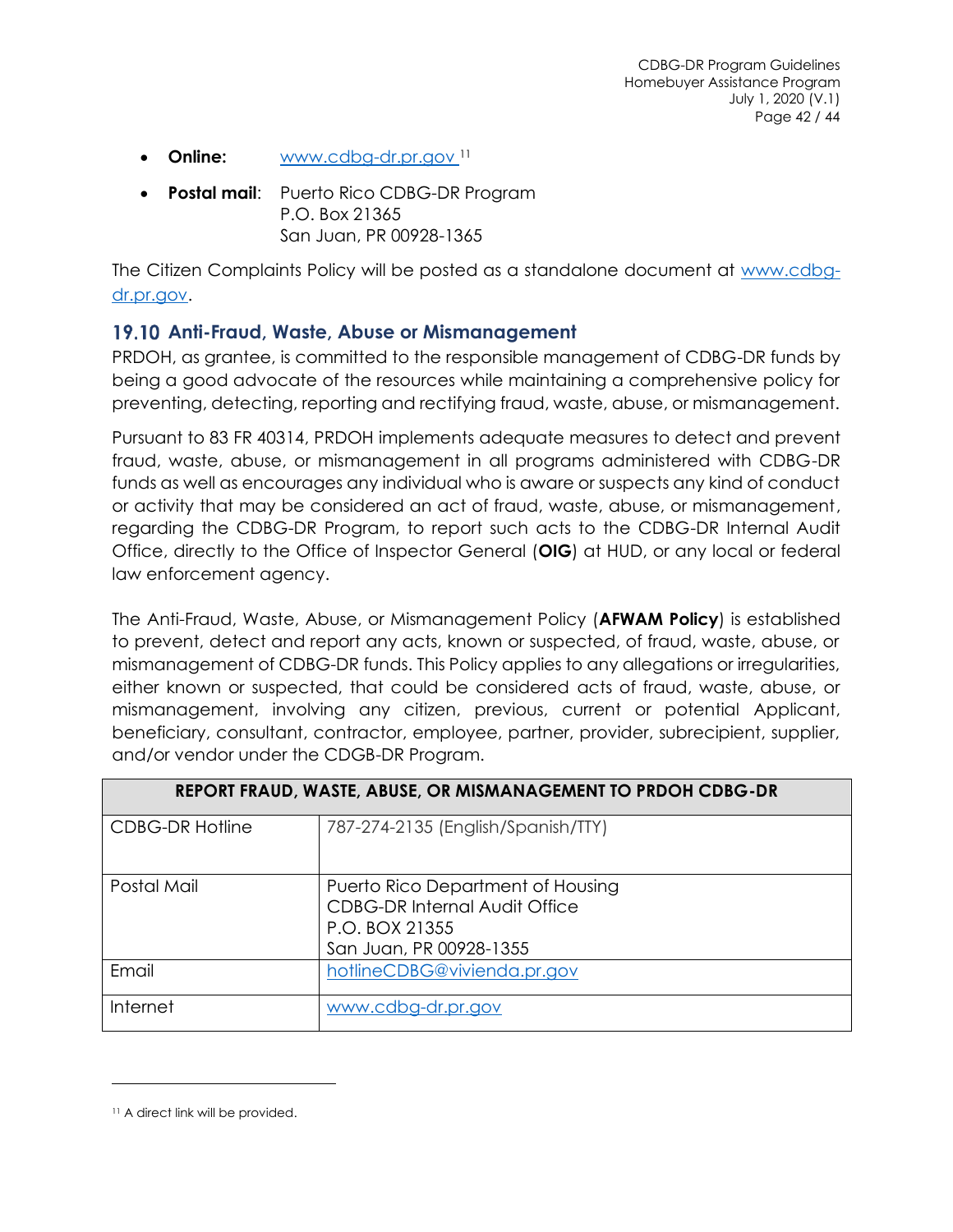| In person | Request a meeting with the Deputy Audit Director of the |
|-----------|---------------------------------------------------------|
|           | CDBG-DR Internal Audit Office located at PRDOH's        |
|           | Headquarters at 606 Barbosa Avenue, Building Juan C.    |
|           | Cordero Dávila, Río Piedras, PR 00918.                  |

| REPORT FRAUD, WASTE, ABUSE, OR MISMANAGEMENT DIRECTLY TO HUD OIG |                                                                                              |  |
|------------------------------------------------------------------|----------------------------------------------------------------------------------------------|--|
| HUD OIG Hotline                                                  | 1-800-347-3735 (Toll-Free)                                                                   |  |
|                                                                  | 787-766-5868 (Spanish)                                                                       |  |
| Postal Mail                                                      | HUD Office of Inspector General (OIG) Hotline<br>451 7th Street SW<br>Washington, D.C. 20410 |  |
| Email                                                            | HOTLINE@hudoig.gov                                                                           |  |
| Internet                                                         | https://www.hudoig.gov/hotline                                                               |  |

The AFWAM Policy is posted as a standalone document at [www.cdbg-dr.pr.gov.](http://www.cdbg-dr.pr.gov/)

#### <span id="page-42-0"></span>**19.11 Related Laws and Regulations**

These guidelines make reference as to how the provisions of certain laws apply to the Program. However, other related laws may exist which are not included in these Guidelines. This does not negate or preclude the Program from applying the provisions of those laws, nor an Applicant from receiving services, when applicable. Moreover, PRDOH can enact, or may have enacted, regulations that address how the laws mentioned in these guidelines are managed. If there are any discrepancies between these guidelines and the laws and/or regulations mentioned in them, then the latter will prevail over the guidelines. If at any time the laws and/or the applicable regulations mentioned in these guidelines are amended, the new provisions will apply to the Program without the need to amend these guidelines.

## <span id="page-42-1"></span>**19.12 Cross-Cutting Guidelines**

Some federal and local requirements apply to all programs funded by CDBG-DR. These Cross-Cutting Guidelines cover topics such as: financial management; environmental review; labor standards; acquisition; relocation; fair housing; among others. The requirements described in the above referenced Cross-Cutting Guidelines, apply to all programs described in PRDOH's CDBG-DR Initial Action Plan and its amendments.

For more information, please refer to the Cross-Cutting Guidelines, which are posted as a standalone document at [www.cdbg-dr.pr.gov.](http://www.cdbg-dr.pr.gov/)